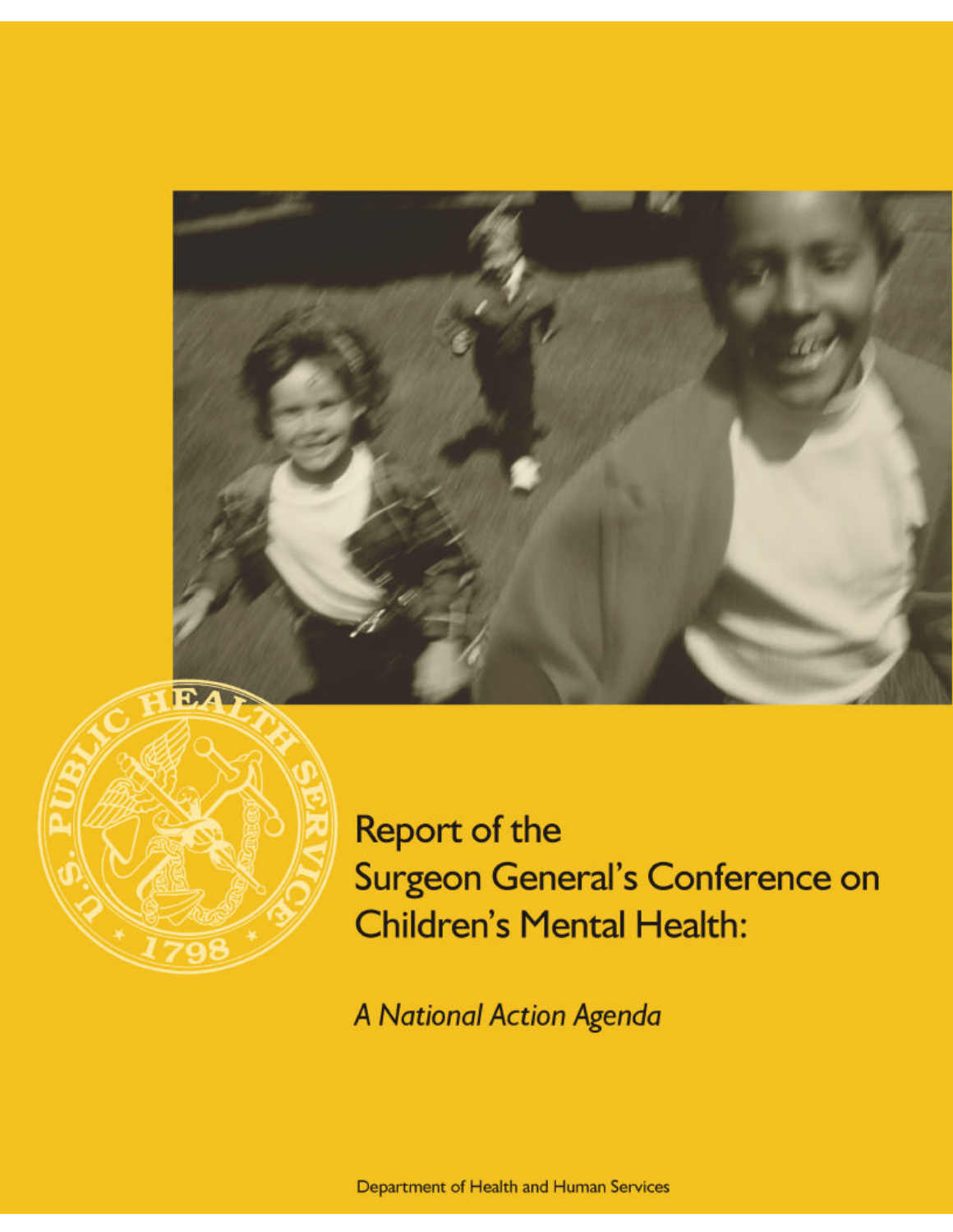# Acknowledgements

This report was prepared by the Department of Health and Human Services in collaboration with the Department of Education and the Department of Justice. It is an outgrowth of the *Surgeon General's Report on Mental Health* which was released in December, 1999.

#### **Interdepartmental Planning Committee**

*Co-chairs*

Beverly L. Malone, Ph.D, RN, FAAN Kimberly Hoagwood, Ph.D. Deputy Assistant Secretary for Health Associate Director for Child and Office of Public Health and Science Adolescent Research

National Institute of Mental Health

*Coordinating Editor* S. Serene Olin, Ph.D.

#### *Members*

Coleen Boyle, Ph.D. **Peggy McCardle, Ph.D., M.P.H.** Peggy McCardle, Ph.D., M.P.H. Terry Cline, Ph.D. Suzanne Martone, M.P.A. Marsha Davenport, M.D. Marsha Davenport, M.D. Connie Deshpande, B.A., M.P.A. Eve Moscicki, Sc.D., M.P.H. Margaret Feerick, Ph.D. **Dianne Murphy, M.D.** Dianne Murphy, M.D. Jerry Flanzer, D.S.W. Allan S. Noonan, M.D., M.P.H. Norma Hatot, Capt, USPHS Delores Parron, Ph.D. Lynne Haverkos, M.D., M.P.H. William Rodriguez, M.D. Kelly Henderson, Ph.D. **Rolando Santiago, Ph.D.** Rolando Santiago, Ph.D. Judith Katz-Leavy, M.Ed. Karen Stern, Ph.D. Woodie S. Kessel, M.D., M.P.H. Frank Sullivan, M.D. Catherine A. Lesesne, M.P.H. (2008) [2010] John J. Tuskan, Jr., R.N., M.S.N.

#### *Other Contributors*

Damon Thompson Daisy Whittemore Marilyn Weeks Catherine West

Betty James Clarissa Wittenberg

Substantial public input was sought and received at multiple steps in the process of developing the action agenda for children's mental health. Special thanks to all who contributed to the national dialogue on children's mental health, especially to:

- All who provided input through the World Wide Web and the mail;
- Participants at the Surgeon General's Listening Session; and
- Participants at the Surgeon General's Conference on Children's Mental Health, especially the youth whose input reminded us of the critical need to listen to their perspectives.

Special thanks to the leadership and staff of the Office of Public Health and Science for their enthusiastic support of this interdepartmental effort.

Nicole Lurie, M.D., M.S.P.H., *Principal Deputy Assistant Secretary for Health* Kenneth Moritsugu, M.D., M.P.H., *Deputy Surgeon General, USPHS*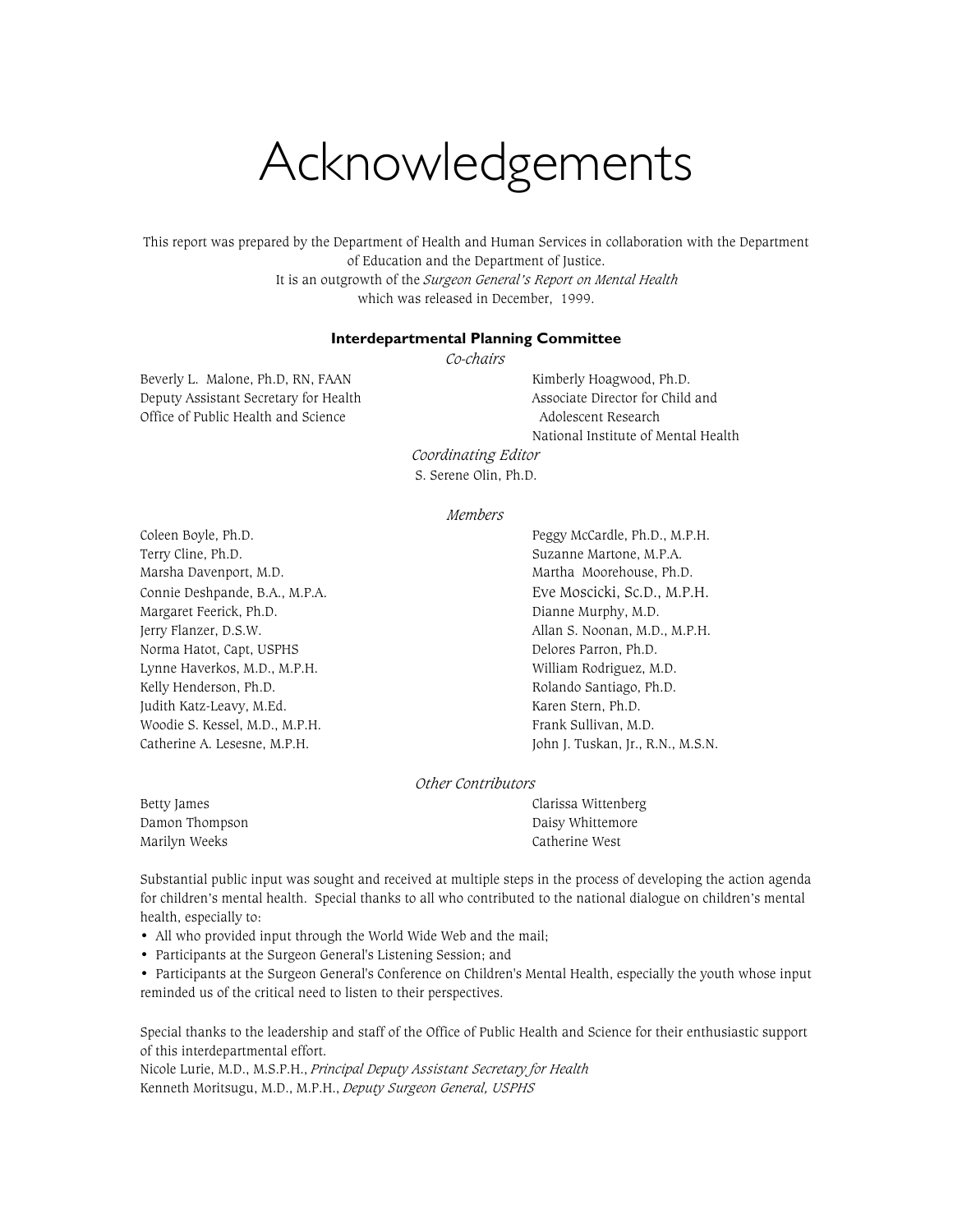Single copies of this report are available through: The National Institute of Mental Health Office of Communications and Public Liaison 6001 Executive Boulevard, Room 8184, MSC 9663 Bethesda, MD 20892-9663 Voice (301) 443-4513 Fax (301) 443-4279 or on the internet at http://www.surgeongeneral.gov/cmh/default.htm

Additional information on the mental health of children and adolescents is available at [www.nimh.nih.gov/publicat/childmenu.cfm a](www.nimh.nih.gov/publicat/childmenu.cfm)nd [www.mentalhealth.org](http://www.mentalhealth.org)

*Suggested Citation:*

U.S. Public Health Service, Report of the Surgeon General's Conference on Children's Mental Health: A National Action Agenda. Washington, DC: Department of Health and Human Services, 2000

For Sale by the Superintendent of Documents, PO Box 371954, Pittsburgh, PA 15250-7954

Stock No. 017-024-01659-4 ISBN No. 0-16-050637-9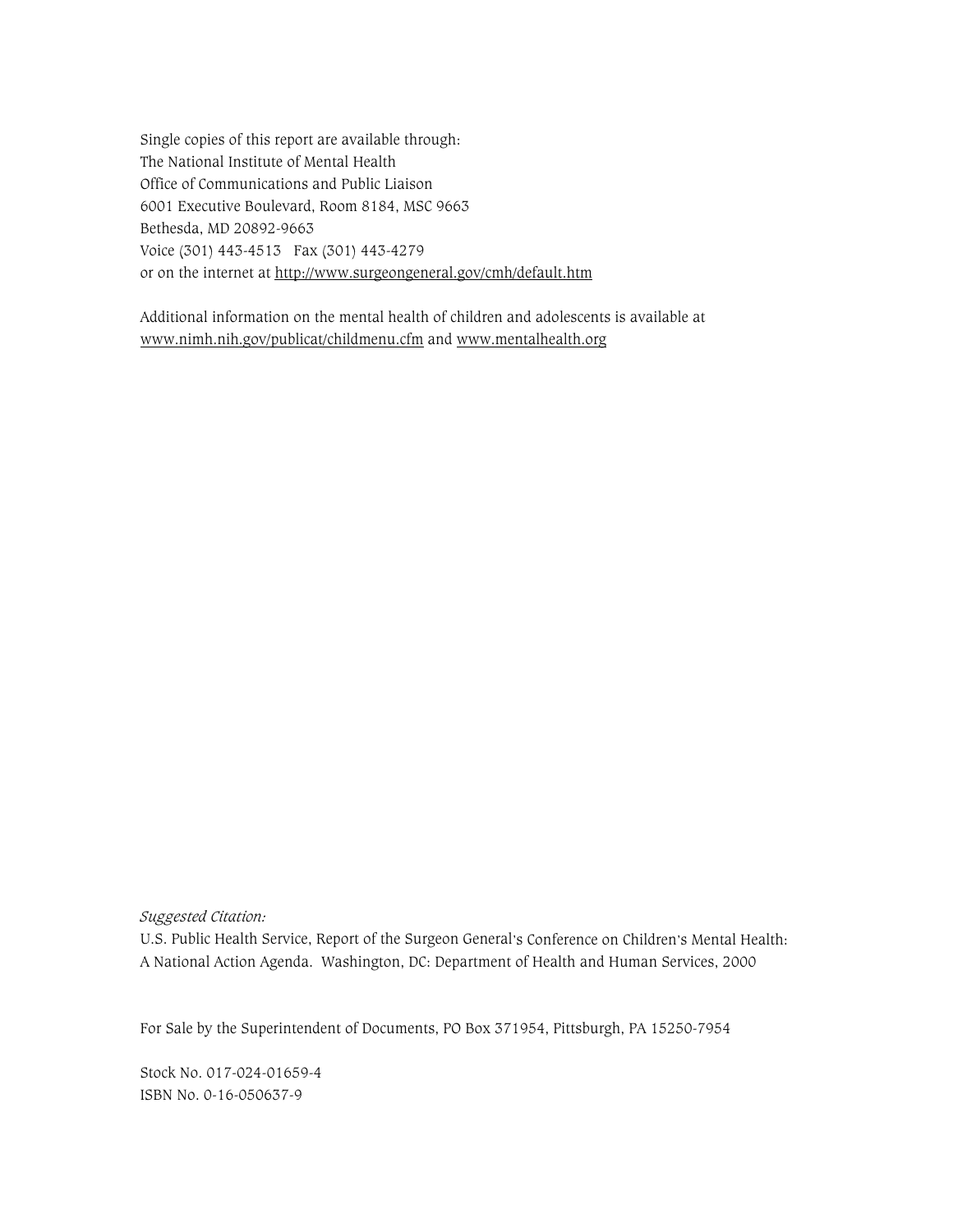Surgeon General's Conference on

# **Children's Mental Health: Developing a National Action Agenda**

#### September 18-19, 2000

Sponsored by

### **DEPARTMENT OF HEALTH AND HUMAN SERVICES**

Office of the Surgeon General, Office of Public Health and Science

National Institute of Mental Health, National Institutes of Health

Center for Mental Health Services, Substance Abuse and Mental Health Services Administration

Assistant Secretary for Planning and Evaluation, Office of the Secretary

National Center for Environmental Health, Centers for Disease Control and Prevention

Food and Drug Administration

Maternal and Child Health Bureau, Health Resources and Services Administration

National Institute on Drug Abuse, National Institutes of Health

#### **DEPARTMENT OF EDUCATION**

Office of Special Education Programs, Office of Special Education and Rehabilitative Services

#### **DEPARTMENT OF JUSTICE**

Office of Juvenile Justice and Delinquency Prevention, Office of Justice Programs

#### *In collaboration with*

Office of Safe and Drug-Free Schools, Office of Elementary and Secondary Education, Department of Education

Administration on Children, Youth and Families, Administration for Children and Families, Department of Health and Human Services

Health Care Financing Administration, Department of Health and Human Services

National Institute of Child Health and Human Development, National Institutes of Health, Department of Health and Human Services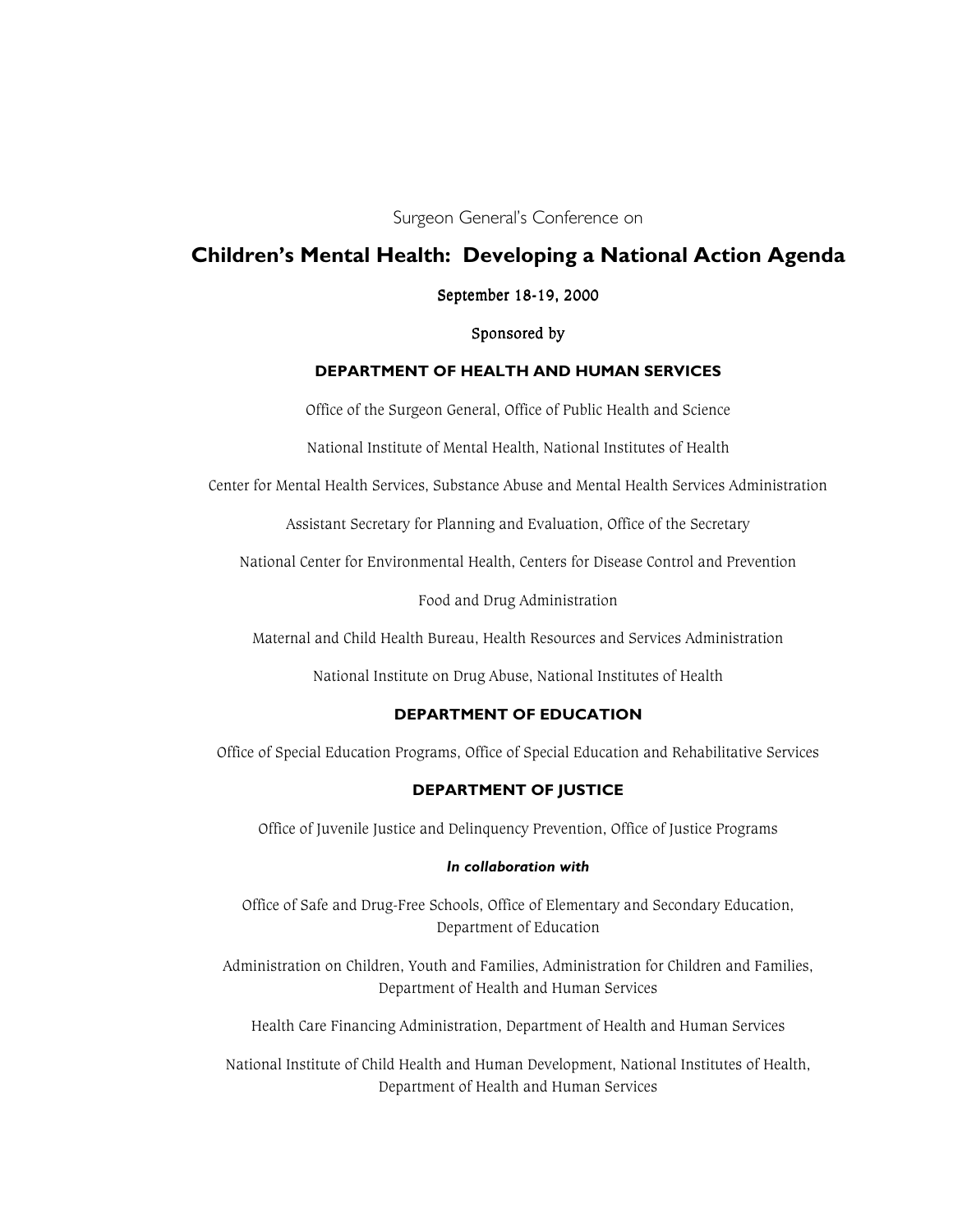# Foreword

The burden of suffering experienced by children with mental health needs and their families has created a health crisis in this country. Growing numbers of children are suffering needlessly because their emotional, behavioral, and developmental needs are not being met by those very institutions which were explicitly created to take care of them. It is time that we as a Nation took seriously the task of preventing mental health problems and treating mental illnesses in youth.

The mental health needs of our children have elicited interest from the highest level of government, including the White House and members of both the House of Representatives and the Senate. This *Report of the Surgeon General's Conference on Children's Mental Health*: *A National Action Agenda* represents an extraordinary level of collaboration among three major Federal Departments: the Department of Health and Human Services, the Department of Education, and the Department of Justice.

This report introduces a blueprint for addressing children's mental health in the United States. It reflects the culmination of a number of significant activities over the past year. On March 20, 2000, a White House Meeting launched a new publicprivate effort to improve the appropriate diagnosis and treatment of children with emotional and behavioral conditions. Serious concerns were raised about the appropriate diagnosis and treatment of emotional and behavioral difficulties in children, and the need to take steps to address this issue. On June 26, 2000, I hosted the Surgeon General's Listening Session on Children's Mental

Health. Input on critical issues in children's mental health was solicited from the public through the World Wide Web and by mailing requests to over 500 individuals. Approximately 50 individuals were invited to provide input at a day of thoughtful discussion about the gaps in our knowledge on children's mental health. This input helped shape the agenda for a national conference.

On September 18 and 19, 2000, the *Surgeon General's Conference on Children's Mental Health: Developing a National Action Agenda* was held in Washington, DC. Three hundred participants were invited, representing a broad cross-section of mental health stakeholders, including youth and family members, professional organizations and associations, advocacy groups, faith-based practitioners, clinicians, educators, healthcare providers, and members of the scientific community and the healthcare industry. This conference enlisted the help of the participants in developing specific recommendations for a National Action Agenda on Children's Mental Health. A related meeting on *Psychopharmacology for Young Children: Clinical Needs and Research Opportunities,* was held by the National Institute of Mental Health and the Food and Drug Administration on October  $2<sup>nd</sup>$  and  $3<sup>rd</sup>$ , 2000. Recommendations from these two meetings formed the basis of this national action agenda.

One of the chief priorities in the Office of the Surgeon General and Assistant Secretary for Health has been to work to ensure that every child has an optimal chance for a healthy start in life. When we think about a healthy start, we often limit our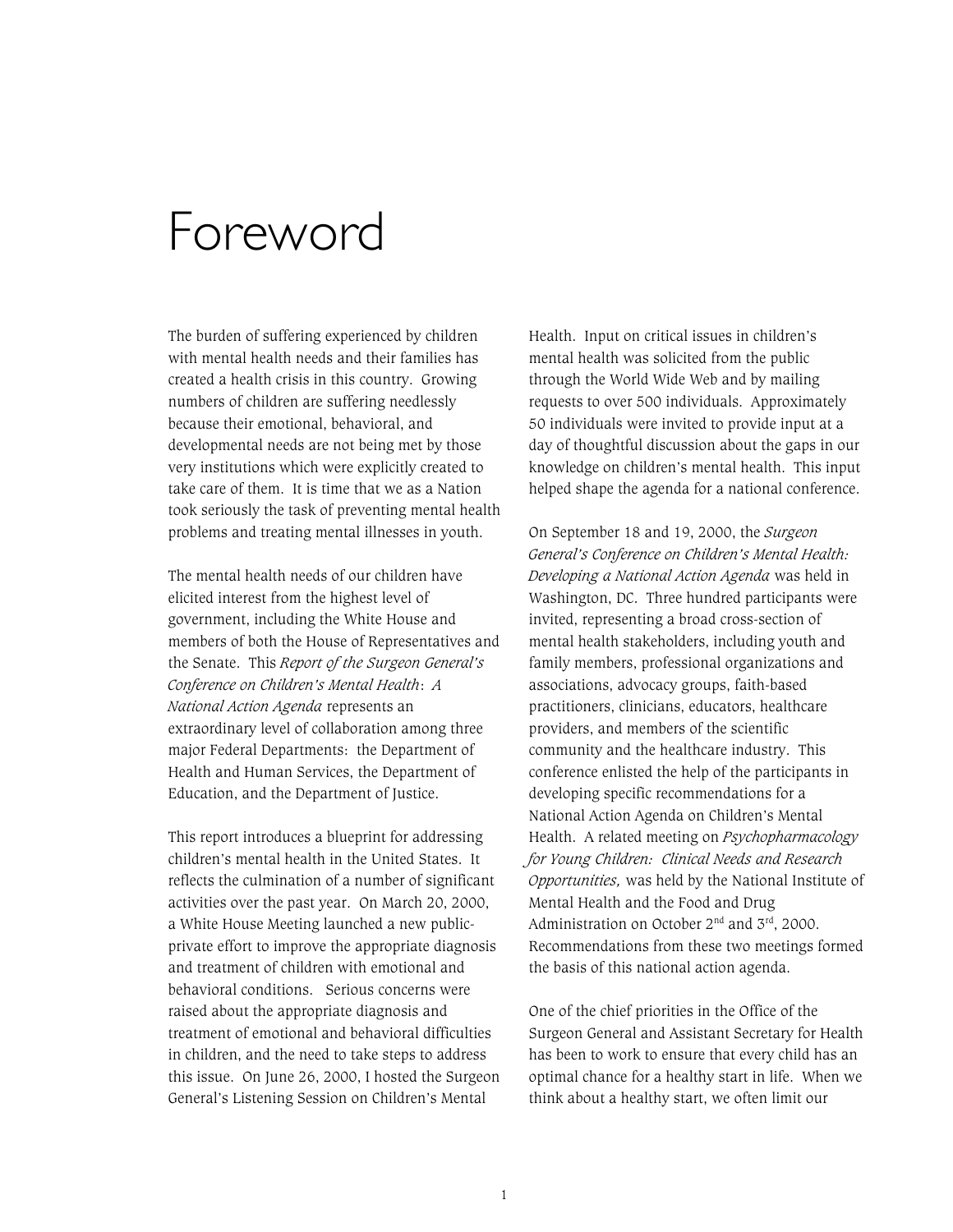focus to physical health. But, as clearly articulated in the Surgeon General's Report on Mental Health, mental health is fundamental to overall health and well-being. And that is why we must ensure that our health system responds as readily to the needs of children's mental health as it does to their physical well-being.

One way to do so is to move the country towards a community health system that balances health promotion, disease prevention, early detection and universal access to care. That system must include a balanced research agenda, including basic, biomedical, clinical, behavioral, health services, school-based and community-based prevention and intervention research, and it must include a new invigorated approach to mental health. There is no mental health equivalent to the federal government's commitment to childhood

immunization. Children and families are suffering because of missed opportunities for prevention and early identification, fragmented services, and low priorities for resources. Overriding all of this is the issue of stigma, which continues to surround mental illness.

Mental healthcare is dispersed across multiple systems: schools, primary care, the juvenile justice system, child welfare and substance abuse treatment. But the first system is the family, and this agenda reflects the voices of youth and family. The vision and goals outlined in this agenda represent an unparalleled opportunity to make a difference in the quality of life for America's children.

# David Satcher, M.D., Ph.D.

Assistant Secretary for Health and Surgeon General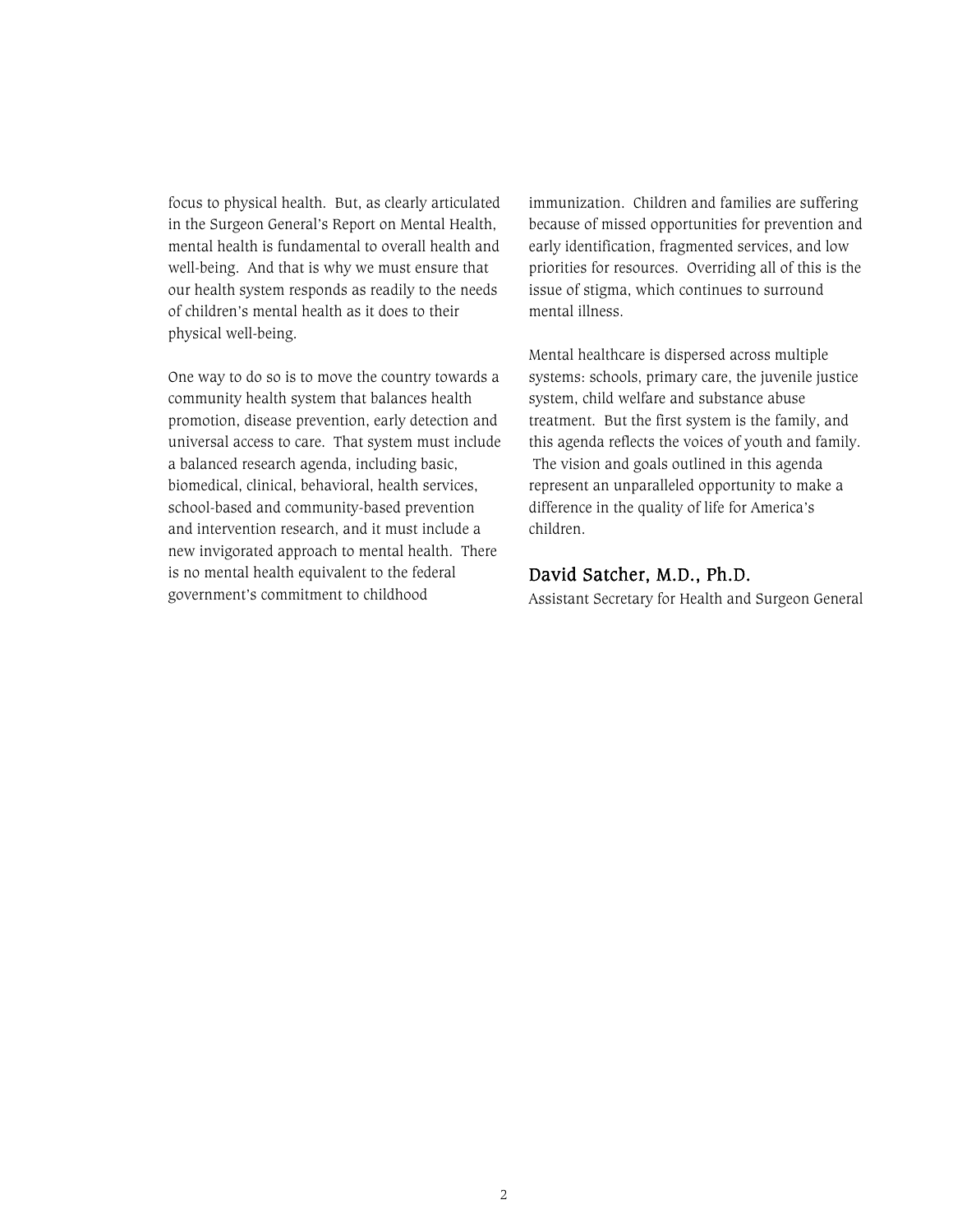# Overarching Vision

**Mental health is a critical component of children's learning and general health. Fostering social and emotional health in children as a part of healthy child development must therefore be a national priority. Both the promotion of mental health in children and the treatment of mental disorders should be major public health goals. To achieve these goals, the Surgeon General's National Action Agenda for Children's Mental Health takes as its guiding principles a commitment to:** 

- **1) Promoting the recognition of mental health as an essential part of child health;**
- **2) Integrating family, child and youth-centered mental health services into all systems that serve children and youth;**
- **3) Engaging families and incorporating the perspectives of children and youth, in the development of all mental healthcare planning;**
- **4) Developing and enhancing a public-private health infrastructure to support these efforts to the fullest extent possible.**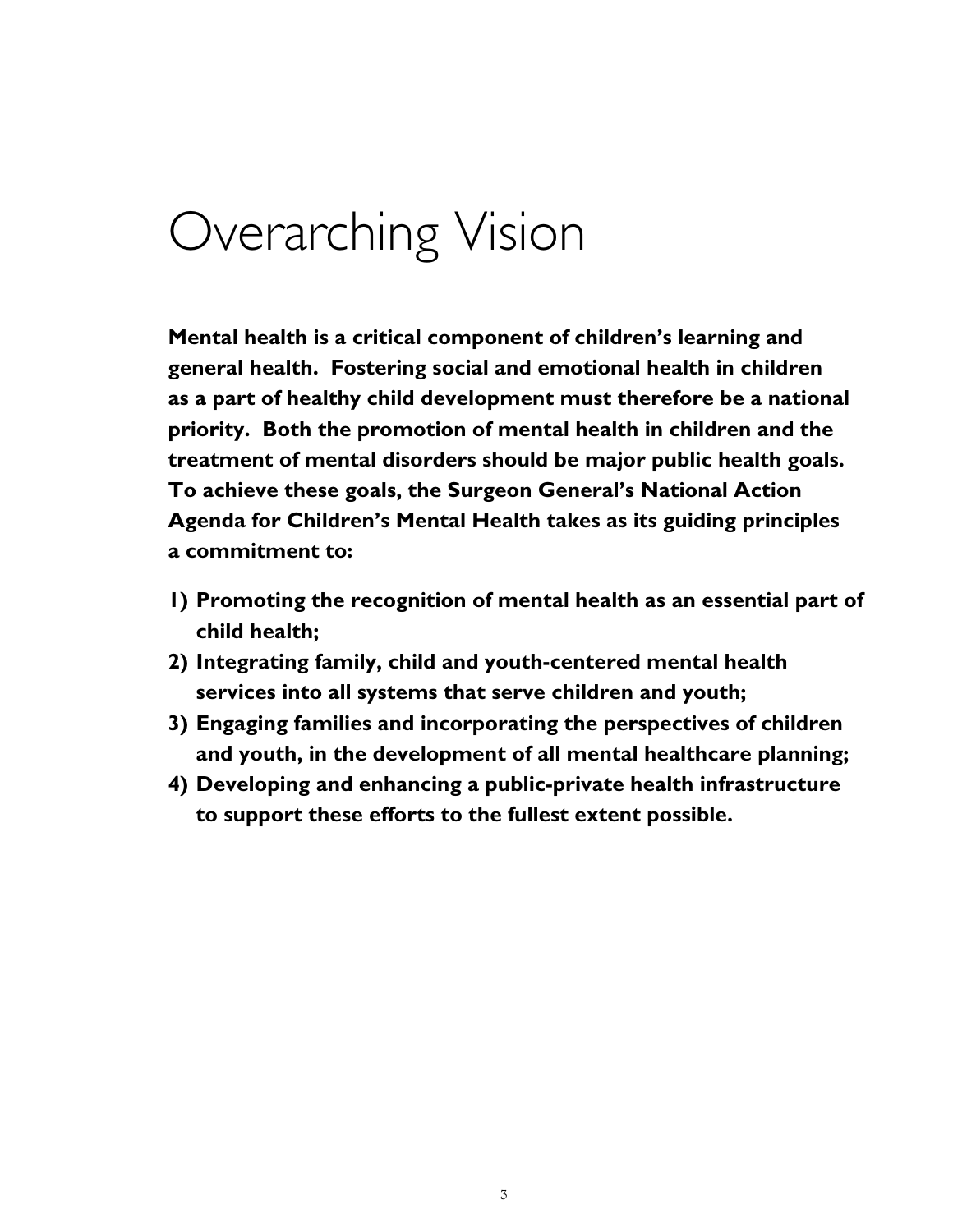# Goals

1. Promote public awareness of children's mental health issues and reduce stigma associated with mental illness.

2. Continue to develop, disseminate, and implement scientifically-proven prevention and treatment services in the field of children's mental health.

3. Improve the assessment and recognition of mental health needs in children.

4. Eliminate racial/ethnic and socioeconomic disparities in access to mental healthcare.

5. Improve the infrastructure for children's mental health services including support for scientifically-proven interventions across professions.

6. Increase access to and coordination of quality mental healthcare services.

7. Train frontline providers to recognize and manage mental health issues, and educate mental health providers in scientifically-proven prevention and treatment services.

8. Monitor the access to and coordination of quality mental healthcare services.

# **Goal 1: Promote public awareness of children's mental health issues and reduce stigma associated with mental illness.**

# *ACTION STEPS*

 $\triangleright$  Promote social, emotional, and behavioral well-being as an integral part of a child's health development.

 $\triangleright$  Develop and/or disseminate existing guidelines on how to enhance child development, including mental health. Different sets of guidelines will need to be created for the general public, families, parents and caregivers, and professional groups.

 $\triangleright$  Identify early indicators for mental health problems.

 $\triangleright$  Integrate mental health consultations as part of children's overall general healthcare and advise healthcare providers regarding the importance of assessing for mental health needs.

 $\triangleright$  Develop national capacity to provide adequate preventive mental health services.

 $\triangleright$  Conduct a public education campaign to address the stigma associated with mental health disorders. This could be accomplished through partnerships with the media, youth, public health systems, communities, health professionals, and advocacy groups.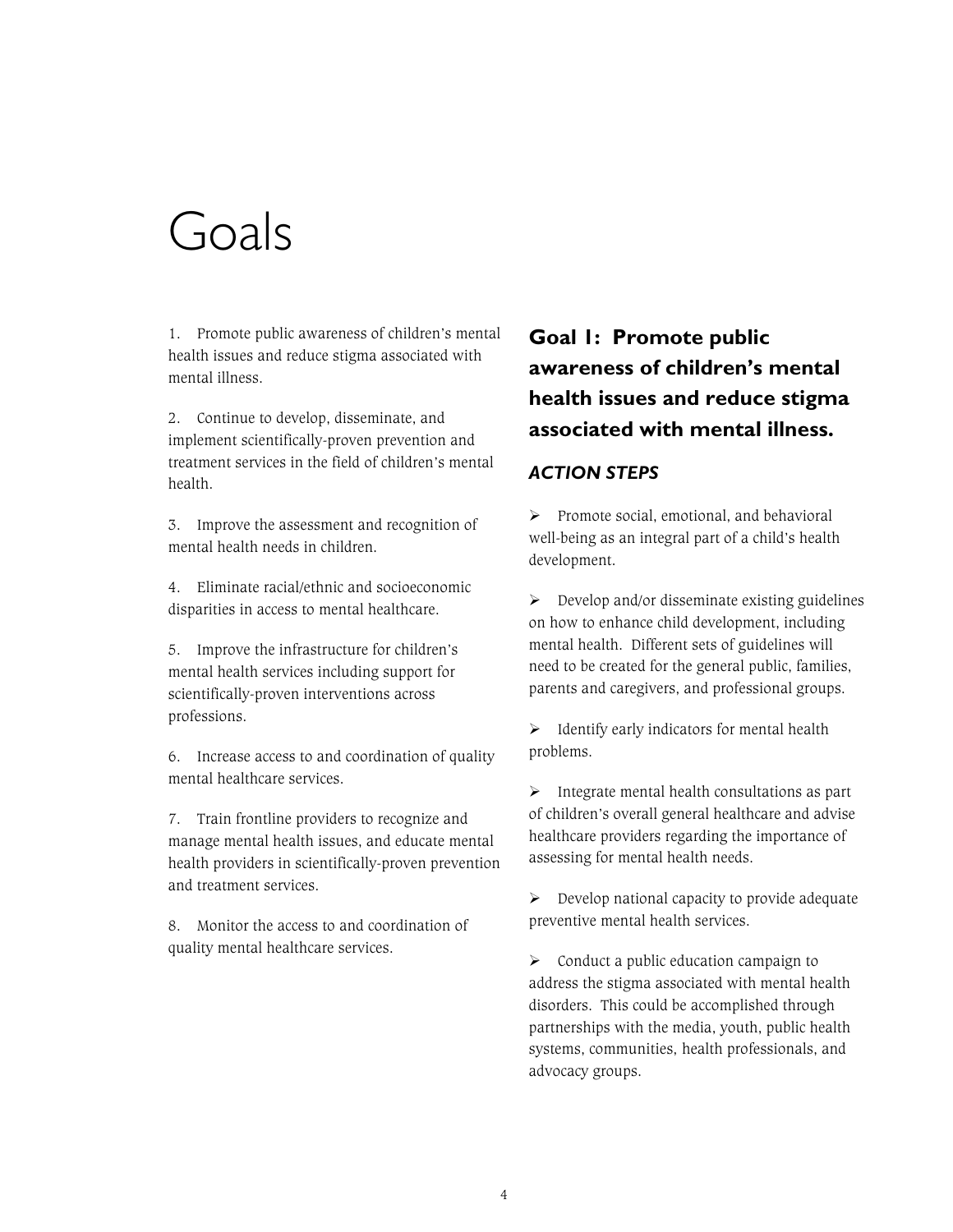# **Goal 2: Continue to develop, disseminate, and implement scientifically-proven prevention and treatment services in the field of children's mental health.**

# *ACTION STEPS*

 $\triangleright$  Support basic research on child development, and the use of knowledge about neurological, cognitive, social, and psychological development to design better screening, assessment, and treatment tools and to develop prevention efforts.

 $\triangleright$  Support research on familial, cultural, and ecological contexts to identify opportunities for promoting mental health in children and providing effective prevention, treatment, and services.

 $\triangleright$  Support research in developmental psychopathology to help clarify diagnoses and provide methodology that is sensitive, specific, and that can be used in designing and interpreting pharmacological and other clinical trials.

 $\triangleright$  Support research in basic and clinical neuroscience to provide better information and understanding of pharmacogenetics and ontogeny of drug effects on the developing brain in the short term, as well as the long-term consequences of pharmacological intervention, associated with both acute and chronic exposure.

 $\triangleright$  Support research on legal/ethical and confidentiality issues associated with the treatment of children and families.

 $\triangleright$  Support research to develop and test innovative behavioral, pharmacological, and multimodal interventions.

 $\triangleright$  Increase research on proven treatments, practices, and services developed in the laboratory to assess their effectiveness in real-world settings.

 $\triangleright$  Study the nature and effectiveness of clinical practices in real-world settings.

 $\triangleright$  Assess the short- and long-term outcomes of prevention and treatment efforts, including the effect of early intervention on prognosis and course of mental illness.

 $\triangleright$  Promote research on factors that facilitate or impede the implementation and dissemination of scientifically-proven interventions.

 $\triangleright$  Support research evaluating the process and impact of promising policies and programs, including cost-effectiveness research (e.g., EPSDT, IDEA, Head Start, SCHIP [see Appendix B]).

 $\triangleright$  Evaluate the impact of organization and financing of services on access, the use of scientifically-proven prevention and treatment services, and outcomes for children and families.

 $\triangleright$  Develop and evaluate model programs that can be disseminated and sustained in the community.

 $\triangleright$  Build private and public partnerships to facilitate the dissemination and cross-fertilization of knowledge.

 $\triangleright$  Create a forum for promoting direct communication among researchers, providers, youth and families to bridge the gap between research and practice.

 $\triangleright$  Create a standing workgroup for the purpose of identifying research opportunities, discussing potential approaches, monitoring progress in the area of psychopharmacology for young children,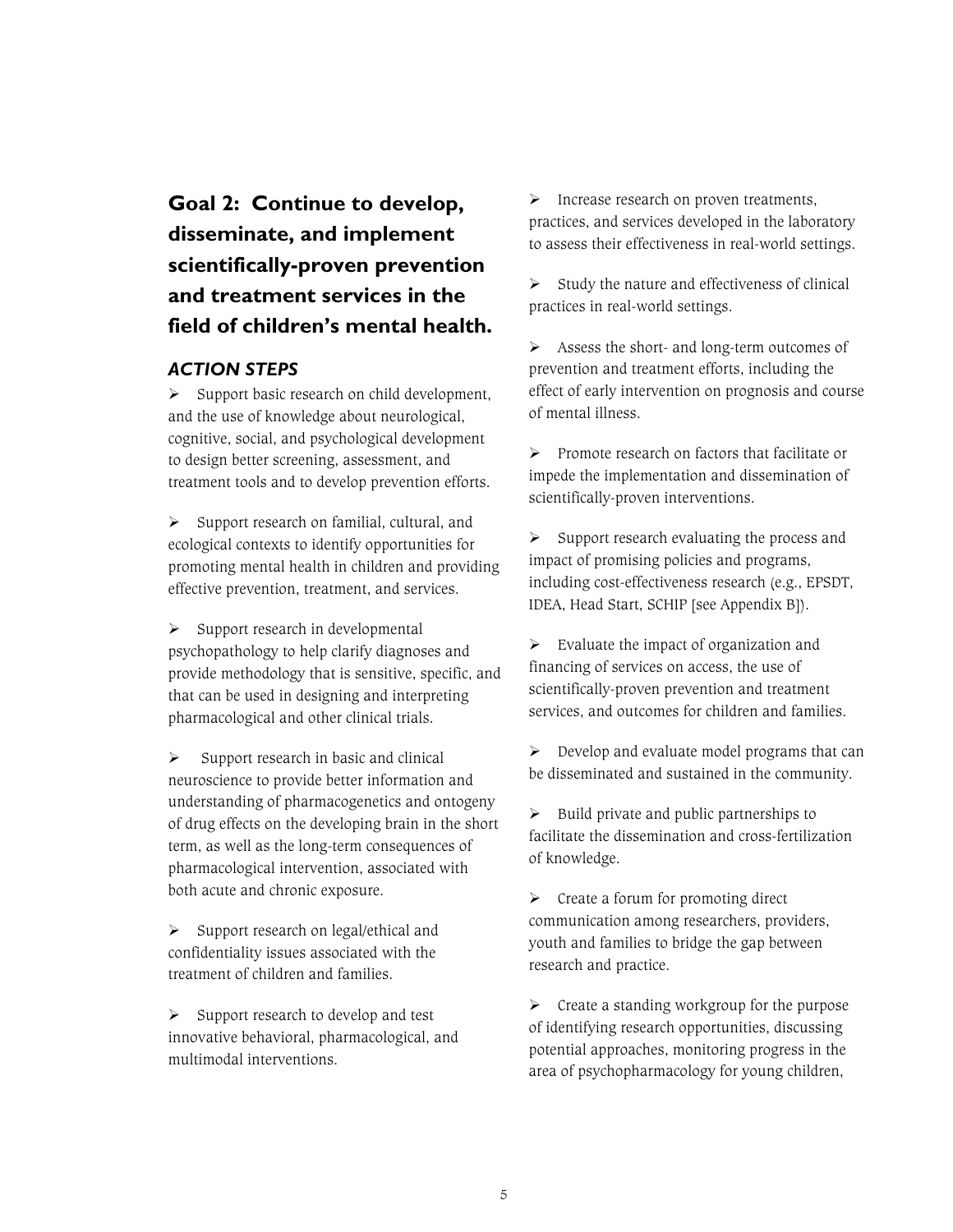and addressing ethical issues regarding research with children. This group should include representatives of all interested parties, such as researchers, practitioners, youth and families, industry, and federal regulatory, research, and services agencies.

 $\triangleright$  Create an oversight system to identify and approve scientifically-based prevention and treatment interventions, promote their use, and monitor their implementation.

# **Goal 3: Improve the assessment and recognition of mental health needs in children.**

# *ACTION STEPS*

 $\triangleright$  Encourage early identification of mental health needs in existing preschool, childcare, education, health, welfare, juvenile justice, and substance abuse treatment systems.

 $\triangleright$  Create tangible tools for practitioners in these systems to help them assess children's social and emotional needs, discuss mental health issues with parents/caregivers and children, and make appropriate referrals for further assessments or interventions.

 $\triangleright$  Train all primary healthcare providers and educational personnel in ways to enhance child mental health and recognize early indicators of mental health problems, including among children with special health care needs, children of fragmented families, and children of parents with mental health and/or substance abuse disorders.

 $\triangleright$  Promote cost-effective, proactive systems of behavior support at the school level. These systems of behavior support should emphasize universal, primary prevention methods that recognize the unique differences of all children and youth, but include selective individual student supports for those who have more intense and long-term needs.

 $\triangleright$  Increase provider understanding and training to address the various mental health issues among children with special health care needs and their families.

 $\triangleright$  Increase the understanding of practitioners, policymakers, and the public of the role that untreated mental health problems play in placing children and youth at risk for entering the juvenile justice system.

# **Goal 4: Eliminate racial/ethnic and socioeconomic disparities in access to mental healthcare.**

# *ACTION STEPS*

 $\triangleright$  Increase accessible, culturally competent, scientifically-proven services that are sensitive to youth and family strengths and needs.

 $\triangleright$  Increase efforts to recruit and train minority providers who represent the racial, ethnic, and cultural diversity of the country.

 $\triangleright$  Co-locate mental health services with other key systems (e.g., education, primary care, welfare, juvenile justice, substance abuse treatment) to improve access, especially in remote or rural communities.

 $\triangleright$  Strengthen the resource capacity of schools to serve as a key link to a comprehensive, seamless system of school- and community-based identification, assessment and treatment services, to meet the needs of youth and their families where they are.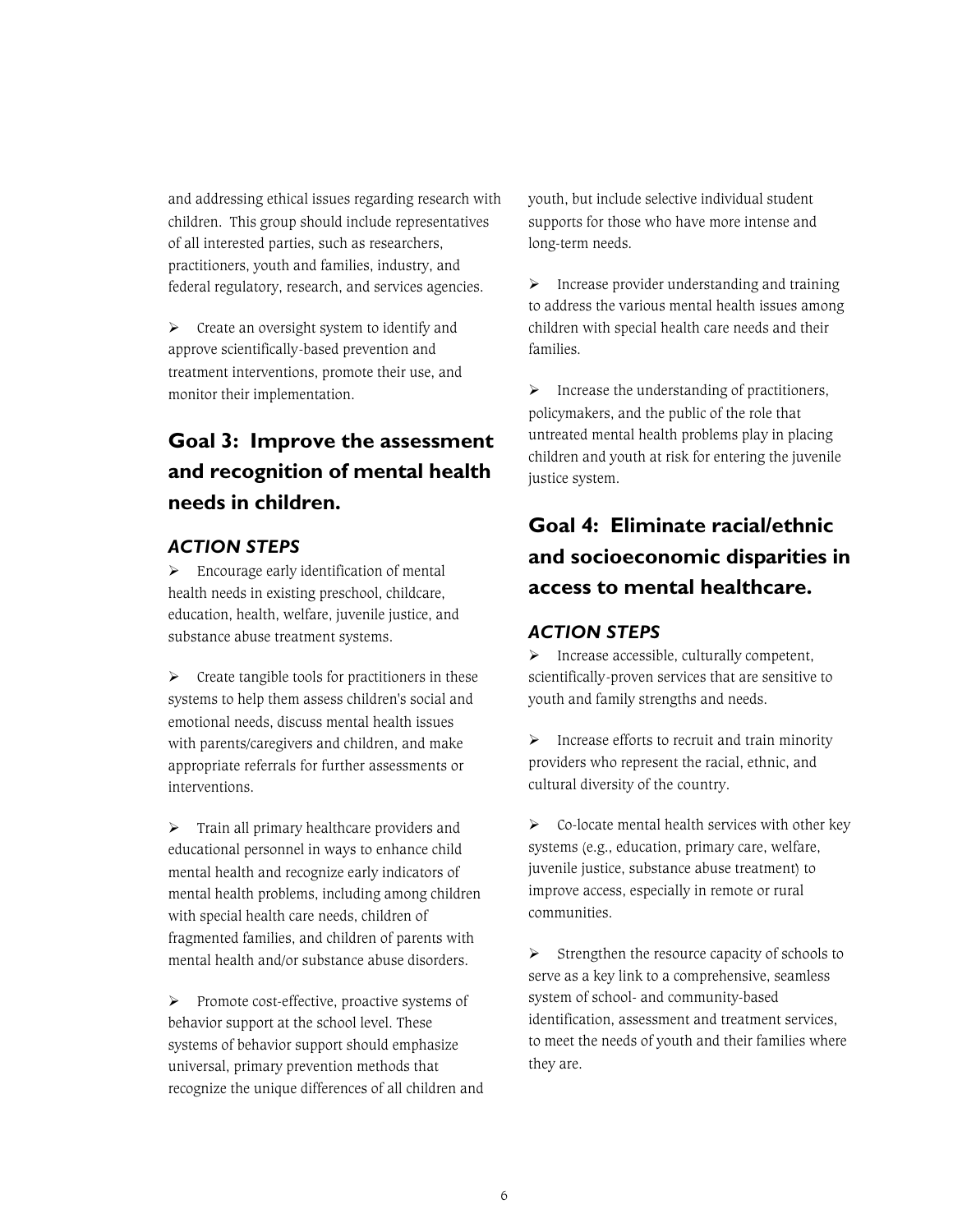$\triangleright$  Encourage the development and integration of alternative, testable approaches to engage families in prevention and intervention strategies (e.g., pastoral counseling).

 $\triangleright$  Develop policies for uninsured children across diverse populations and geographic areas to address the problem of disparities in mental health access.

 $\triangleright$  Develop and support mental health programs designed to divert youth with mental health problems from the juvenile justice system.

 $\triangleright$  Increase research on diagnosis, prevention, treatment, and service delivery to address disparities, especially among different racial, ethnic, gender, sexual orientation, and socioeconomic groups.

# **Goal 5: Improve the infrastructure for children's mental health services including support for scientifically-proven interventions across professions.**

# *ACTION STEPS*

 $\triangleright$  Encourage the health system to respond to mental health prevention and treatment service needs through universal, comprehensive, and continuous health coverage.

 $\triangleright$  Review both incentives and disincentives for healthcare providers to assess the mental health needs of children, including preventive interventions, screening, and referral.

 $\triangleright$  Provide the infrastructure for cost-effective, cross-system collaboration and integrated care, including support to healthcare providers for

identification, treatment coordination, and/or referral to specialty services; and the development of integrated community networks to increase appropriate referral opportunities.

 $\triangleright$  Provide incentives for scientifically-proven and cost-effective prevention and treatment interventions that are organized to support families, and that consider children and their caregivers as a basic unit (e.g., family therapy, home-based treatment, intensive case management).

 $\triangleright$  Create incentives and support for agencies, programs and individual practitioners to develop and utilize science-based strategies and interventions in community settings.

 $\triangleright$  Determine which policies and programs for children are most cost-effective and improve access to quality care, especially among the uninsured.

# **Goal 6: Increase access to and coordination of quality mental healthcare services.**

# *ACTION STEPS*

 $\triangleright$  Develop a common language to describe children's mental health, emphasizing adaptive functioning and taking into account ecological, cultural and familial context. A common language is important to facilitate service delivery across systems.

 $\triangleright$  Develop a universal measurement system across all major service sectors that is ageappropriate, culturally-competent, and gender sensitive to (i) identify children, including those with special health care needs, who may need mental health services; (ii) track child progress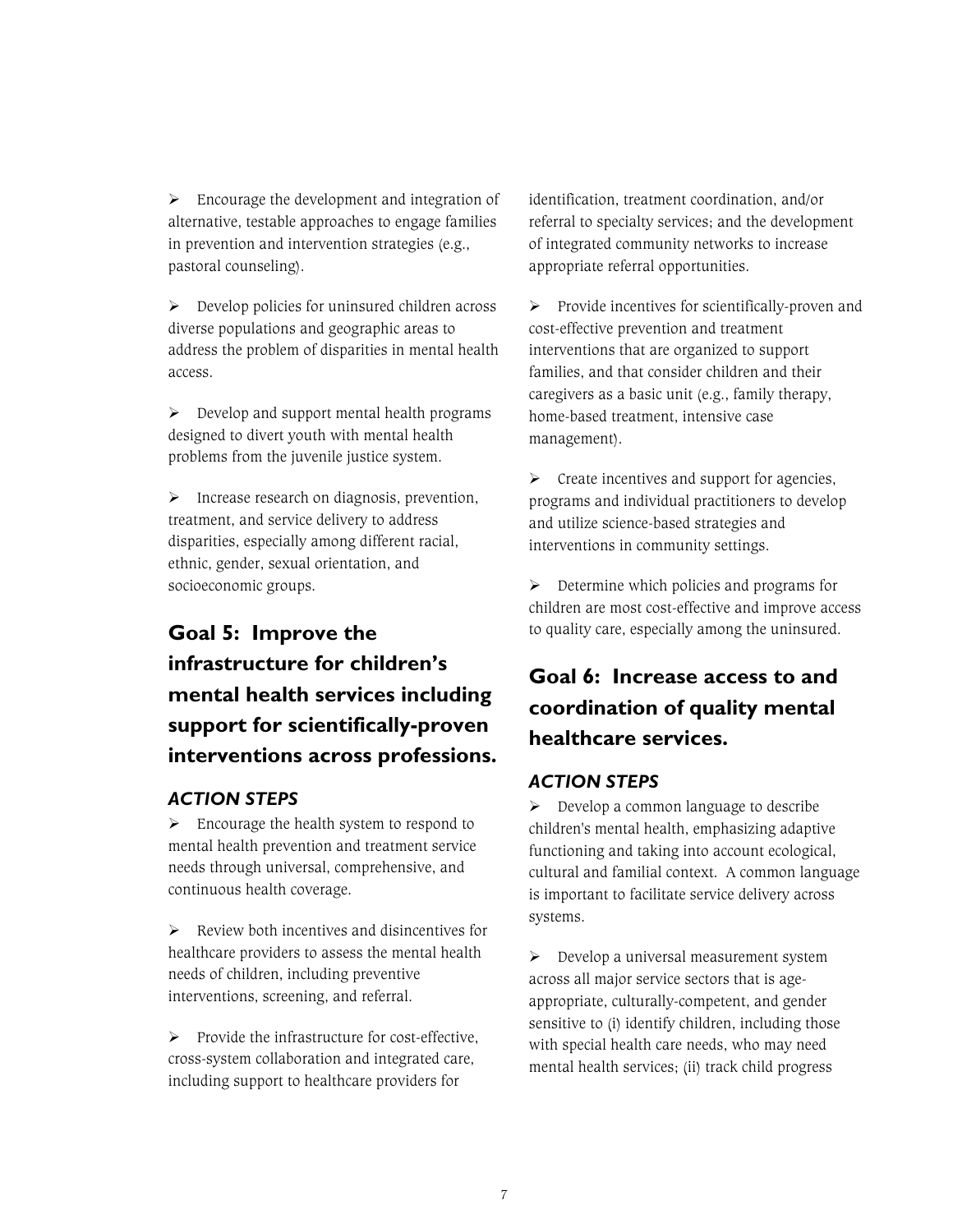during treatment; and (iii) measure treatment outcomes for individual patients.

 $\triangleright$  Modify definitions and evaluation procedures used by education systems to identify and serve children and youth who have mental health needs. These definitions and procedures should facilitate access to, not exclusion from, essential services.

 $\triangleright$  Provide access to services in places where youth and families congregate (e.g., schools, recreation centers, churches, and others).

 $\triangleright$  Support the development of coordinated responses by emergency medical providers (e.g., paramedics, emergency room personnel) and community mental health service providers to expedite appropriate treatment and/or referral for children presenting with emergency and traumatic episodes in hospital emergency rooms.

 $\triangleright$  Address issues of confidentiality in ways that respect a family's right to privacy, but encourage coordination and collaboration among providers in different systems.

 $\triangleright$  Encourage family organizations to help family members access information on how to enhance children's mental health and effective treatments for mental illness so that they can make fullyinformed decisions about interventions offered.

 $\triangleright$  Include youth in treatment planning by offering them direct information in developmentally appropriate ways about service options. As much as possible, allow youth to make decisions and choices about preferred intervention strategies.

 $\triangleright$  Use family advocates, such as family members with prior experience, to assist families in interacting effectively with complicated service

systems such as healthcare, education, juvenile justice, child welfare, and substance abuse treatment.

 $\triangleright$  Provide a mechanism for input from youth and families in setting a national mental health agenda and in assessing policies and programs to promote mental health services delivery.

**Goal 7: Train frontline providers to recognize and manage mental health issues, and educate mental health providers in scientifically-proven prevention and treatment services.** 

# *ACTION STEPS*

 $\triangleright$  Engage professional organizations in educating new frontline providers in various systems (e.g. teachers, physicians, nurses, hospital emergency personnel, daycare providers, probation officers, and other child healthcare providers) in child development; equip them with skills to address and enhance children's mental health; and train them to recognize early symptoms of emotional or behavioral problems for proactive intervention. Such training must focus on developmental and cultural differences in cognitive, social, emotional, and behavioral functioning, and understanding these issues in familial and ecological context.

 $\triangleright$  Facilitate training of new providers by building knowledge of child development into the existing curricula of professional programs and encouraging on-going training opportunities across disciplines to facilitate the development of effective partnerships.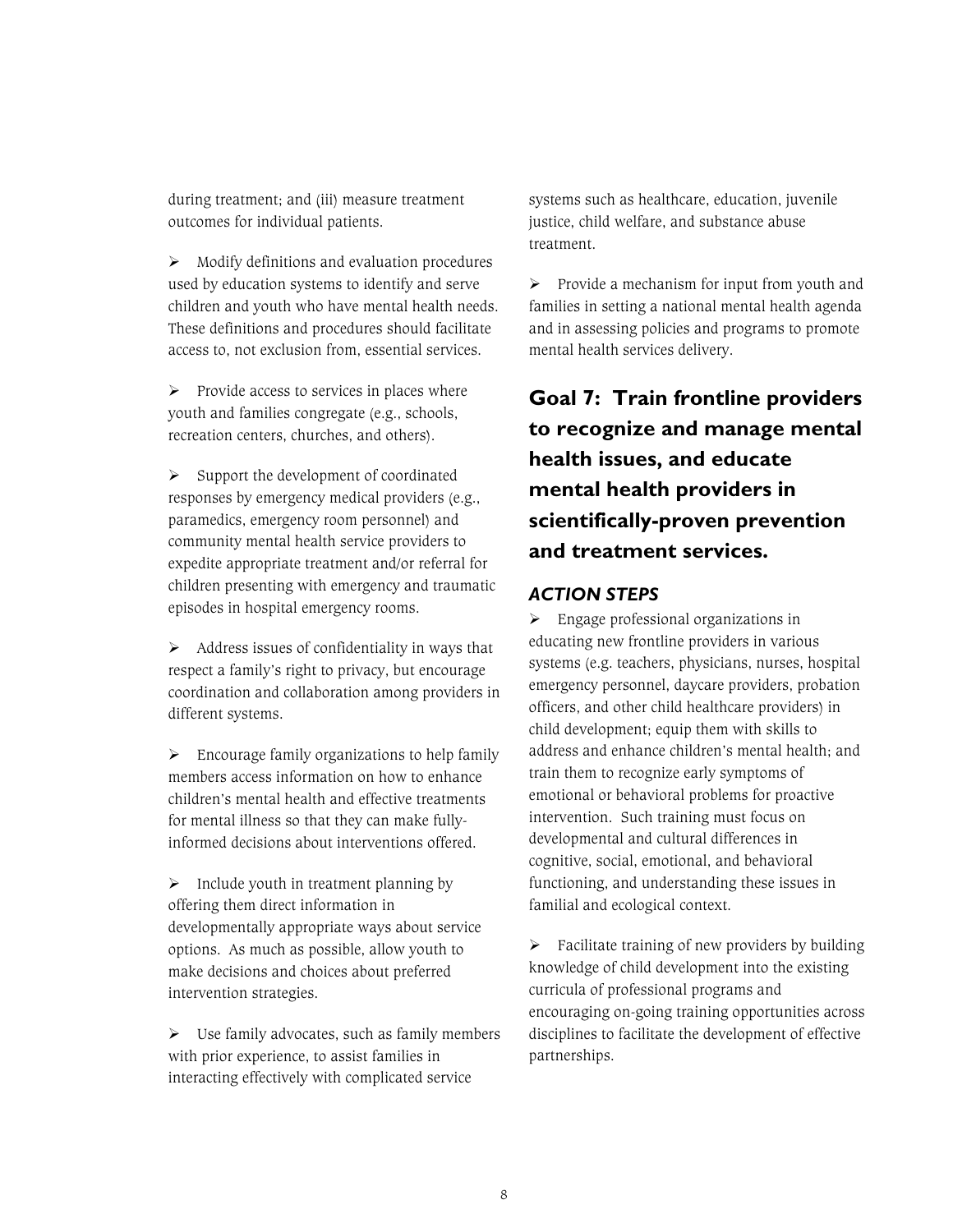$\triangleright$  Develop and evaluate multidisciplinary programs for healthcare professionals that focus on child and family mental health.

 $\triangleright$  Create training support for professionals, paraprofessionals, and family advocates to keep abreast of new developments in the field of children's mental health.

 $\triangleright$  Address the shortage of well-trained child mental health specialists, particularly minority individuals, through active recruitment and incentive efforts by professional organizations, federal programs, and federal legislation, and consider the development of training programs for mid-level providers in mental health to address inadequate capacity.

 $\triangleright$  Engage professional boards for mental health specialists (e.g., psychiatry, psychology, social work, and nursing) to require training in: evidence-based prevention and treatment interventions; outcome-based quality assurance; competency-based assessment and diagnostic skills; principles of culturally-competent care; and engaging youth and families as partners in assessment, intervention, and outcome monitoring.

 $\triangleright$  Ensure mechanisms to monitor and evaluate efforts to train new professionals, retrain existing professionals, and examine the effectiveness of these training efforts.

# **Goal 8: Monitor the access to and coordination of quality mental healthcare services.**

# *ACTION STEPS*

 $\triangleright$  Establish formal partnerships among federal research, regulatory, and service agencies,

professional associations and families/caregivers to facilitate the transfer of knowledge among research, practice, and policy related to children's mental health.

 $\triangleright$  Encourage behavioral healthcare industry and service agencies to develop and use broad-based outcome and process measures to ensure accountability. These measures should be relevant and meaningful, such as symptom severity, adaptive functioning, family satisfaction, and societal costs and benefits in terms of involvement in systems such as special education, welfare, and juvenile justice.

 $\triangleright$  Develop national quality improvement protocols that emphasize the use of scientificallyproven practices and evaluate the effectiveness of service systems.

 $\triangleright$  Encourage providers to inform consumers about evidence for and against the effectiveness of proposed treatments and services.

 $\triangleright$  Make available information on effective prevention and treatment interventions through federal partners, professional organizations, family organizations, and private foundations. In addition, provide information that will allow practitioners to evaluate the worth of promising interventions.

 $\triangleright$  Encourage industry and service agencies to develop a variety of mechanisms for consumers to communicate their experiences and concerns to funding agencies and purchasers of healthcare plans (i.e., federal, state and local governments, and private employers).

 $\triangleright$  Monitor efforts to coordinate services and reduce mental health access disparities through public health surveillance and evaluation research.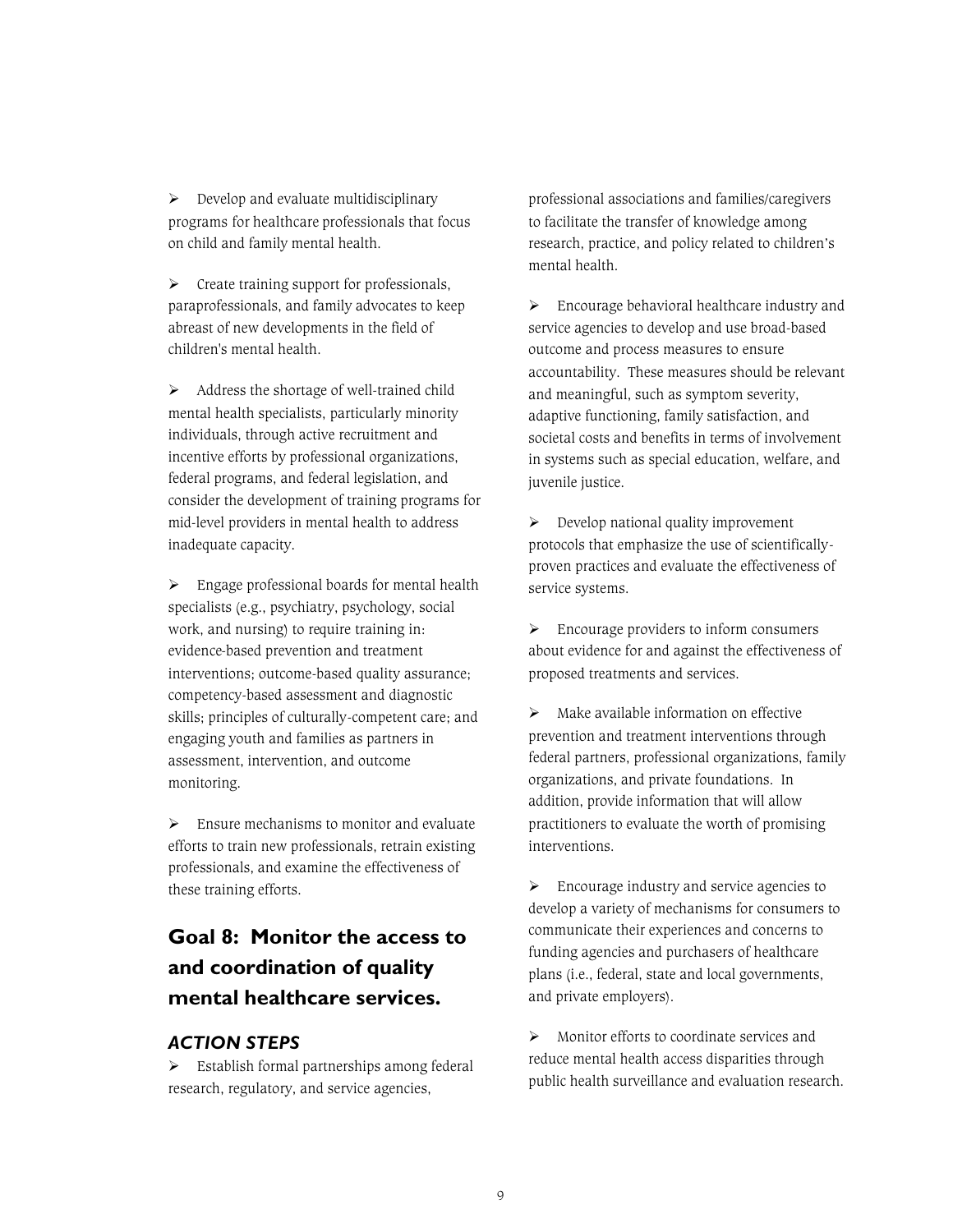Proceedings based on the Surgeon General's Conference on Children's Mental Health: *Developing a National Action Agenda*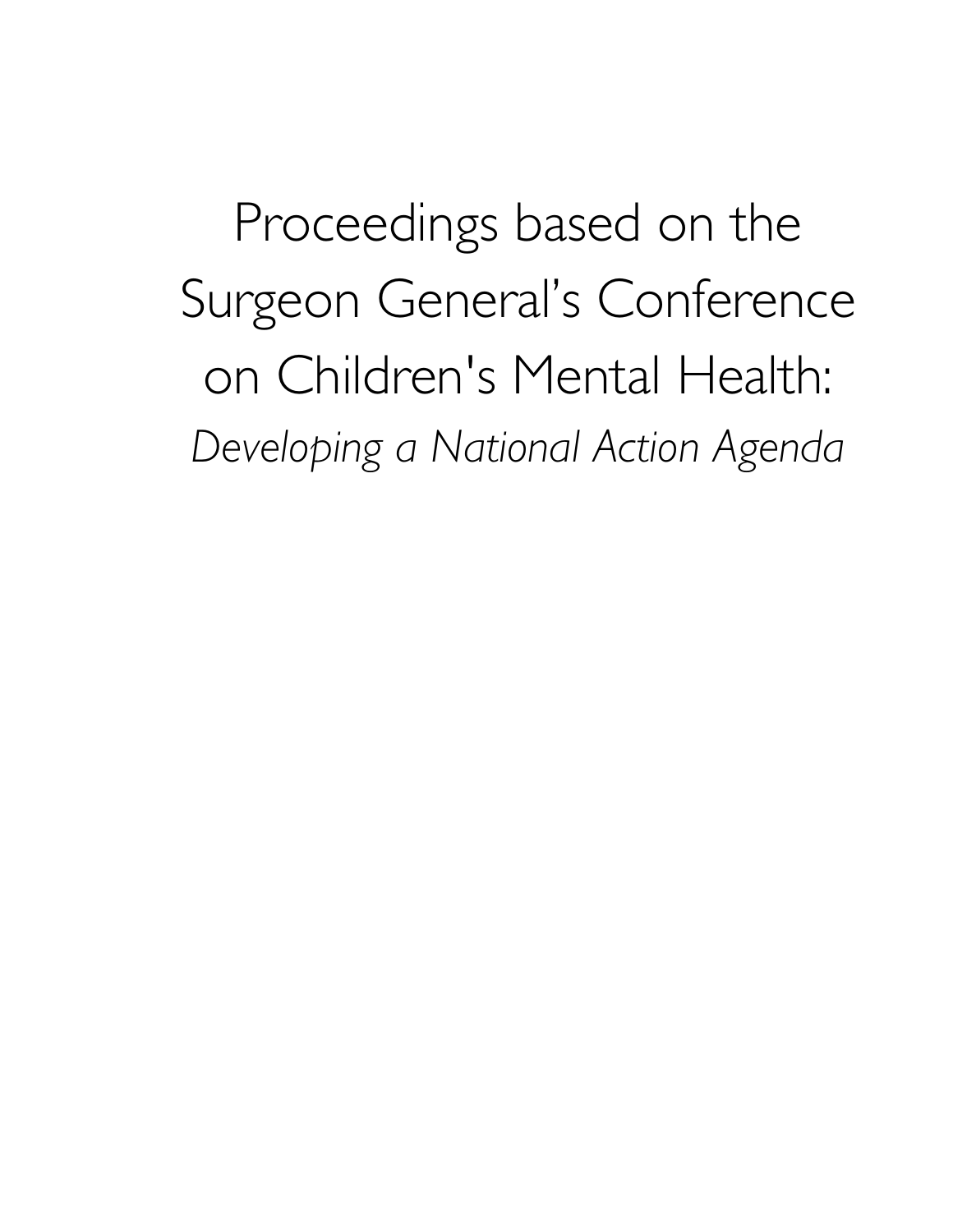# Conference Summary

# **Background**

The nation is facing a public crisis in mental health for infants, children and adolescents. Many children have mental health problems that interfere with normal development and functioning. In the United States, one in ten children and adolescents suffer from mental illness severe enough to cause some level of impairment. Yet, in any given year, it is estimated that about one in five children receive mental health services. Unmet need for services remains as high now as it was 20 years ago. Recent evidence compiled by the World Health Organization indicates that by the year 2020, childhood neuropsychiatric disorders will rise proportionately by over 50 percent, internationally, to become one of the five most common causes of morbidity, mortality, and disability among children.

Concerns about inappropriate diagnosis—that is, either over- or under-diagnosis—of children's mental health problems and about the availability of evidence-based (i.e., scientifically-proven) treatments and services for children and their families have sparked a national dialogue around these issues. There is broad evidence that the nation lacks a unified infrastructure to help these children and many are falling through the cracks. Too often, children who are not identified as having mental health problems and who do not receive services end up in jail. Children and families are suffering because of missed opportunities for prevention and early identification, fragmented treatment services, and low priorities for resources.

To address these critical issues, the Office of the Surgeon General held a conference on *Children's Mental Health: Developing a National Action Agenda* on September 18 – 19, 2000 in Washington, DC. This conference represented an extraordinary level of collaboration among three major Federal Departments: the Department of Health and Human Services, the Department of Justice, and the Department of Education. The purpose of the conference was to engage a group of thoughtful citizens in a meaningful dialogue about issues involved in prevention, identification, recognition, and referral of children with mental health needs for appropriate, evidence-based treatments or services. The 300 invited presenters and participants represented a broad cross-section of mental health stakeholders, including primary care, education, juvenile justice, child welfare, and substance abuse. Disciplines represented include education, pediatrics, social work, psychiatry, psychology, nursing, public health, and faith-based practitioners. Individuals representing associations, advocacy groups, the scientific community, members of the healthcare industry, clinicians, healthcare providers, families and youth attended this conference.

This conference is one piece of a national conversation addressing the mental health of our Nation's children. The *White House Conference on Mental Health*, in June 1999, was the first major public orientation to the realities of mental illness in the United States. This was followed by the *Surgeon General's Call to Action to Prevent Suicide* in July 1999, and the release of a first-ever *Surgeon*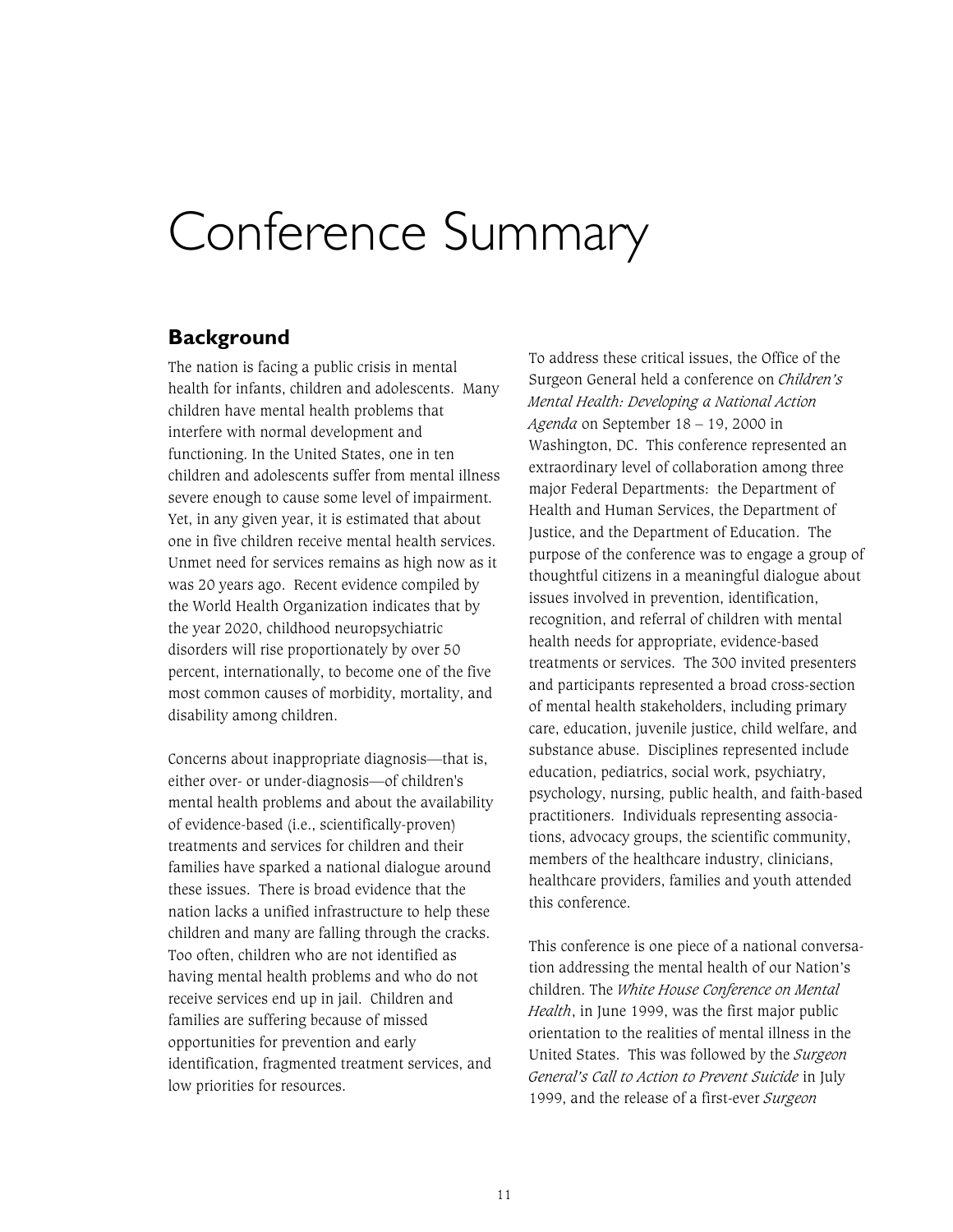*General's Report on Mental Health* in December 1999. This report addressed complex issues in mental health and included a chapter on the mental health of children. Most recently, in March of this year, the White House held another meeting specifically addressing the need to improve the diagnosis and treatment of children with emotional and behavioral conditions. Following this conference, the National Institute of Mental Health and the Food and Drug Administration held a meeting in early October, focusing on research needed to develop psychopharmaceuticals for young children.

The agenda for this meeting was developed with extensive input from a broad range of interested individuals. In May, public input was solicited through the World Wide Web and mailings to over 500 individuals. Nearly 400 responses were received within a month. On June 26, 50 individuals were invited to a formal Listening Session with the Surgeon General to help craft the agenda for this conference. Key issues of concern to families, service providers, and researchers were identified, and included:

- Educating the public about mental health and illness in children;

■ Ensuring screening and early identification of children within key service systems;

■ Implementing evidence-based treatments and services;

**T** Providing adequate and appropriate education and training to frontline providers;

■ Engaging families in all aspects of service delivery; and

■ Continuing to build the research base on children's mental health.

The conference agenda was thus developed to address these major concerns, with the aim of addressing the need to improve the state of children's mental health and their families'. To initiate national dialogue about children's mental health concerns, conference participants listened to plenary sessions in which leaders in the field, including youth and family members themselves, briefly outlined key issues involved in:

■ Identifying, recognizing, and referring children with mental health needs in key services systems;

■ Health services disparities: increasing access to services through family engagement and reducing disparities in access; and

■ State of the evidence in treatments, services, systems of care and financing: the gap between what we know and what we do.

These presentations, summarized below, provided conference participants with information to engage in meaningful discussions on children's mental health issues. Conference participants were divided into 10 working groups over the two days. To help develop consensus recommendations, participants aided by selected facilitators and recorders, were asked to:

■ Identify the barriers to appropriate identification and recognition of children with mental health needs and the factors that impede access to appropriate treatments or services;

- Identify major opportunities for promoting child and adolescent mental health and for preventing risks and antecedents associated with mental illness;

■ Identify the major policies that offer opportunity for strengthening recognition and improving access to care;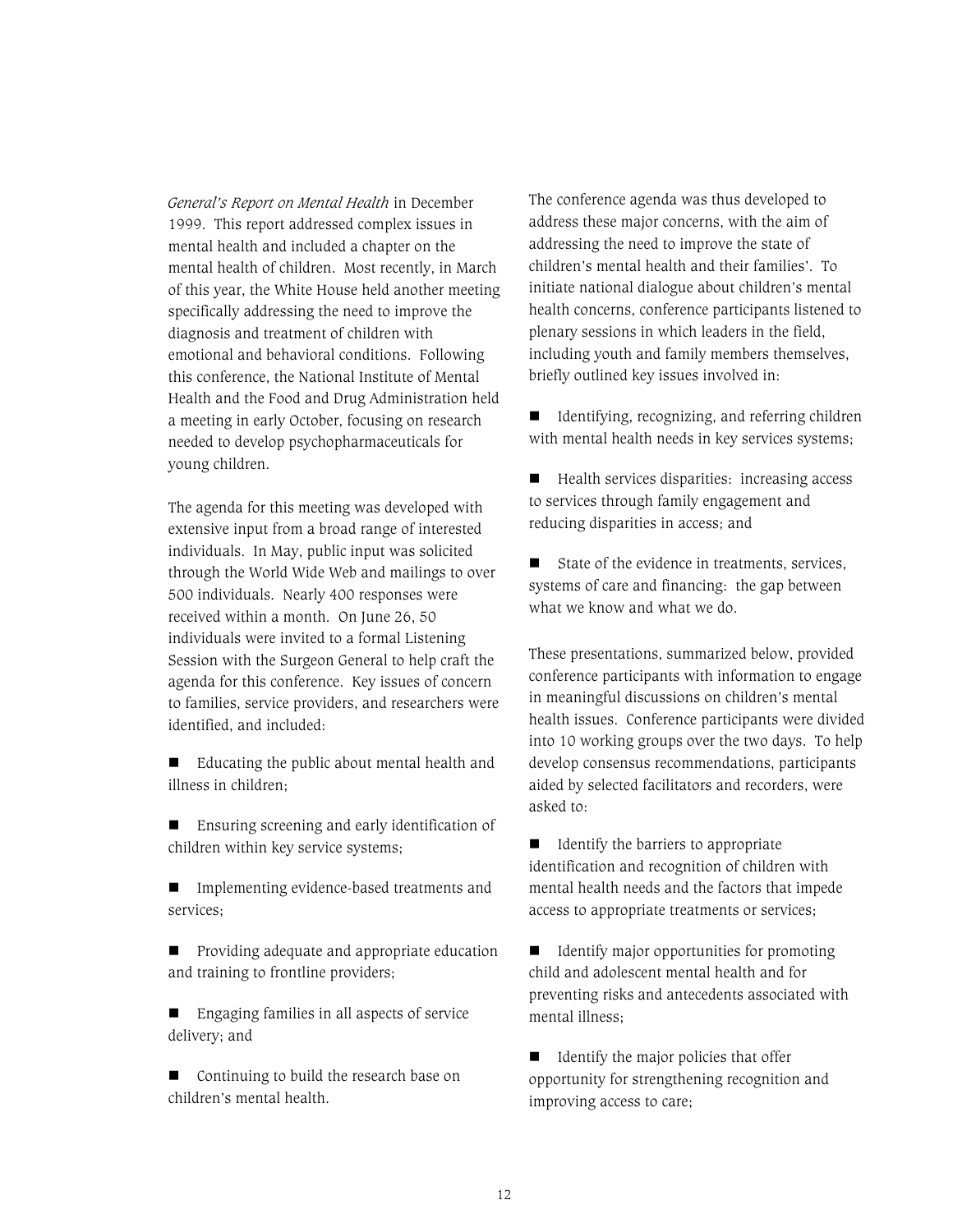■ Identify professional training needs in child and adolescent mental health;

■ Identify the major barriers to implementing evidence-based treatments and services; and

- Develop recommendations for bridging the gaps among research, practice, and policy.

Facilitators and recorders of each group helped group members prioritize their recommendations, and came together each day of the conference to synthesize the input from their respective groups. Consensus among the top recommendations was developed, and these were presented to the

Surgeon General and the conference participants. Youths present at the conference formed their own group, and presented their input directly to the Surgeon General and the participants as well.

Conference participants also had the opportunity to directly address Dr. Satcher, and to provide their comments. These recommendations, together with those developed from the NIMH/FDA meeting on *Psychopharmacology for Young Children: Clinical Needs and Research Opportunities,* were used as a basis for the development of the Surgeon General's National Action Agenda for Children's Mental Health.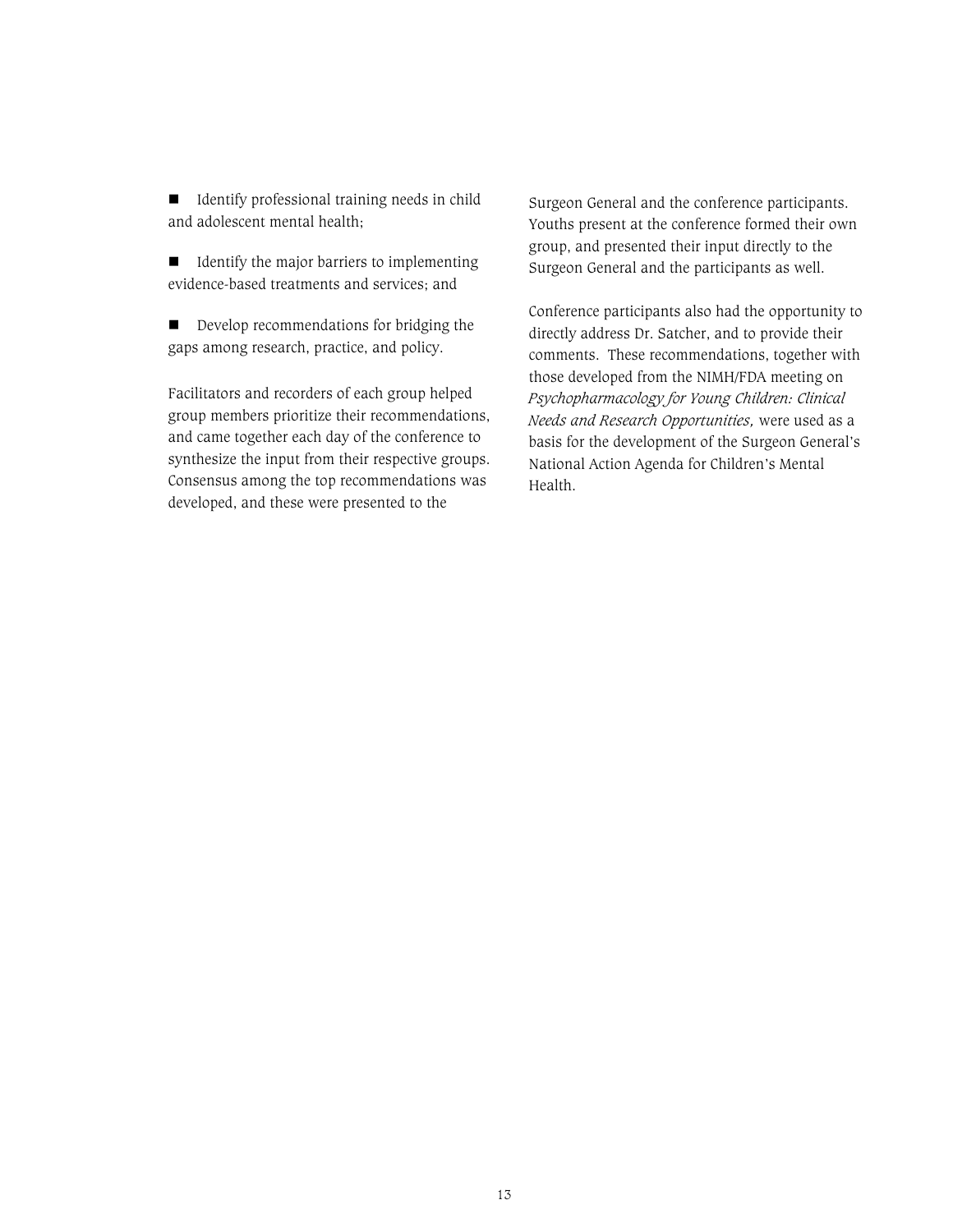# Conference Proceedings

These summary statements reflect the views expressed in the presentations by invited speakers and discussants at the conference.

# **Welcome**  *DAVID SATCHER, M.D., Ph.D., Assistant Secretary for Health and Surgeon General*

Dr. Satcher applauded the nation's unprecedented focus on children's mental health, and in particular, the interest from the White House and members of both the House of Representatives and the Senate. He shared his struggle with issues of policy and science in his role as both Assistant Secretary for Health and Surgeon General. Dr. Satcher commended the exemplary collaboration among the three Federal Departments: the Department of Health and Human Services, the Department of Education, and the Department of Justice, in this monumental effort. He briefly highlighted the historical context for the development of this conference, including the White House Meeting in March that launched a new public-private effort to improve the appropriate diagnosis and treatment of children with emotional and behavioral conditions; solicitation of public input on children's mental health issues; and the Surgeon General's Listening Session on Children's Mental Health on June 26, 2000. These events helped shaped the agenda for today's conference.

Dr. Satcher said that one of the chief priorities in the Office of the Surgeon General and Assistant Secretary for Health has been to work to ensure

that every child has an optimal chance for a healthy start in life. When we think about a healthy start, we often limit our focus to physical health. But, as clearly articulated in the Surgeon General's Report on Mental Health, mental health is fundamental to overall health and well-being. Just as things go wrong with the heart, the lungs, the liver and the kidneys, things go wrong with the brain. And that is why we must ensure that our health system responds as readily to the needs of children's mental health as it does to the needs of their physical well-being.

One way to do so is to move the country towards a community health system that balances health promotion, disease prevention, early detection and offers universal access to care. Such a system must include a balanced research agenda, including basic, biomedical, clinical, behavioral, health services and community-based prevention research, and it must include a new invigorated approach to mental health. Dr. Satcher noted that there is no mental health equivalent to the federal government's commitment to childhood immunization. Children and families are suffering because of missed opportunities for prevention and early identification, fragmented services, and low priorities for resources. Overriding all of this is the issue of stigma, which continues to surround mental illness.

Mental healthcare is dispersed across multiple settings: schools, primary care, the juvenile justice system, and child welfare. But the first system is the family, and the family is represented here today, and probably better represented at this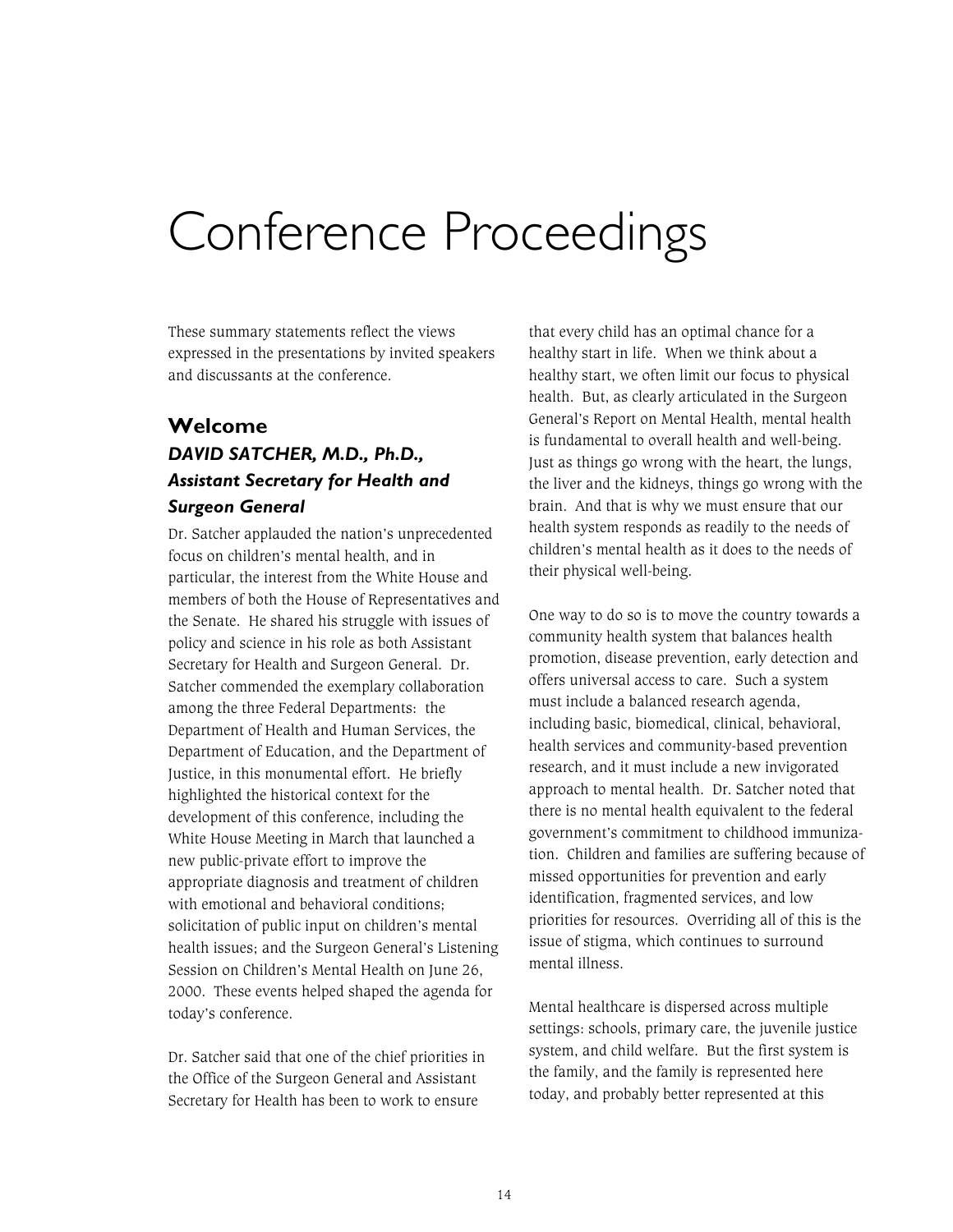conference than any conference in the history of a Surgeon General's report. To improve services for children with mental health problems and their families, Dr. Satcher stated that we need to take three steps: 1) To improve early recognition and appropriate identification of mental disorders in children within all systems serving children; 2) To improve access to services by removing barriers faced by families with mental health needs, with a specific aim to reduce disparities in access to care; and 3) To close the gap between research and practice, ensuring evidence-based treatments for children.

The goal of this conference is to enlist the help of all 300 invited participants in developing specific recommendations for a National Action Agenda for children's mental health. This conference represents an unparalleled opportunity to make a difference in the quality of life for America's children and adolescents. While the task ahead will not be easy, he emphasized the need to take advantage of "golden opportunities" which can often be "disguised as irresolvable problems."

# *STEVEN E. HYMAN, M.D., Director, National Institute of Mental Health*

Dr. Hyman stressed how important Dr. Satcher's focus on mental health issues has been. Dr. Satcher has devoted much of his time to mental health, he said, and it has made an enormous difference. When the Surgeon General of the United States recognizes the centrality of mental health to all of health, there is an enormous change throughout the country. It is difficult to imagine anything more important than the mental health of our children.

There is a need to recognize that children are engaged in a process of development. What does it mean if a child is unable to attend in school, spends years sad, anxious and unable to learn?

Can children regain lost ground if untreated for two, five or eight years? We have spent so much time, appropriately so, on the physical health of children. In education, cognitive development has been emphasized. In contrast, social and emotional school readiness has been pushed under the rug, or perhaps lost in debate over what we really know, who is responsible for what, and what impact is from parents, peers, and the community. In the meantime, our understanding of the social and emotional factors that provide for school readiness and for healthy development has lagged. More research is needed, but at the same time, much is known. There is a terrifying gap between what we do know and how we act, between the services we could offer and those we offer, and between what families can afford and what families can access.

Stigma is an important factor. Parents are fearful about bringing the social and emotional difficulties of their children to the attention of medical professionals, perhaps afraid they may be blamed. Children are sometimes directly stigmatized by the cruelty of classmates. This is stigma squared. Dr. Hyman reminded conference participants that we are working against a politicized environment rather than in a purely medical environment. There are many people who would like very much to have a referendum on the use of psychotropic drugs in children, he said. Yet, the real issue is appropriate diagnosis and treatment of our children. Do we have access to those treatments and to that care? What are the qualifications of the people to whom we bring our children? Have they been educated in these areas? How thorough is the investigation into what might be going wrong in a child? Does the practitioner have the training, the time, the financial resources to interact with the child, to talk to the family, to engage the family, to talk to the school, the daycare centers, and really understand what is going on? Do we have, too often, because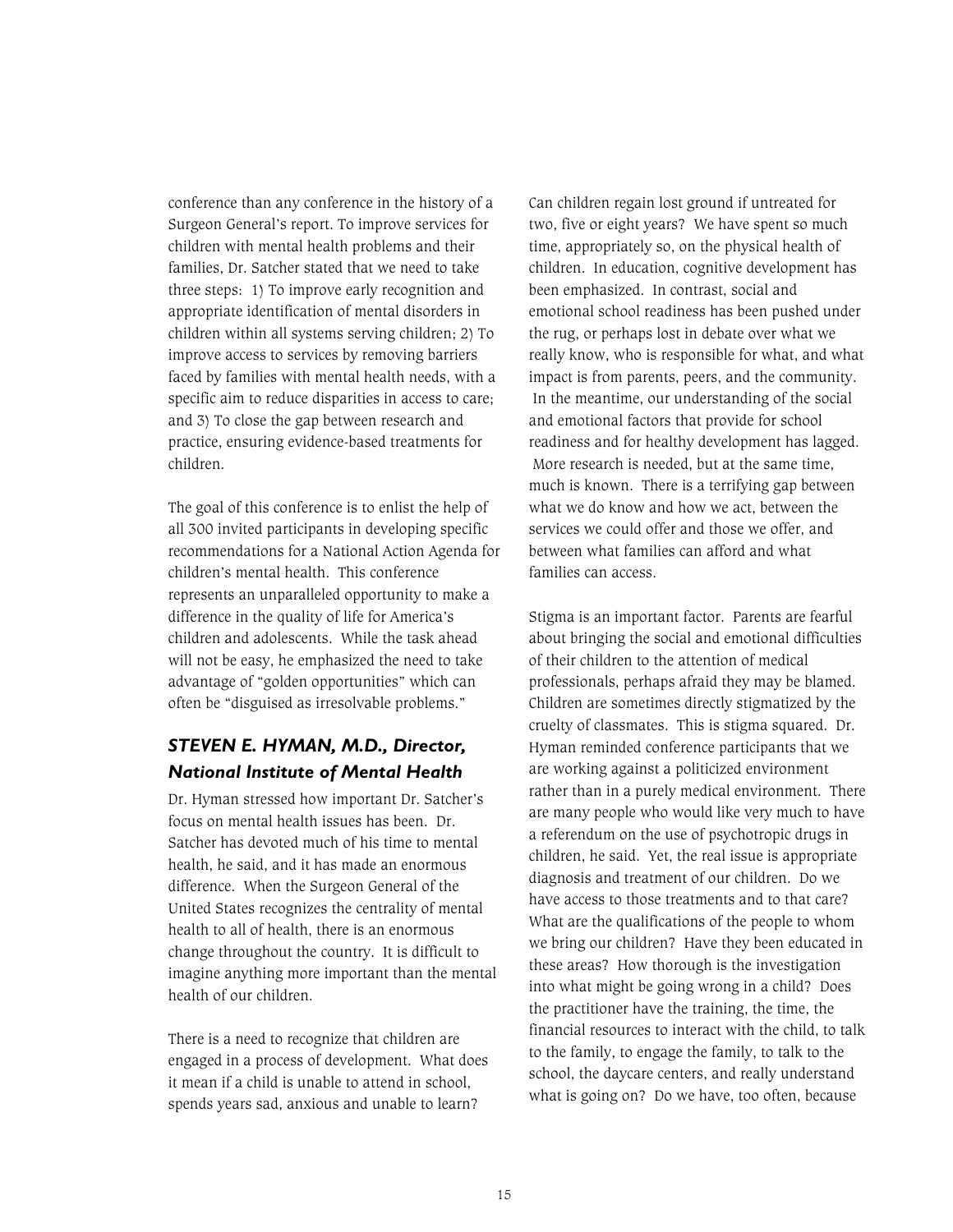of problems of access and problems of finance, an emergency room or a crisis mentality? In this conference, we have the opportunity to focus on the core issues that are going to affect the health of children.

# *BERNARD S. ARONS, M.D., Director, Center for Mental Health Services*

Dr. Arons described the Center for Mental Health Services, which was formed eight years ago and whose mission is to improve the delivery of mental health services. The center, through block grants and Knowledge, Development and Application (KDA) grants, has funded projects on a wide variety of issues, including homelessness and job performance. KDA grants were used to pioneer systems of care for children with serious emotional disorders—a concept that changed the paradigm for delivering services to American children and their families.

The essential role of families in the care of those with mental illness is critical. The Center hammers away at barriers to care, Dr. Arons said. But progress is slow. Access and cultural competence are important issues. The center is trying to construct a bridge between science and treatment and back again. Prevention is critical. There is a critical need to intervene sooner. Dr. Arons provided an analogy of a surfer, treading water out in the ocean waiting for the right wave to come along. That wave is here, particularly for children's mental health, he said.

Each of the participants in this conference has been carefully chosen because of contributions he or she has made to the mental health of children. Many American children and families are not getting the help they need. What should be done to improve the way children with mental illnesses are served? The conference organizers look forward to

the participants helping to move children's mental health to the next steps.

# **Panel 1: Identifying, Recognizing and Referring Children with Mental Health Needs**

# *CHAIR: Mary Jane England, M.D., Washington Business Group on Health*

*This panel approached the prevalence of mental health need from a variety of perspectives, revealing the broad picture of unmet needs, health disparities, and policy implications. It examined the discrepancy between need and availability of mental health and substance abuse services, integrating the multiple systems involved (e.g., juvenile justice, child welfare, substance abuse, special healthcare, etc.). It also weighed the pros and cons of labeling children with disorders, comparing diagnosis versus functional impairments from a developmental perspective. The panel also answered critical questions on how mental health needs are identified or recognized in various systems and the barriers to recognition. For example, how well do these systems identify and refer children with recognized mental health needs? What linkages do or do not exist among these systems? The various speakers provided national data on identification, recognition, and referral within these systems and identified, where appropriate, federal or state policies that address recognition, linkage, and treatment services.*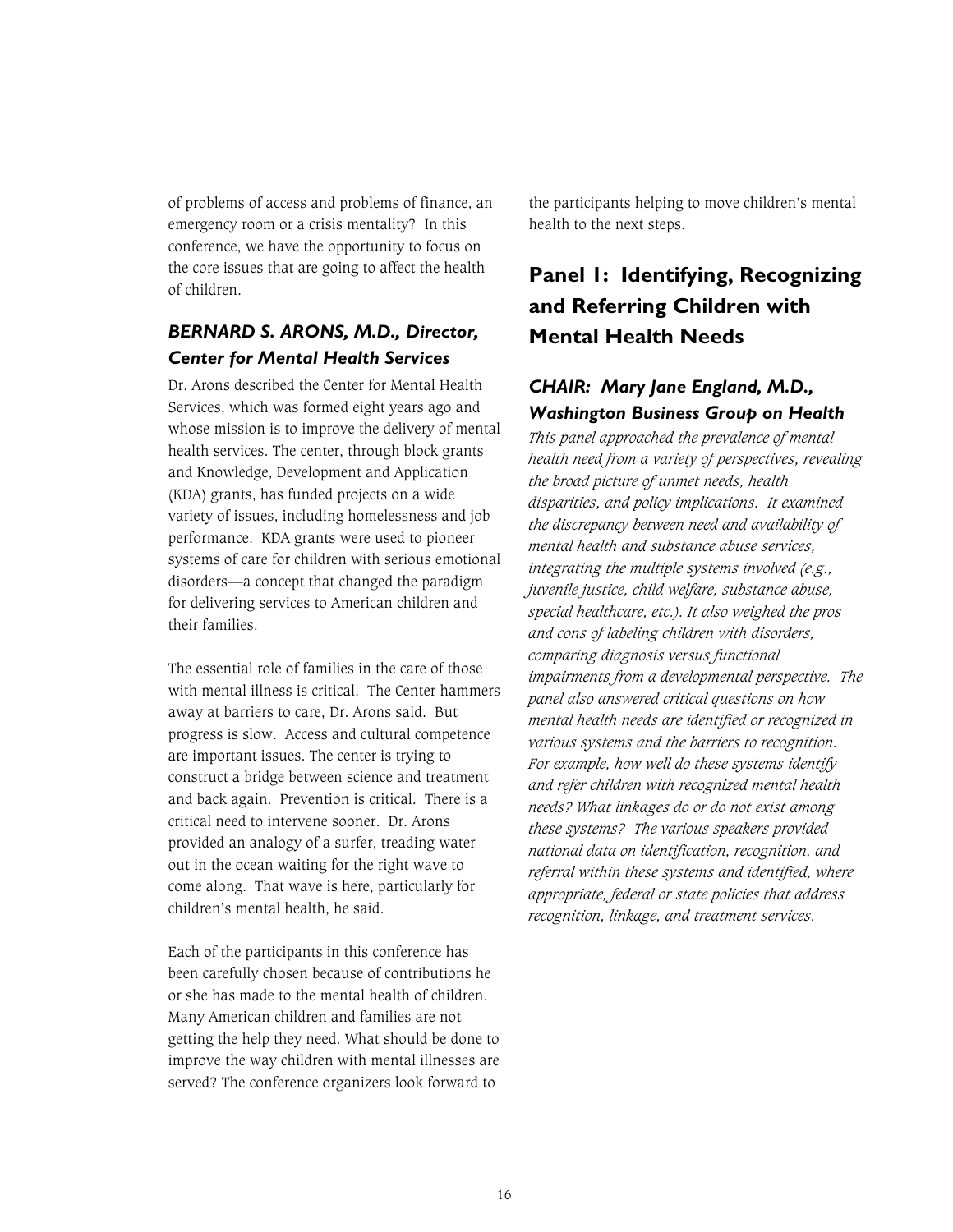# *IDENTIFICATION OF MENTAL HEALTH NEEDS*

## *David (Dan) R. Offord, M.D.,*

*McMaster University*

Dr. Offord presented a framework for why the nation needs to address mental health needs in children and adolescents. The burden of suffering of children with mental disorders is significant. In the United States, between the ages of 1 and 19, the group of conditions that lowers quality of life and reduces life chances the most are emotional and behavioral problems and associated impairments. No other set of conditions is close in the magnitude of its deleterious effects on children and youth in this age group. Children with these disorders are at much increased risk for dropping out of school, and of not being fully functional members of society in adulthood. This burden of disease includes the prevalence of mental illness, morbidity, and cost. All sectors of society are involved. Prevalence estimates range from 17.6 to 22 % (Costello, et al., 1996) in one study, and 16 % in another (Roberts, et. al., 1998). Furthermore, child mental disorders persist into adulthood; 74% of 21 year olds with mental disorders had prior problems. The cost to society is high in both human and fiscal terms.

To ensure their businesses will flourish, the business community understands that they need to reduce the casualty class, that is, children with early-breaking emotional and behavioral problems and associated difficulties. There is a need to come up with programs to raise the life quality for large groups of children. Criteria for child psychiatric disorders need to include not merely emotional or behavioral abnormality but to consider functional impairment as well. The frequency of mental health problems is highest among the very poor, but most children with

mental health problems are from the middle class. Important issues to consider are risk factors and protective factors, as well as comorbidity of disorders, which is very common.

Patterns of service use are not well understood. According to the Great Smokey Mountains Study, one in five children used specialty health services in the last three months, and early termination of treatment is a problem (Costello, et al., 1996). Reasons for underutilization are unclear. Possible reasons may include stigma, cost, and parental dissatisfaction with services. More research is needed to understand the reasons for underutilization and to increase compliance. It is not clear that services for children's mental health disorders are underutilized. In fact, there are long waiting lists for these services. There are, however, two issues. First, specialized children's mental health services alone will never be sufficient, by themselves, to reduce the tremendous burden of suffering from child mental disorders. What are needed, in addition to effective clinical services, are effective universal and targeted programs. Hopefully, this strategy will reduce the size of the population needing clinical services. All three intervention strategies—universal, targeted and clinical—should operate in the context of a civic community. Since clinical services are relatively scarce and very expensive, they should be targeted to children who need them the most, and are most likely to benefit from them.

Suggestions for a national agenda include: (1) Ensuring a community focus in developing the national action agenda; (2) Using a population approach; (3) Creating common intake mechanisms; (4) Collecting data, not just at the national and state levels, but at community levels as well; (5) Utilizing evidence-based interventions and keeping frontline workers up to date; (6) Using graded interventions (e.g., trying parent training as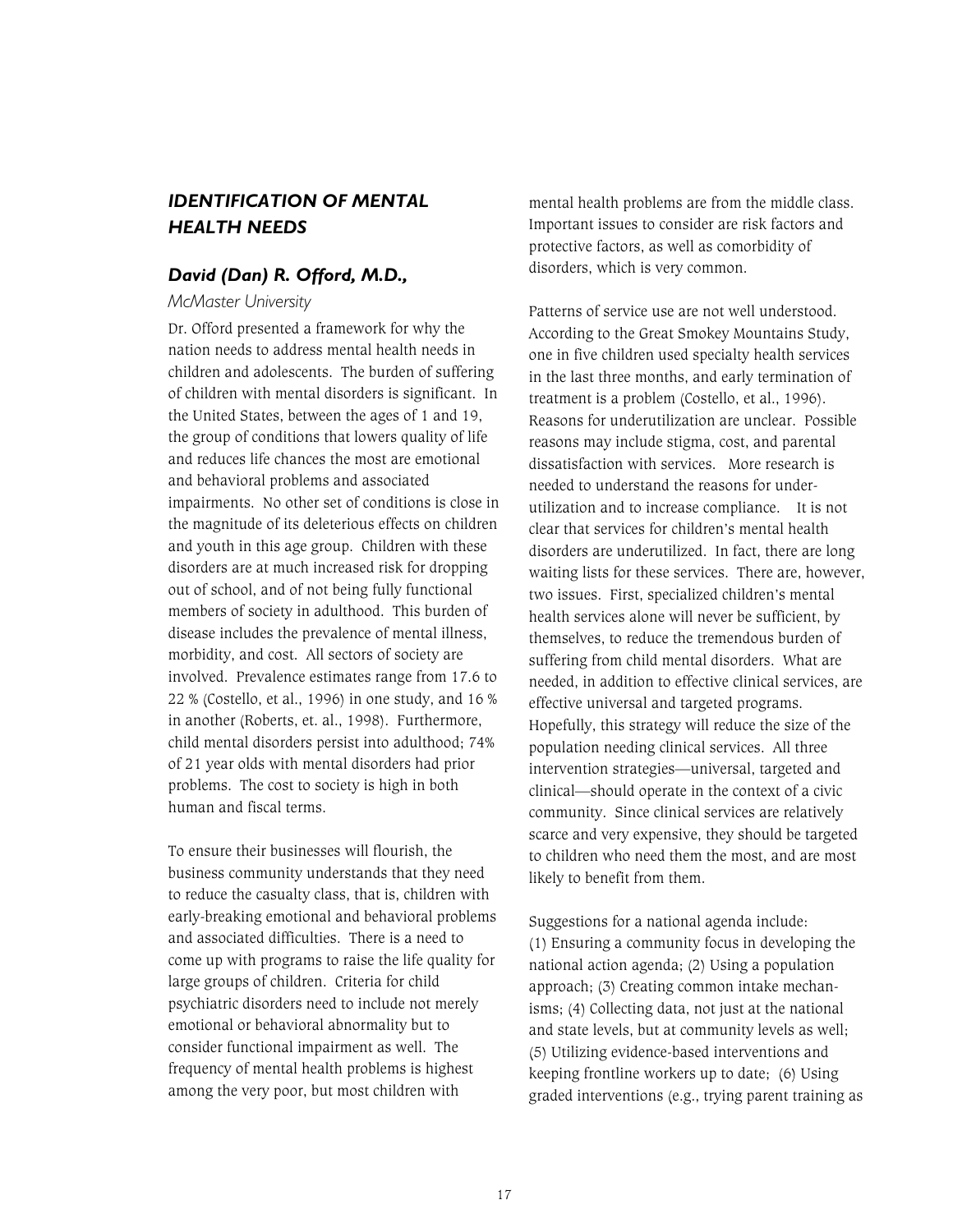an inexpensive start); and (7) Underlining the importance of the first five years to ensure that when children start school, the race is fair.

#### *Senora D. Simpson, Dr. PH.,*

#### *Family Member*

Dr. Simpson provided a parent's perspective on the state of children's mental health in the United States. Every program professes to value parents, but with a caveat: "Don't get too involved or provide too much input, for we are after all the experts." Multiple barriers to access and communication difficulties among the multiple systems exist; parental involvement, family satisfaction, preferences and quality of life are often disregarded. There are a plethora of programs, laws, regulations, federal and state mandates, but many have conflicting or rigid rules, gaps in services, and arbitrary eligibility requirements that exclude treatment for comorbid problems (e.g., substance abuse). Rigid, invalid, outdated and culturally incompetent assessment tools obstruct early identification and treatment. Stigma continues despite congressional efforts. Quality, evidence-based treatment is limited to a few narrowly-defined populations or is not available. The sense is that profitability drives treatment decisions, not model practice. "In reality, humane services are often not available if one's pedigree is not acceptable." Very often the most in need do not get the services. Real parental involvement, and attention to family satisfaction, family practice and quality of life is often left to chance

Dr. Simpson noted that in her experience of dealing with several generations of family members with mental health problems, it is no easier to get help in the 1990s than in the 1960s. "Besides, it costs more now to get a worse outcome." She noted limited change in practice with cost containment. Suggestions for change

include: (1) Implementing evidence-based practice in mental health; (2) Charging federal governmental agencies to review legislation and regulations which impact early identification, referral, comprehensive and coordinated treatment for children's mental health; the goal of this review is to resolve duplications, and ameliorate conflicts and gaps in treatment services; (3) Moving beyond basic research into applied research, in particular normative and evaluation research; (4) Engaging professional organizations and educators to develop standardized models of higher education to produce high quality care providers; and (5) Increasing accountability for outcomes that are relevant within a broader context.

# *PRIMARY CARE AND IDENTIFICATION OF MENTAL HEALTH NEEDS*

# *Kelly J. Kelleher, M.D., M.P.H.,*

*University of Pittsburgh*

Dr. Kelleher reviewed practice in primary care, discussed efforts to improve identification, and considered policy options to improve the recognition and referral of children in primary care with mental health needs. Each year, there are more than 150 million pediatric visits to primary care providers in the United States (NAMCS, 1998). Primary care practitioners prescribe the majority of psychotropic drugs, and they often counsel families about behavior and emotional problems and disorders. Still, some surveys suggest that families do not view this counseling from family doctors as mental health services, even though the physicians do. Most children with mental health problems see their primary care providers rather than mental health specialists. For many preschool children, such visits are their only contact with any major delivery system. Parents trust these primary care providers more than others. Yet, many barriers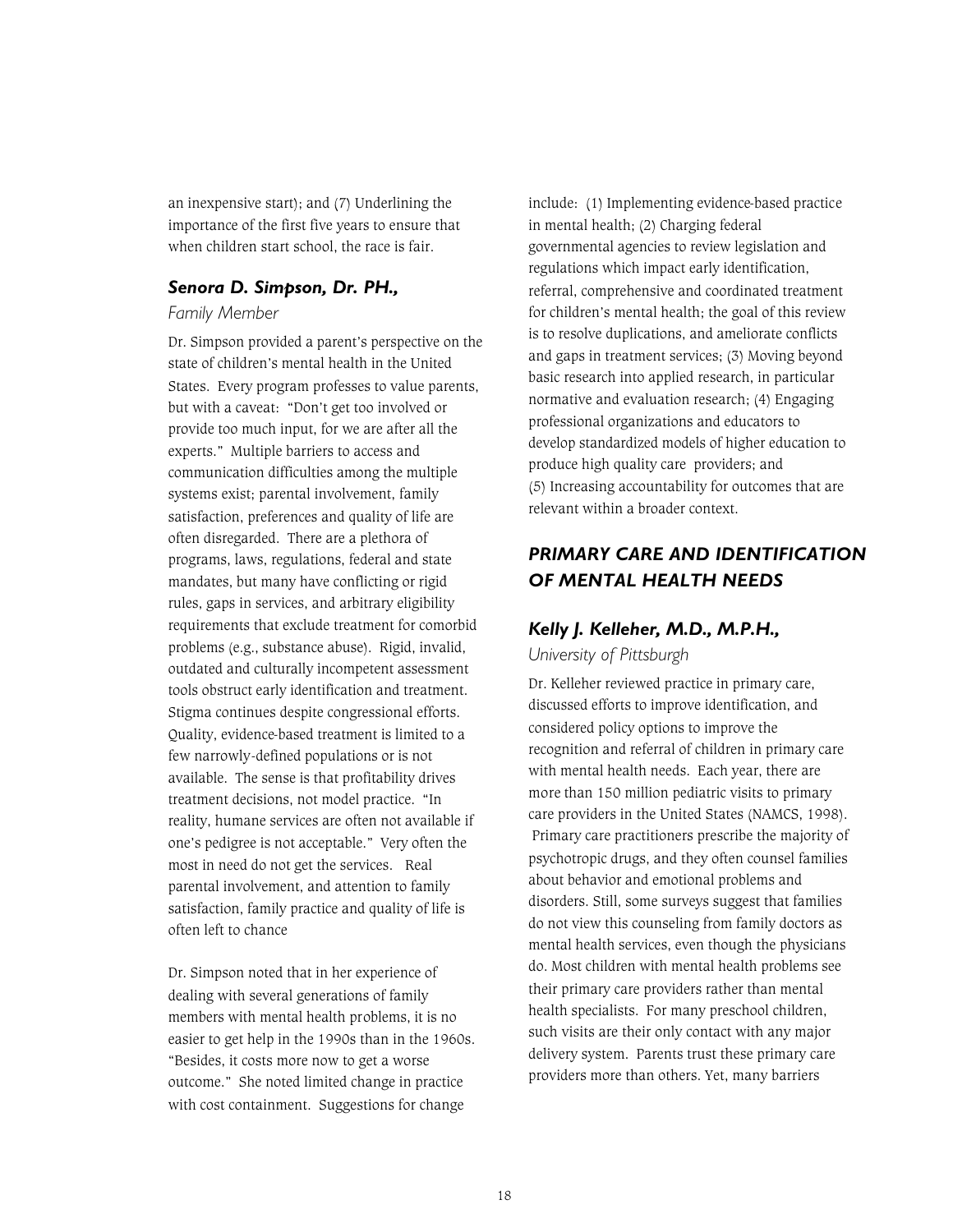impede the delivery of effective mental healthcare. For example, the average visit is only between 11 and 15 minutes (NAMCS, 1988; CBS, 1997).

One major challenge is the disparity between what parents report versus what physicians report as psychiatric problems in children. In at least one large study, primary care physicians identified about 19% of all children they see with behavioral and emotional problems. Yet that overlapped by only 7% with what parents identified as problems. Girls and young children are less likely to be identified than boys. African American and Hispanic American children are identified and referred at the same rates as other children, but they are much less likely to actually receive specialty mental health services or psychotropic medications. This follow-through, or lack thereof, is very often linked to trust in the doctor, the history of that relationship, as well as demographics and insurance status.

Most referrals from primary care physicians for behavior problems are for child psychologists. Significant barriers to referral include lack of available specialists, insurance restrictions, and appointment delays. More than two thirds of primary care clinicians report appointment delays, with average time to appointment with a specialist being three to four months. Of those patients who were referred, 59% had zero visits to the specialist; only 13% averaged one or more visits a month in the follow-up period of six months. In short, an increasing number of problems (15-30%) are being identified by primary care providers, but rates of recognition (48-57%) are still low and connections to mental health specialists are difficult.

Dr. Kelleher suggested more efforts in the following areas: (1) Train primary care practitioners; this seems to have no impact on management practices except for those who

complete at least a two-year fellowship training. Nonetheless, the training of primary care physicians also needs to be expanded to include more mental health issues. (2) Screen for disorders in primary care; however, the effectiveness of screening depends on the availability of assistance for scoring screening protocols and the availability of treatment services. (3) Link specialty services through consultation-liaison services, co-location with mental health services, and use of behavioral specialists.

Public policy options include: (1) Payment coordination to ensure reimbursement for behavioral services by primary care providers, care coordination, parallel incentives for Managed Behavioral Health Organizations, Managed Care Organizations, and Primary Care Practitioners; (2) Data coordination through the Substance Abuse and Mental Health Administration (SAMHSA), Maternal and Child Health (MCH) Block grant requirements, Medicaid waiver requirements for sharing data, and state contract mandates, so that systems can track families and use reasonable case management across populations; (3) Accountability standards for screens, referrals, and treatment; and (4) Expansion of the Early and Periodic Screening, Diagnosis, and Treatment (EPSDT) program.

# *SCHOOLS AND IDENTIFICATION OF MENTAL HEALTH NEEDS*

# *Steve Forness, Ed.D.,*

### *University of California, Los Angeles*

Dr. Forness pointed out issues specific to mental health needs within the school system. Children with mental health needs are usually identified by the schools only after their emotional or behavioral problems cannot be managed by their regular classroom teacher. A series of parent conferences, discipline referrals, or trial interventions in the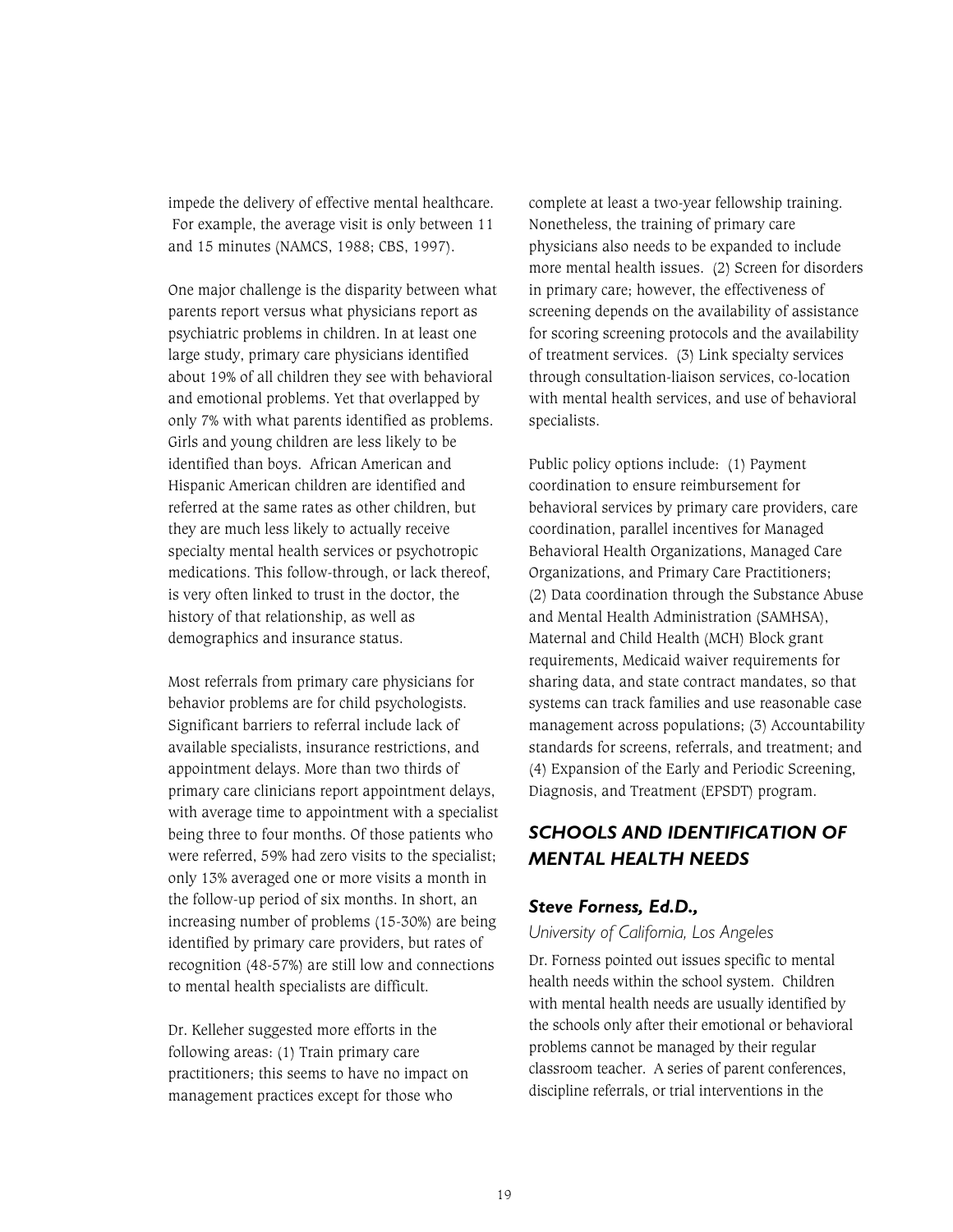regular classroom may precede formal referral to special education. Under the Federal Individuals with Disabilities Education Act (IDEA), such children should be formally evaluated and, if found eligible, either placed in a special classroom or provided special assistance in their regular classrooms. The five largest categories of special education include: learning disabilities (LD), speech and language handicaps (SL), mental retardation (MR), other health impaired (OHI) and emotional disturbance (ED). Learning disabilities and speech and language handicap count for the majority of the 11% of school age children in special education. Fewer than 1% of children are found eligible in the school category of emotional disturbance. Compared to children in the two largest categories of special education (LD and SL) who are mostly mainstreamed (over 80%), fewer than half the children under the ED category are mainstreamed.

A study done by Dr. Forness and a colleague in California showed that the schools are doing a very poor job of identifying children, or at identifying them soon enough. Among the thirteen year-old children from 12 special classrooms for children with emotional disturbance were diagnoses such as depression (approximately one third), attention deficit hyperactivity disorder (approximately one fourth), and post-traumatic stress disorder secondary to abuse. Before these children got into special education, parents reported recognizing a problem at a mean age of 3.5. Outside agency records (e.g., discipline referral, prescription medication) indicated problems at a mean age of 5 (i.e., kindergarten), and the first documented intervention involving some sort of preintervention was at age 6.5. The first eligibility for special education was at about 7.8 years (i.e., toward the end of second grade), and in more than 50% of the cases, these children were placed in the category of LD, not in the category of ED. These children finally got the right services at age 10.

In another long-term study of about 3,700 children done with his colleagues at the University of Alabama in Birmingham, assessments were conducted and mental health needs were identified using two diagnostic analogs of risk for emotional or behavioral disorders. Here again, the vast majority of these identified children did not receive special education services. Among those who did, a small minority were identified in the category of ED. Most were primarily categorized under the LD with a few in the SL category, even when controlling for those kids with comorbid diagnoses of learning, speech or language problems.

Dr. Forness pointed out that one of the major barriers to identification lies in the seriously flawed definition of ED. As a consequence, many children in need are deemed ineligible because of technicalities in the school definition of ED, and a significant number appear to be misidentified in other categories of special education reserved for children with primary learning or language disorders. This may be due to school professionals' or parents' attempts to avoid the stigma of mental health disorders or problems in appropriate detection or recognition of such disorders. In either case, under-identification or misidentification may also make it less likely that such children will be referred to other agencies for needed mental health services. Cost efficient systems for school mental health screening and methods for training regular and special education teachers in early detection of mental health disorders are available but seldom used effectively, if at all, in actual school practice.

Suggestions from Dr. Forness include: (1) Train school professionals, especially classroom teachers, to recognize early symptoms of emotional and behavioral disorders; (2) Modify the school definition of mental health disorders, which is more restrictive than definitions for other school categories; and (3) Develop a more proactive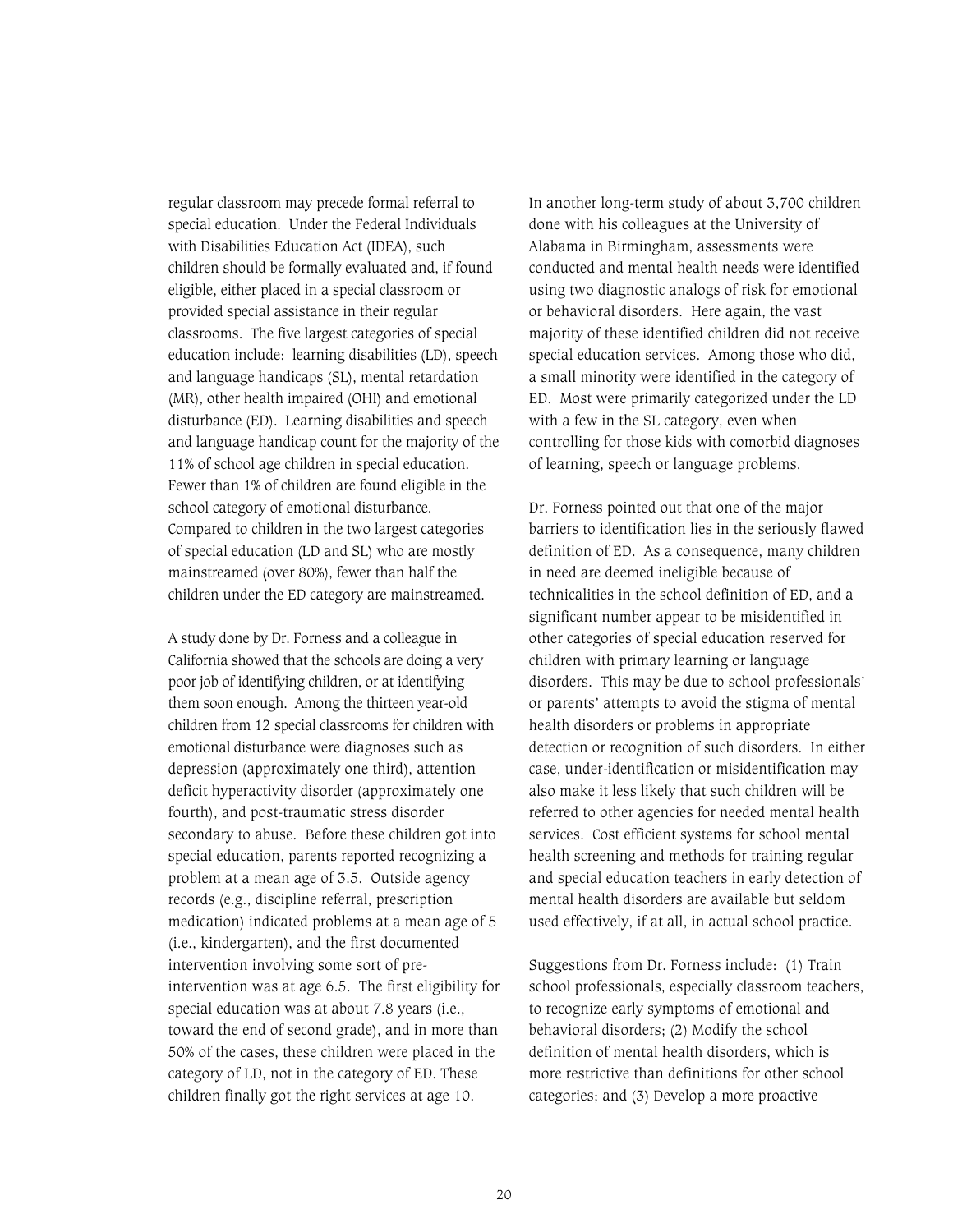identification process for mental health disorders in school, in which children are screened for emotional or behavioral disorders early in the school years, just as they are screened for visual acuity or other health problems.

# *PRESCHOOL AND IDENTIFICATION OF MENTAL HEALTH NEEDS*

# *Neal Halfon, M.D., M.P.H.,*

*University of California, Los Angeles* 

Dr. Halfon noted in the past several years that there has been an increasing policy focus on young children with two White House conferences as well as several foundation and government reports, which all highlight the importance of early childhood on brain development. An important finding of these reports is that plasticity decreases as people get older. He then used this fact to create a context for his further remarks.

Dr. Halfon suggested that the public policy context for understanding the development and identification of mental health needs in children must consider a couple of issues. First, from a public policy standpoint, he pointed out the contradiction in our current public investment in human capital (increasing social spending with age) with data portraying changes in brain plasticity, which demonstrates decreasing plasticity over the life course. What he suggested is that we are spending too little too late and missing an important opportunity to invest early. From the standpoint of prevention, early identification and treatment of mental health problems, we really need to talk about a new investment strategy in children's well-being.

The second contextual issue relates to the need to view things from a developmental perspective. Drawing on a life course health development

perspective, he suggested that experiences during sensitive periods of development have important long-term impact over the life course. Dr. Halfon introduced the notion of five developmental T's: trajectories, timing, transactions, transitions and turning points to highlight important implications for early identification and intervention. He suggested developmental trajectories for mental and behavioral function depend on the timing of experience and the character of the transactions between children and their caregivers. He also suggested that during transitions and turning points, such as the move from family care to childcare or childcare to preschool, children need extra support.

What do we know about young children? From a limited number of studies, mental health disorders in young children show similar prevalence rates to those found in older children. The catch is that you have to look more carefully to find them. Moreover, studies indicate there are high rates of stability of disorders especially for externalizing disorders that include disruptive behaviors and more aggressive kinds of behavioral problems. We also know there are sub-threshold behavioral problems that are identifiable and predictive. Increasingly, research has shown that a number of biological markers that can be identified early in a child's life have predictive power for the development of future problems. However, a majority of problems go unrecognized and most children do not receive treatment early in their life unless these problems are severe.

There are several types of risk factors for the development of mental health problems. There are a number of social factors that have been associated with the development of mental health problems, and poverty has been demonstrated to be an important risk factor in the younger years. National data indicate that 22% of children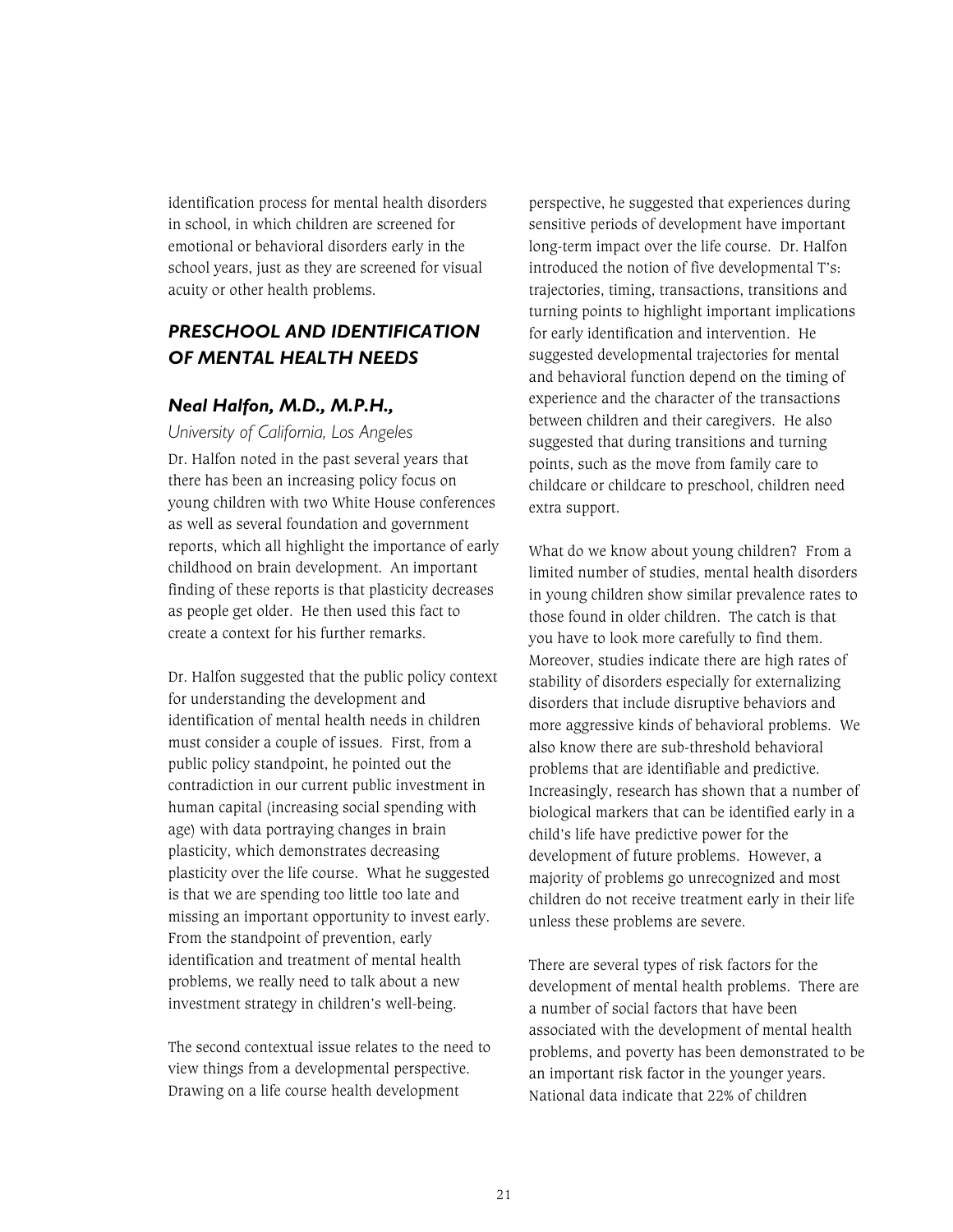between the ages of 0 to 5 live in poverty, which represents a sizeable exposure to a potent risk factor. There are also biological factors (prematurity), family factors (resources, capacity, stresses and supports), and parenting issues (responsiveness and sensitivity of care givers, and mental health of caregiver) that pose risks.

In addition to highlighting the risk that many children face, evidence indicates that we are missing many opportunities for prevention and intervention. Few young children are recognized to have mental health and behavioral problems and most do not receive appropriate and timely treatment. Dr. Halfon suggested that we have a major gap between research and practice. Thus, interventions that have been shown to be effective are not widely utilized. We also have no national data on prevalence, trends and access, and quality of services that are specifically focused on young children. The only national health data source available is the National Health Interview Survey, and it is very difficult to get any reliable estimates for children under five years of age from this data source. Dr. Halfon also suggested that our deficiencies in collecting data on prevalence, impact, and provision of appropriate services were imminently correctable. A number of effective preventive mental health services for young children exist, such as home-based, center-based programs and community-wide programs; but these are not widely applied.

In terms of pediatric practices, a national study conducted by Dr. Halfon found that routine developmental and psychosocial assessments of young children and their families using standardized instruments are rarely used in pediatric practices, and when psychosocial screening is conducted by pediatric providers it is associated with available community resources. Pediatricians do not screen for maternal

depression, or important risk factors for the development of childhood mental health problems, if there is no place to send those mothers for appropriate treatment. Another limitation of pediatric primary care relates to training pediatricians to conduct psychosocial screening and the importance of developing new tools to make such screening more effective and efficient.

Suggestions for public policy include (1) Create a context for child mental health policy and one that looks at how we invest in the lives of young children; (2) Include mental health prevention and the promotion of socio-emotional development in statewide early childhood initiatives; (3) Revolutionize pediatric care, including new assessment measures and protocols, new standards and guidelines, local-area developmental-resource networks that include services for entire families, appropriate reimbursement, quality measurement and accountability; (4) Institute more appropriate national data on families with young children either through the expansion of the National Health Interview Survey or the new Maternal Child Health Bureau's proposed survey; and (5) Conduct systematic monitoring of access and quality specifically around prevention services, treatment services, and community-wide services.

Suggestions for research include (1) Development of longitudinal population studies of developmental determinants of psychopathology; (2) Expansion of integrative clinical research on gene-environment interactions; (3) Intervention and practice research; and (4) Prevention research, at a community level, which takes advantage of community systems, coordinating efforts across the National Institute of Mental Health, the Maternal and Child Health Bureau and the Centers for Disease Control.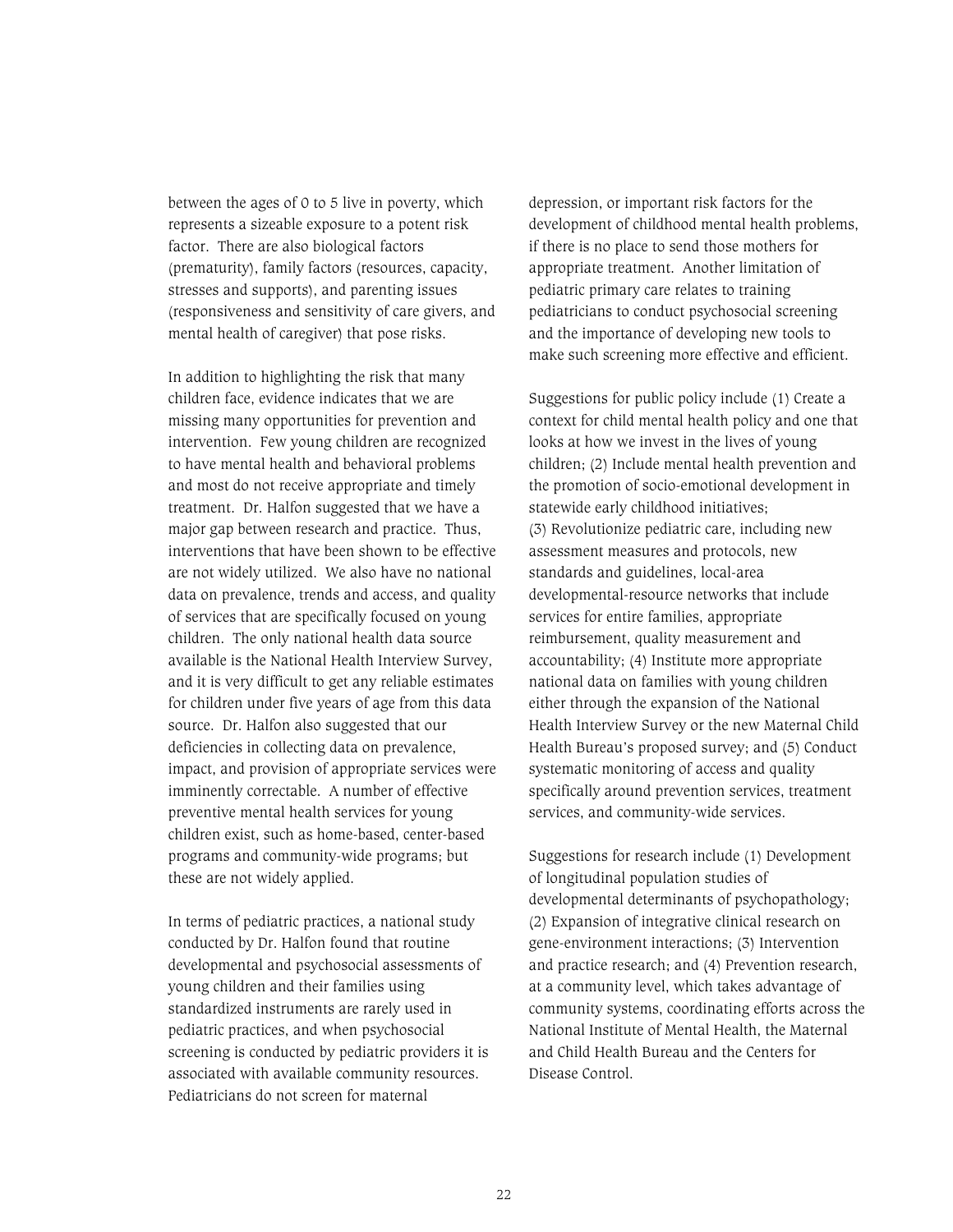# *CHILD WELFARE AND IDENTIFICATION OF MENTAL HEALTH NEEDS*

### *John Landsverk, Ph.D.,*

#### *Children's Hospital, San Diego*

Dr. Landsverk reviewed the mental health needs specific to the foster care system. Research studies over the past two decades have firmly established that children in foster care represent a high-risk population for maladaptive outcomes, including socio-emotional, behavioral, and psychiatric problems warranting mental health treatments. Recent studies in California, Washington State and Pennsylvania suggest a high use of mental health services by children in foster care, largely due to linkage to Medicaid funding. But, it is important to note that foster care is not a mental health system.

The number of children in the welfare system can be best estimated from the number of children in foster care. 1995 estimates place that number at 482,000 to 710,000. This number should then be multiplied two or three times to account for children who are reported to child protective services and children receiving in-home services. Entrance into this system occurs when a child is maltreated; neglect is the most common reason (50-60%), followed by physical abuse (20-25%), sexual abuse (10-15%) and physiological/medical neglect (5-10%). The largest group is a young population, ages 0 to 5, poor, minority, in female head of household homes. This young group enters the system at roughly twice the rate of children ages 6 and older. Foster care children represent an extremely high-risk population. Half of the children (ages 0 to 17) in foster care have adaptive functioning scores in the problematic range; among children ages 0 to 6, 50-65% are in the problematic range in terms of developmental status; among 2 to 17 year olds, 50-60% have behavior problems; and among the 6 to 17 year

olds, about 40% meet the criteria for any diagnosis with moderate impairment.

In terms of mental health service use, children in foster care use these services up to fifteen times more than other children in the Medicaid system. Foster children with behavioral problems are most likely to be seen. Data also show that children with a history of sexual abuse are three times more likely to receive mental health services, while children with a history of neglect are only half as likely to receive treatment. African-American and Hispanic children are least likely to receive services, and they need to display more pathology to be referred for mental health services. Developmental services are accessed significantly less than would be expected based on the high rate of developmental problems observed.

Despite the large mental health service utilization in the child welfare system, the use of evidencebased treatments is very low, and the dominant focus of treatment is on sexual abuse and somewhat on physical abuse. In spite of the clear evidence that the long-term effects of neglect are equally as damaging, there is almost no attention to this issue. Little is known about how effective services are for children involved in the child welfare system who remain with their biological parents. Promising evidence-based interventions include (1) Identification of developmental problems (Leslie, San Diego). (2) Foster Parent Management Training (Chamberlain, Oregon and San Diego). (3) Multi-systemic treatment for Physically Abusive Parents (Swenson, South Carolina). (4) Attachment intervention for foster parents (Dozier, Delaware). (5) Treatment Foster Care (Farmer, North Carolina). (6) Culture/Climate of Case Worker Teams (Glisson, Tennessee).

Suggestions for policy initiatives: (1) Expand use of the EPSDT Program to include comprehensive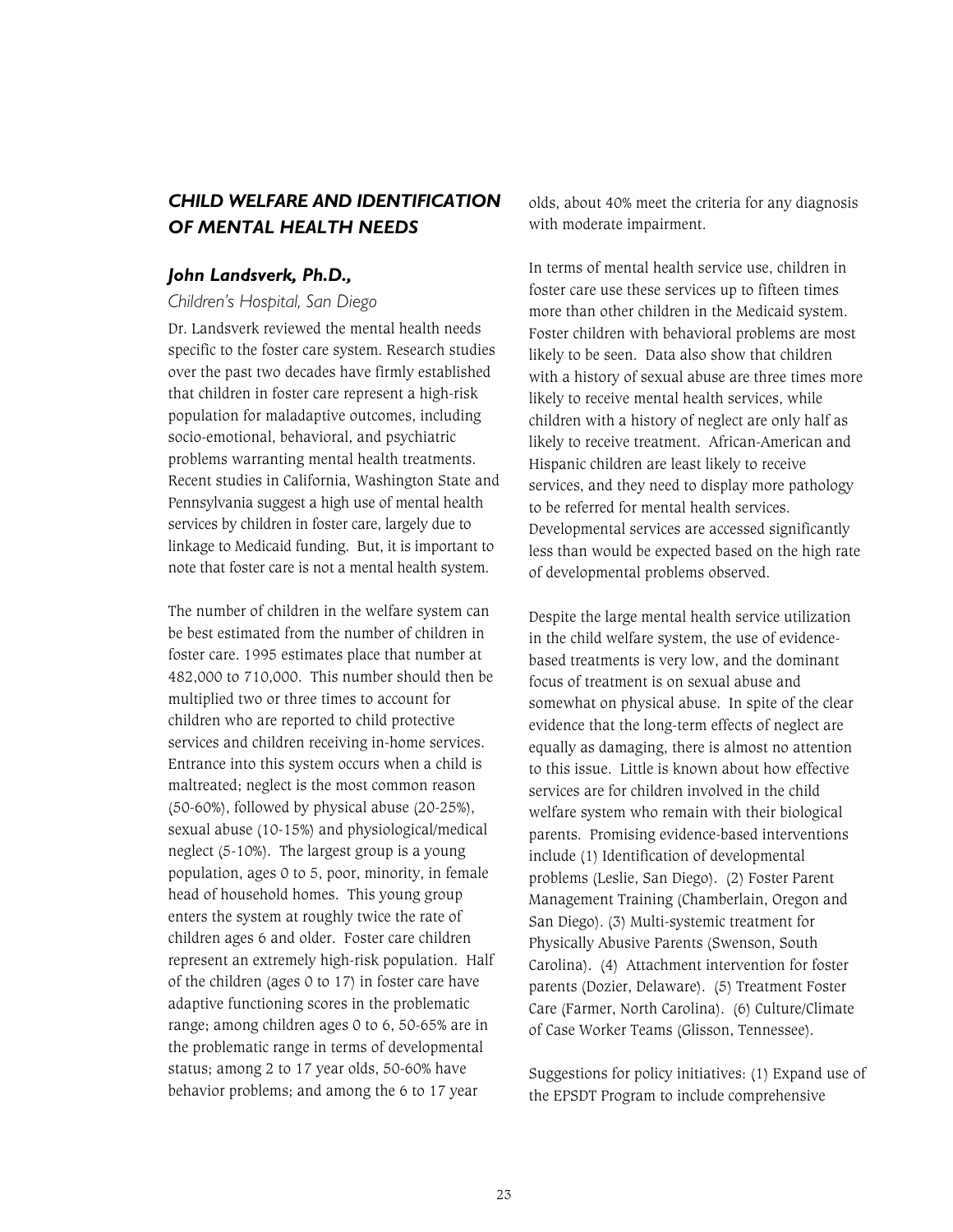assessments; given the rates of problems, comprehensive assessment, rather than screening for problems, is the key issue. (2) Expand the use of the State Children's Health Insurance Program (SCHIP) funding streams to improve use of systematic assessment and evidence-based treatments.

# *JUVENILE JUSTICE AND IDENTIFICATION OF MENTAL HEALTH NEEDS*

## *Linda A. Teplin, Ph.D.,*

#### *Northwestern University Medical School*

Dr. Teplin discussed what can happen when the primary care, school, child welfare and the larger mental health systems fail. She suggested that changes in systems (e.g., Medicaid reductions, rise of managed care) have resulted in fewer children getting treatment for mental health problems. Consequently, many children are falling through the cracks and these kids are ending up in the juvenile justice system. Poor children, minority children, and children with comorbid disorders are disproportionately represented.

The literature suggests high rates of alcohol, drug, or mental (ADM) disorders in the juvenile justice population. Yet there are few empirical studies. There is even less information on ADM comorbidity among juvenile detainees, although related literature suggests rates may also be high. Dr. Teplin presented data from a study from Chicago that looked at the prevalence of mental disorders among children in a typical detention center. Among a sample of 1,829 children (650 girls), two thirds tested positive for drugs (although only 6% tested positive for drugs other than marijuana). Nearly three quarters of the females and over two thirds of the males had one or more psychiatric disorders. Nearly 20% of the sample had an affective disorder; rates were higher among females (27.5%). Comorbidity is common. For example, over two thirds of youth with an affective disorder also had substance abuse/dependence (alcohol, drug, or both). In addition, mortality is high. To date, 33 youth (1.8% of the sample) have died, all violently.

Based on these findings, the implications for policy and research are multiple. Correctional healthcare, particularly among juveniles, is a growing national public health problem. The magnitude of mental health service needs far exceeds current resources. Dr. Teplin and colleagues are doing follow-up interviews with the children in the study. "We are struck by the enormous proportion of our girls, only 10 to 17 at baseline, who are holding babies during the follow-up interview," she said. "Only if we provide services, innovative services geared towards the mental health needs of these kids, can we hope to break the cycle of disorder."

Recommendations to address mental health needs in the juvenile justice system include: (1) Reduce the number of children in the juvenile justice system by improving identification and services in other systems—primary care, schools, welfare and the larger mental health system. (2) Conduct research into understanding patterns of ADM comorbidity. It is central to providing effective interventions for high-risk youth both in the juvenile justice system and in their communities. (3) Take steps to improve mental health services for the children in the juvenile justice system. Adequate services would include screening and treatment, with attention paid to gender differences and comorbidity.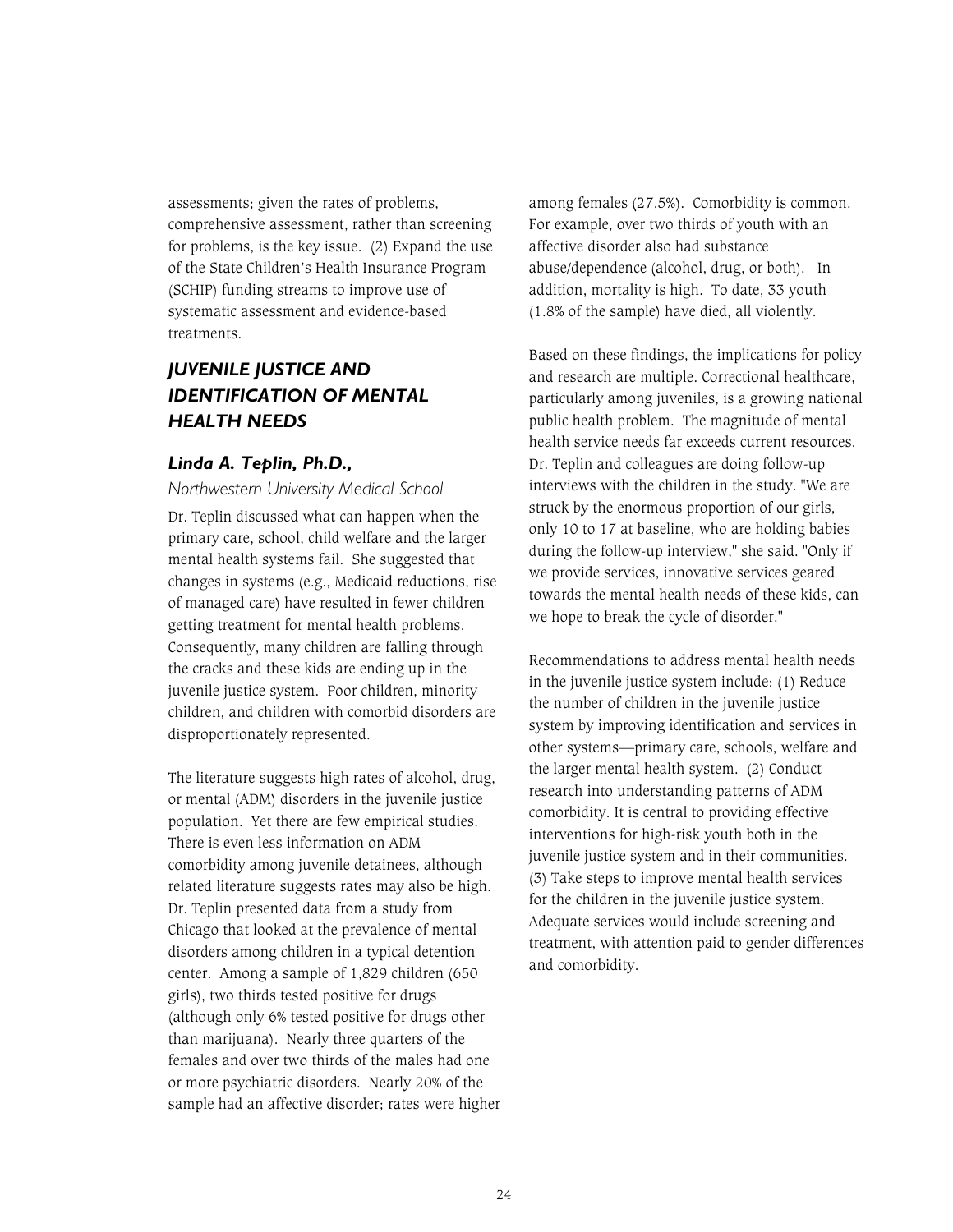# *DISCUSSANTS*

### *Donna Gore Olsen,*

#### *Indiana Parent Information Network*

Ms. Olsen is a family member who represents several family advocacy groups, including the Family Voices and the Indiana Federation of Families. She emphasized the importance of quality, family-centered mental health services based on her own family's experience and those of other families. Ms. Olsen expressed concern that families' reports of problems, which they frequently recognize before anyone else, are often ignored or minimized. She urged the providers to talk to families and listen to their needs, be they related to chronic illness, blended families, single parenthood, or serious emotional needs. She called for family-centered programs that include the whole family in counseling services as part of the plan of care, pointing out that many of the programs tend to be only child-centered. Further, she pointed out the need for accessible programs, which sometimes means in families' homes, and programs that are coordinated across the multiple disciplines involved in a child's care. Often, confidentiality is used to prevent this necessary collaboration. Anecdotally, Ms. Olsen reported that the reason most families do not return for therapy appointments is because they have not received the practical information they need and want. Finally, she highlighted a neglected area, namely, transition programs to ease the stress of transition from pediatric to adult services for children with special healthcare needs.

### *Glorisa Canino, Ph.D.,*

#### *University of Puerto Rico*

Dr. Canino highlighted a common theme in the presentations thus far: the lack of access to mental health services in different settings, particularly for minority children. The stigma of mental health

problems is far greater for minority children. Some reasons for this disparity include lack of cultural competence of mental health providers and lack of outreach programs. The consequence is that many children end up incarcerated; many of these are minority children. Other important issues that need to be addressed include family burden, where family members are left caring for these problems on their own; the long-term consequences of untreated mental illness (i.e., adult psychopathology); and the impact of cost containment on service delivery.

#### *Lucille Eber, Ed.D.,*

# *The Illinois Emotional/Behavioral Disabilities Network, Riverside, Illinois*

Dr. Eber noted the important role schools can play in identifying and intervening with mental health problems in children. However, schools are not experiencing much success, even with the small percentage of children identified. A primary issue is the lack of infrastructure in schools for providing proactive behavior supports around all students. Without universal conditions to improve behavior and academic learning for all children, effective interventions are less likely for the children with the greatest needs. A lack of comprehensive support systems and training for teachers and administrators have led to reactive, punitive, control/containment interventions that do not work to establish positive behaviors and improve learning. She cautioned, "Identification without quality intervention leads to chaos." She urged a rethinking of mental health models for schools. This includes moving beyond special education as the source of intervention and using mental health resources in a different manner than traditional clinical models. A comprehensive system of universal (school-wide), targeted (for at-risk students) and intensive and comprehensive interventions for those with complex problems is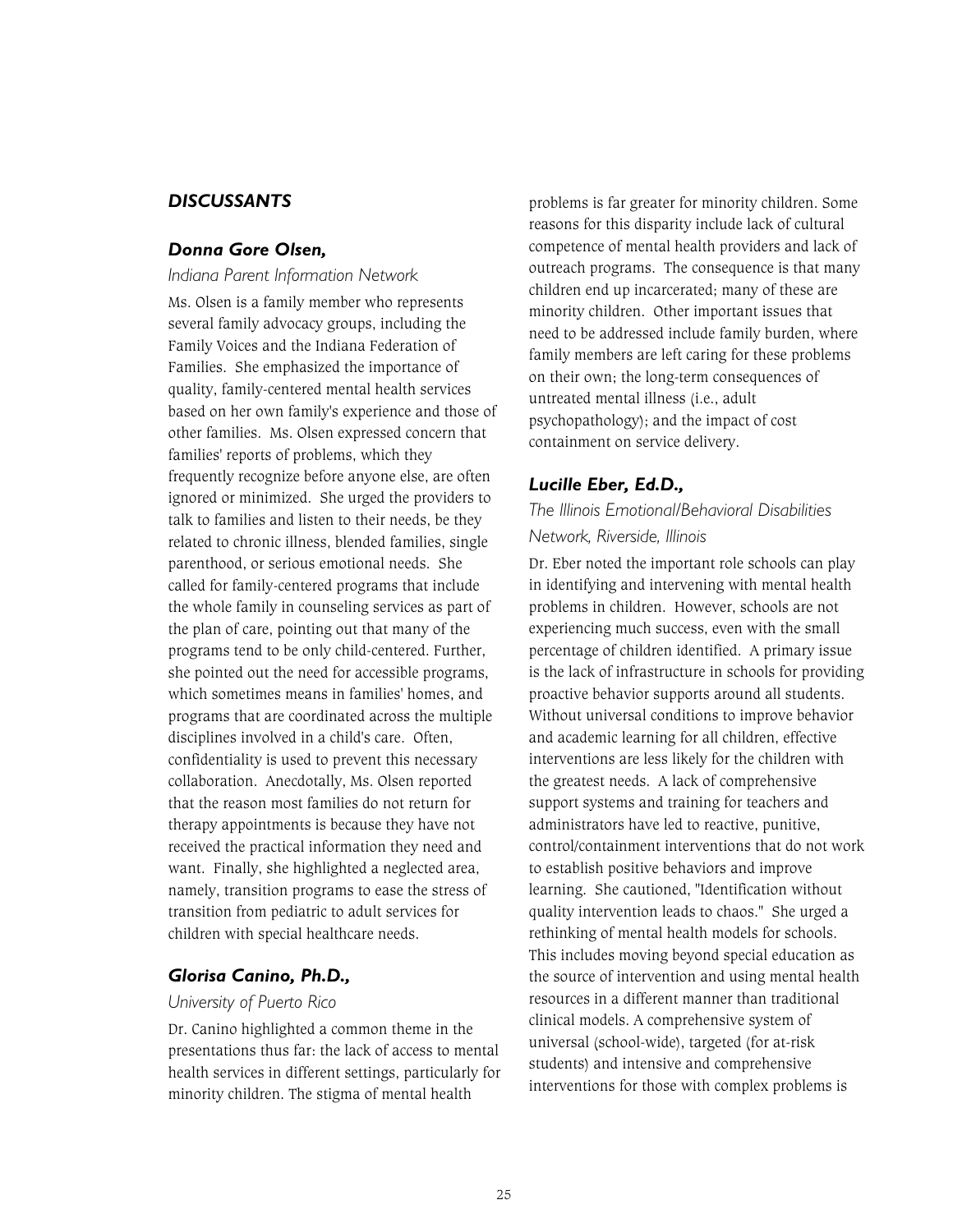needed. This requires establishing more proactive host environments in the school. She commented on the need to change the current Emotional Disturbance definition, for increased training and staff development, and to change state certification requirements in order to impact the university training for teachers and administrators. New roles for social workers and school psychologists should be considered so that they can more effectively support students, teachers and families and create partnerships with the mental health, child welfare and juvenile justice systems.

## *Velma LaPoint, Ph.D.,*

#### *Howard University*

Dr. LaPoint advocated a holistic, ecological approach to children's mental health in research, interventions, policy, and advocacy. She concurred with Dr. Senora Simpson about the need for professionals to meaningfully and proactively involve families in identifying children's mental health needs, developing, implementing, and evaluating interventions. Mental health educational materials that are linguistically and culturally relevant for families are also needed.

While Dr. Forness focused on children labeled as in need of special education, Dr. LaPoint focused on all students attending public schools. She stated that teachers need pre-service and continuing professional development on how to recognize indicators of children's mental health problems. Teachers need to be aware of new and continuing challenges to children's mental health (e.g., parental divorce or incarceration, advertising and marketing of targeted youth products, gun violence) and school systems need to support teachers by having high quality referral and school-based treatment systems, where appropriate, for children showing signs of mental health problems.

Equally important are issues of how school organization, classroom practices, and other related factors, including teachers' personalities and management skills, can influence children's behavior at school. There is also a need to go beyond the common signs of mental health problems and use indices such as chronic absenteeism that may be related to serious child mental health problems. A broad assessment of children's social competence, including their assets and support networks, is needed by educators so that programs can be developed, implemented, and evaluated to enhance their academic achievement and social competence. Adequate district, state, and/or federal funding are needed to provide schools with adequate counseling and related support services. There is a need to reduce the student-counselor ratio and to make better use of school counselors and psychologists. Studentcounselor ratios across the country can range from 300 to 600 students to one counselor, with higher ratios in high schools and large urban school districts, generally serving low-income students of color. School counselors are often not engaged in counseling tasks, and may spend a great amount of time on bureaucratic tasks. School psychologists and educational psychologists may have tasks that primarily focus on student problem identification and placement as opposed to developing and evaluating new and creative educational programs that can both prevent and treat students showing signs of mental health problems. School systems need to revisit the roles of social workers and nurses who can also play a major role in developing mental health prevention and treatment programs.

Dr. LaPoint went further than Dr. Teplin to say that a number of children in the juvenile justice system are in fact, intentionally programmed or tracked to the juvenile justice system. Some research suggests that poor children and children of color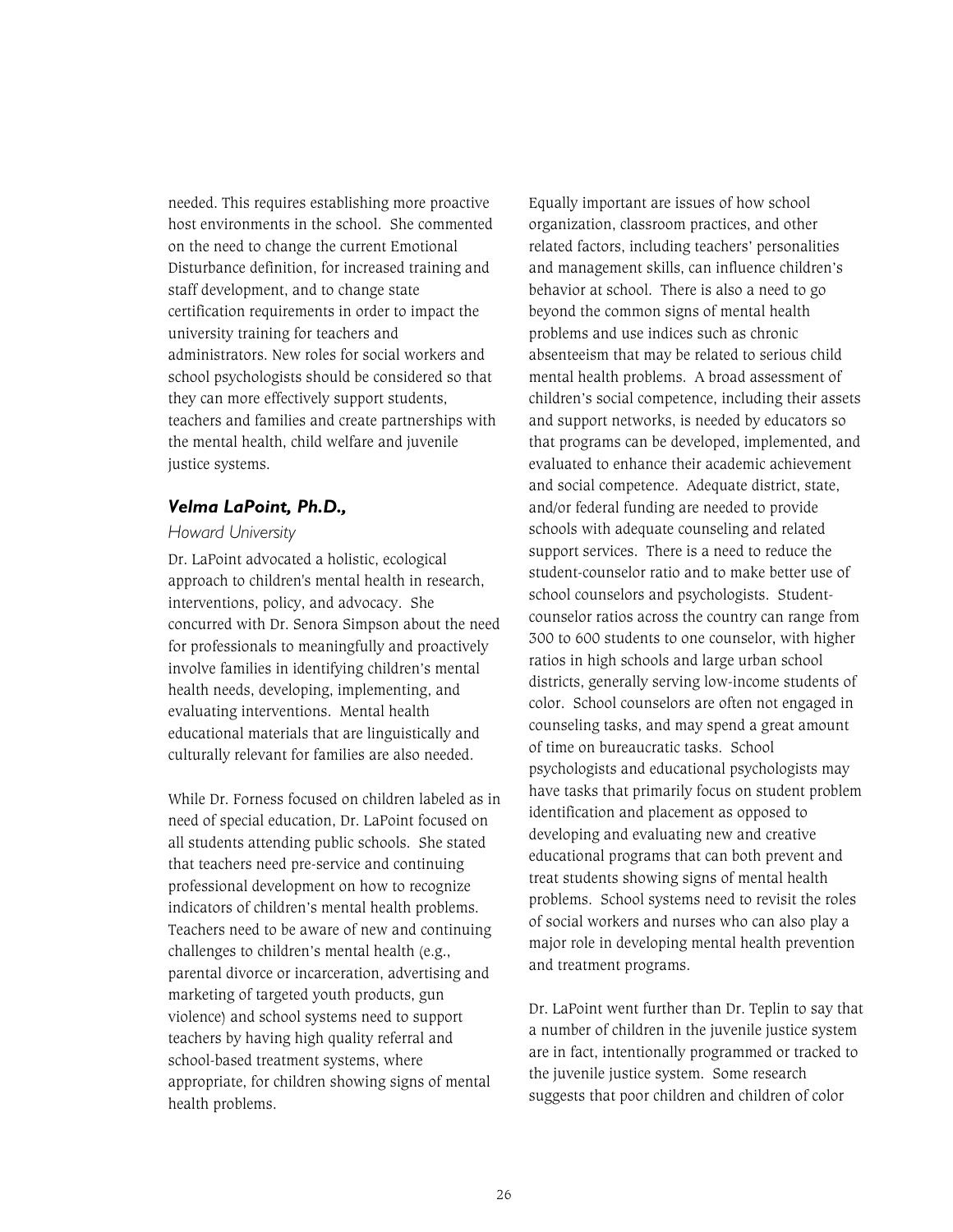are tracked into the juvenile justice system while their white, middle-class counterparts are diverted to health and mental health systems resulting in a two-tiered child mental health service delivery system. There is no need for this kind of service delivery system given the vast economic wealth of this country. The issue, for all stakeholders in our communities and society, including service providers and elected and appointed officials, is to have the political will to serve all children with equity in attitudes, practices, and resources.

# **Panel 2: Health Service Disparities: Access, Quality, and Diversity**

# *CHAIR: Spero M. Manson, Ph.D., University of Colorado ACCESS, BARRIERS, and QUALITY*

*Pathways into, through, and out of service systems are issues of critical importance when addressing access to care, adequacy or appropriateness of care, as well as quality. This panel addressed these issues, examining the impact of race, ethnicity, and cultural attitudes.* 

# *David T. Takeuchi, Ph.D.,*

### *Indiana University*

Dr. Takeuchi discussed the importance of race as a separate and independent factor in children's mental health status, as well as access to and quality of care. Over the past two decades, it has been common to advocate for a more universal approach to resolving the disparities found among racial groups. Despite one's position regarding whether race has or has not declined in significance in American society, an advocacy for policies that attempt to reduce socio-economic status (SES) differentials is seen as a more

effective public policy strategy to gain acceptance among all racial groups and, equally important, policy makers.

While this approach is popular and well meaning, it tends to ignore an evolving body of research that finds race to have a strong effect on mental health variables, independent of SES. For example, a recent study assessing health outcomes for 50 states found a strong association between racial composition and health. The greater the minority composition, the poorer the child health profiles. When race was included in analytical models, income and equality did not have a significant association with child health outcomes. Another significant variable linked to improved child health outcomes was the willingness of states to fund social welfare programs. These analyses suggest that simply focusing on income inequality will not resolve racism and its consequences. Racism is a continuous problem and creates a social environment characterized by alienation, frustration, powerlessness, stress and demoralization, all of which can have pernicious consequences on mental health. There are programs that are trying to make health systems more equitable through education and attempting to reduce stereotypes and prejudice by providing information about different racial groups. Research indicates, however, that individuals who have preexisting racist beliefs may actually have these beliefs reinforced through such educational programs.

In order to address ethnic and racial inequities in children's mental healthcare, racism must be viewed in a broader context, focusing on institutional racism and the racial hierarchy of society and its systems, including healthcare. It is unclear how to do this, but two examples to consider would be Native Americans' building casinos to address economic inequity; and Native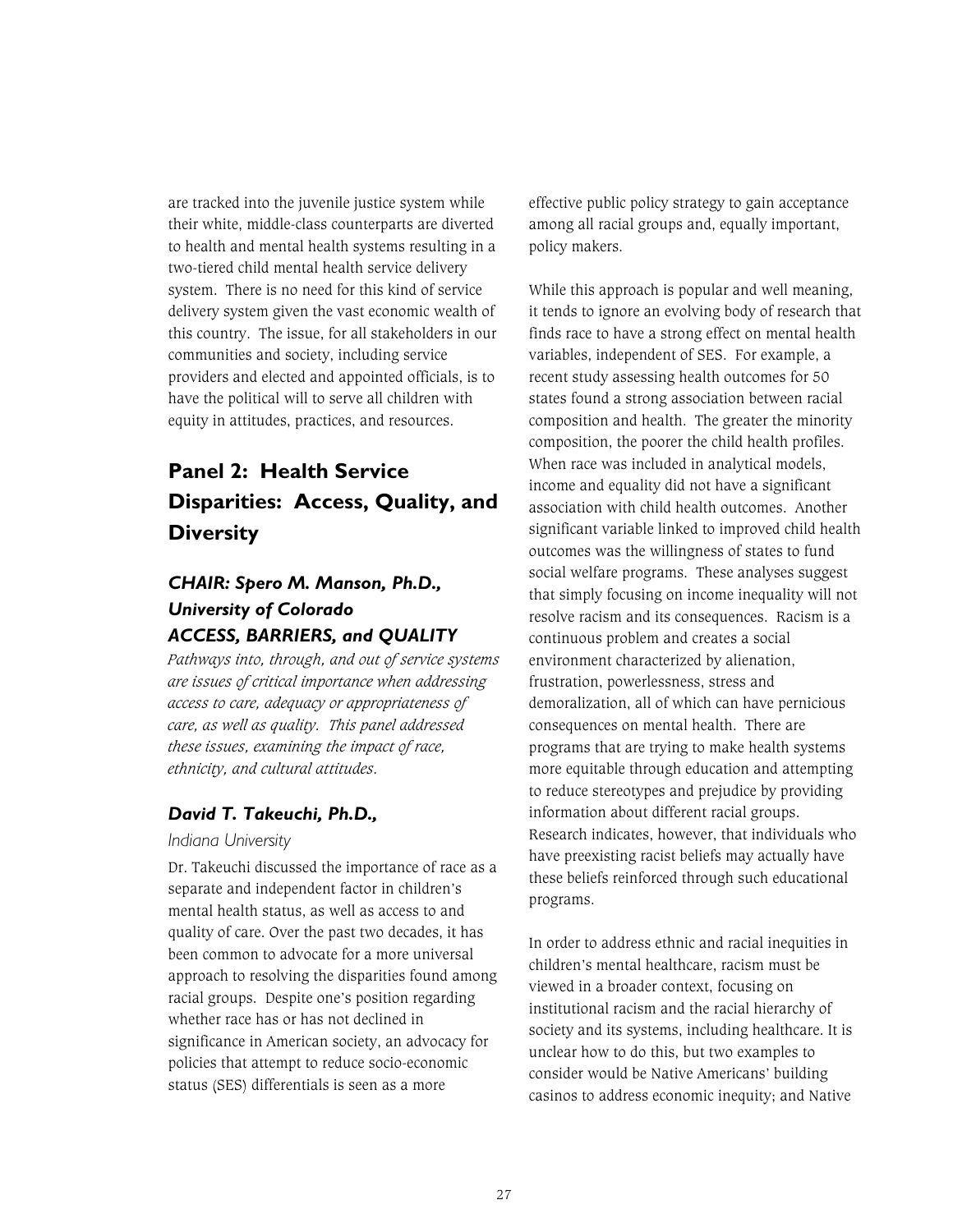Hawaiians' current effort to achieve sovereignty. These are two natural situations in which it can be seen how health outcomes will be influenced.

## *Margarita Alegría, Ph.D.,*

#### *University of Puerto Rico*

Dr. Alegría discussed challenges in advancing equity in mental healthcare for children of color. She presented three arguments for increased focus on racial and ethnic differences. First, race, ethnicity and culture of children play a major role in shaping the care provided to them by health institutions. Racial, ethnic and cultural differences influence the expression and identification of the need for services. Studies have shown ethnic and racial differences in youths' self-reports of problem behaviors, caregivers' value judgments of what is normative behavior and caregiver expectations of the child. Ethnic and racial bias in who gets identified, referred and treated within certain institutions has also been documented. For example, African American youth are more frequently referred for conduct problems or to corrections rather than psychiatric hospitals, even with lower or equal measures of aggressive behavior. Quality of care is also impacted. For example, ADHD is less often treated by medications in minority groups than in white populations. There is also increased probability of misdiagnoses among minority individuals, affecting subsequent care.

Second, there are challenges in identifying the mechanisms by which ethnicity, race, and culture account for disparities in behavioral and emotional problems and service delivery. Understanding these mechanisms has important implications for how to intervene correctly. Factors that mediate such challenges may be related to lack of early detection by providers and parents; untrained and culturally insensitive providers; and lack of parent and provider knowledge of efficacious treatments.

 For example, Latino youths have the highest rate of suicide, yet they are less likely to be identified by their caregivers as having problems. Disparities in services may be due to different barriers such as insurance status and settings where mental healthcare is delivered. Minority children tend to receive mental health services through the juvenile justice and welfare systems more often than through schools or special settings.

Third, efforts to address racial and ethnic disparities in mental health and service delivery are constrained by profound socio-environmental, institutional, and market forces. For example, managed care, by targeting medical necessity, may be constrained in obtaining the complexity of funding streams that are necessary to service minority children in the schools, juvenile justice settings or welfare agencies. Expansion of Medicaid eligibility for near poor families may not prove sufficient to increase mental health service usage, if it is not tied to increased provider availability and provider payment incentives to treat minority populations within depressed inner-city communities. Thus, a critical analysis of how residential, institutional, and market policies may create disparities is needed, and more importantly, of how these policies are implemented in ways that result in disparities. There is a need to address these disparities by moving beyond the healthcare sector, examining neighborhoods where minority children live (areas of economic disadvantage, concentration of violence in certain areas), addressing the institutions with which minority children interact (i.e., the referral bias in the various systems); and addressing the role of managed care and the lack of culturally competent providers in the various systems.

Suggestions to address these disparities include: (1) Ensure that efforts focus not only on equalizing access to treatment, but also on equalizing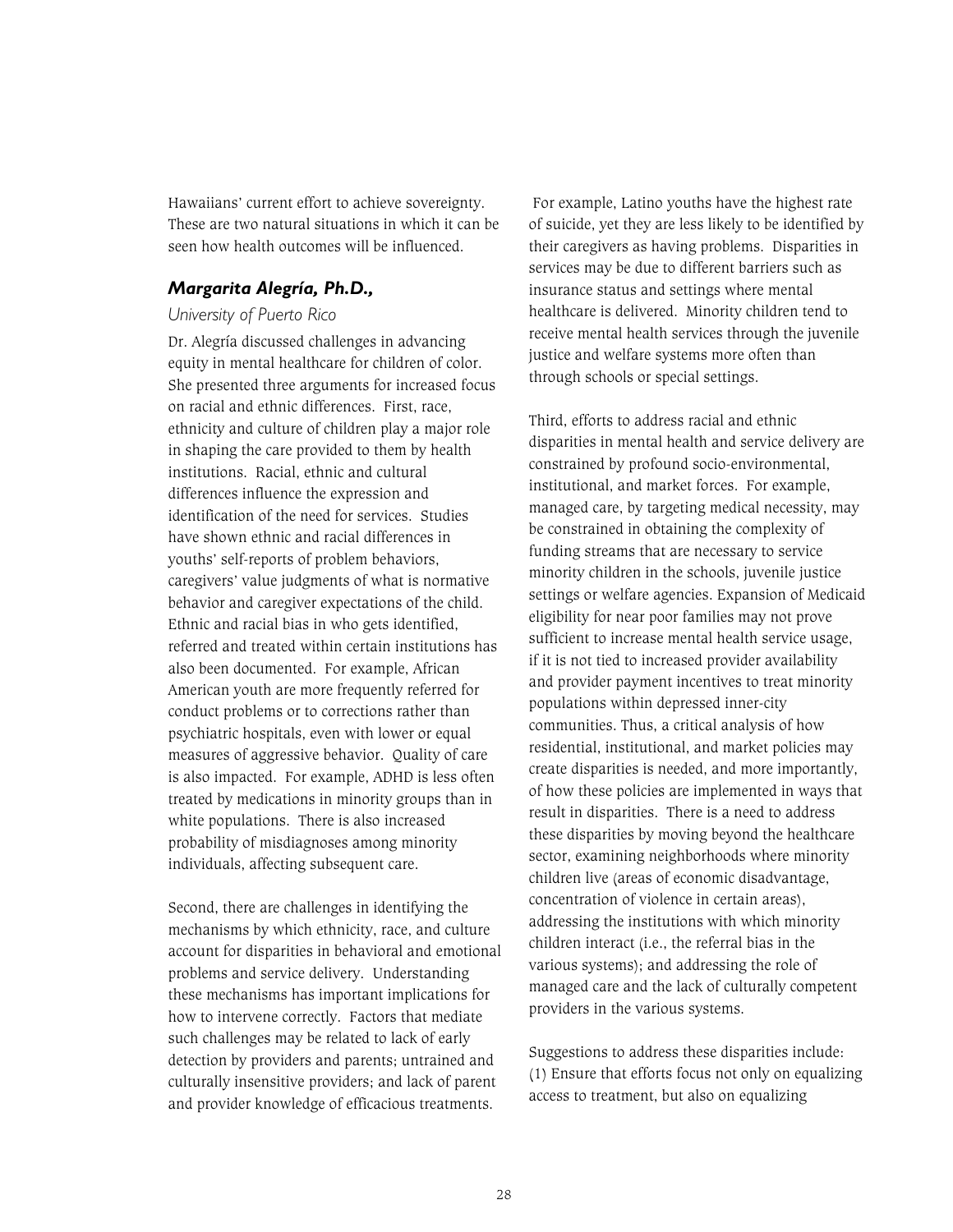outcomes of care; (2) Aggressively monitor institutional progress towards an equitable and compassionate system of mental healthcare for children of color; and (3) Move beyond policy interventions in the healthcare system to more socio-educational approaches, where government agencies are not agents of control but agents of support.

# *Kenneth B. Wells, M.D., M.P.H., UCLA/RAND*

Dr. Wells presented new preliminary data from three national surveys on access to specialty mental healthcare. The findings demonstrated high levels of unmet need for specialty care for children and adolescents and substantial ethnic disparities in access to such care. Detailed findings will be presented in a forthcoming article. Dr. Wells also drew attention to key issues in formulating public policy to address unmet need for child services. One set of issues relates to children in the public sector, where differences within and across states in implementation of policies to cover uninsured children result in children with varying degrees of vulnerability to unmet need for mental healthcare. Policies that guarantee coverage for uninsured children across diverse populations and geographic areas are needed to address this problem. Another set of issues applies to the private sector, where there has been much debate about the feasibility of implementing parity for mental health and physical health services for both children and adults; yet prior studies suggest that children have more to gain from parity, as they tend to be high utilizers if they use services and more quickly reach plan limits on coverage (Sturm, 1997). Thus achieving parity of coverage in the private sector may be especially important for addressing unmet need for child mental health services. Yet, Dr. Wells indicated that the meaning of parity is changing under managed care, as the defined

benefit does not necessarily directly correspond to the level of care provided under management policies (Burnam and Escarce,1999). Finally, Dr. Wells provided an example of the promise of quality improvement for mental disorders for adults, Partners in Care; in that study, depressed primary care patients from clinics using quality improvement programs had better one-year clinical outcomes and retention in employment than similar patients in clinics without quality improvement programs (Wells, et. al., 2000). These kinds of studies should be developed for children and adolescents with major mental disorders, as we develop practice-based solutions across public and private sectors to address unmet need for diverse child and adolescent populations.

Suggestions for future research include: (1) Develop access and mental health quality of care indicators for children and adolescents; (2) Profile unmet need for under- and uninsured subgroups in particular areas, in light of disparity in coverage and implementation across federal and state programs; and (3) Monitor access and quality of care for children and adolescents nationally. Suggestions for policy changes include: (1) For the uninsured, replace existing programs or fill the diverse gaps in federal and state policies; (2) For the privately insured, start with parity of mental health coverage with medical conditions, and enforce tougher mandates for implementation. In addition, the management and quality under parity needs to be evaluated; and (3) For the publicly insured, implement quality improvement, and reduce delays and the financial barriers to mental healthcare.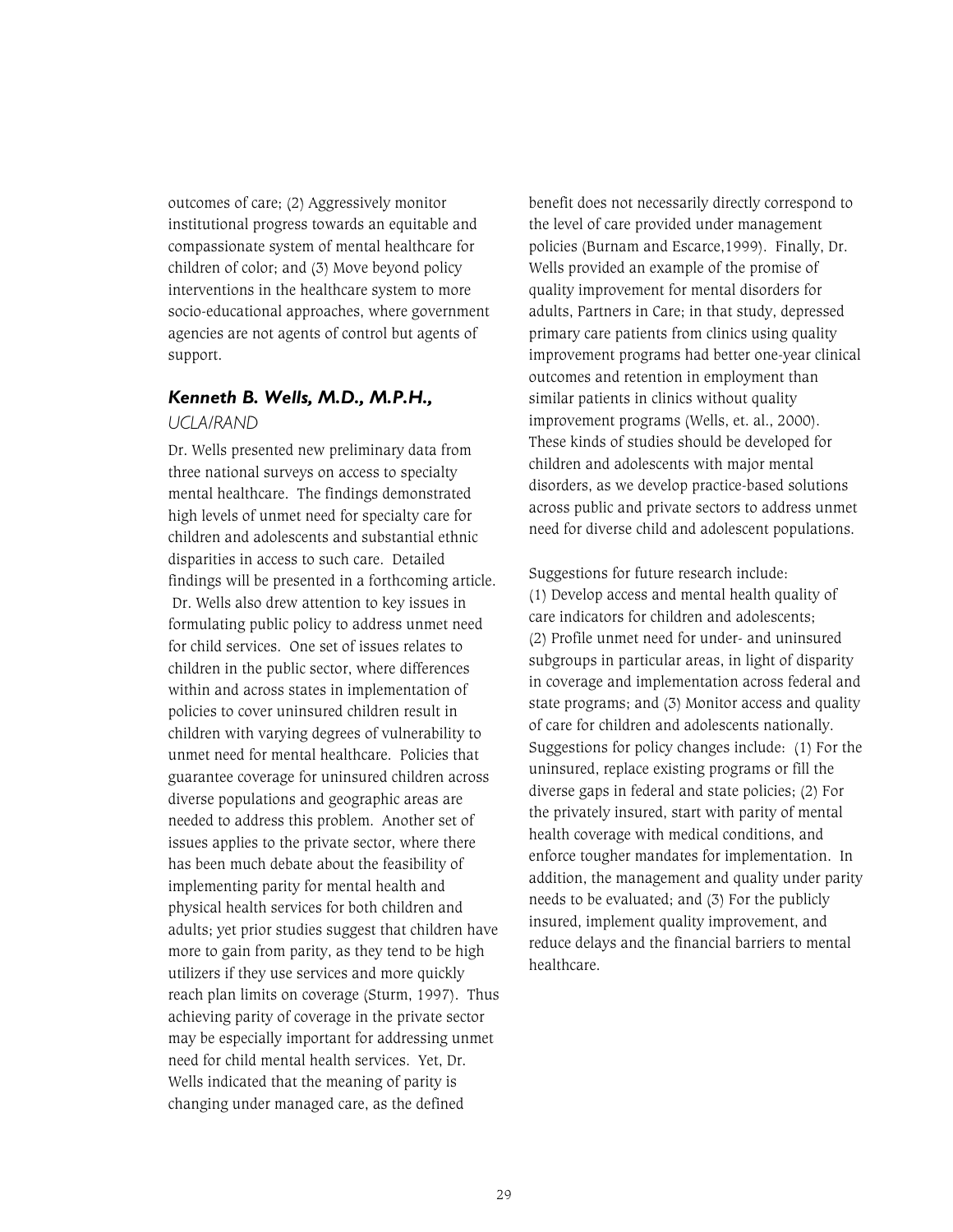# *REACHING OUT TO AND ENGAGING FAMILIES*

*This panel discussed the challenges affecting access to and coordination of mental healthcare for children and families, including the lack of availability of non-traditional services. One critical question addressed how to better engage families in evidence-based services and treatments.* 

## *Barbara J. Friesen, Ph.D.,*

#### *Portland State University*

Dr. Friesen argued that effective mental health services require cultural competence, full family participation and appropriate services and supports. Family support and participation can provide benefits including reduced need for inpatient treatment, shorter length of inpatient stay, better service coordination, increased likelihood that a child will return home following out-of-home placement, and increased caregiver satisfaction. When families were involved in the child welfare system, they were more likely to follow through with treatment and the caseworkers were more likely to provide appropriate care.

There are several significant barriers to family participation and effective treatment for children's psychiatric disorders. First, stigma attached to mental disorders results in families feeling at fault for their child's mental illness. Low-income families are most likely to receive disrespect from healthcare providers. Second, family and service providers lack information. Third, gaps in services are a major problem. Even when a family is armed with information about exactly what they are looking for, very often they cannot find it. Other practical, tangible barriers include cost; many families have gone bankrupt trying to care for their children. The most damaging policy is one in which parents need to give up custody in order to

get services for their children. Distance can also be a barrier to care. Sometimes families must travel long distances to receive appropriate care for their child.

Suggestions for engaging families include: (1) Develop anti-stigma campaigns to educate the public and healthcare providers; (2) Train services providers in effective, family-centered treatment approaches; (3) Support family members and family organizations who can improve access to services through a variety of outreach and support roles; and (4) Evaluate these practices.

# *C. Vereé Jenkins*

# *Family Involvement Coordinator, Family HOPE, West Palm Beach, Florida*

Ms. Jenkins described her family's experience overcoming the ravages of the mental illness of her son, Joel. She called it the story of "J.O.E.L.: Joy Overcoming Everything Logical." She emphasized the importance of faith in dealing with a child's mental illness. Joel had a journey through mental illness, substance abuse, the juvenile justice system and early fatherhood. All along the way, no one ever asked the family their faith and what they believed in, said Ms. Jenkins. In a substance abuse treatment program, Joel had his bible taken from him, told it was a crutch preventing him from overcoming his substance abuse problems. But, Ms. Jenkins said, you need faith in God to make it through these systems; you put faith in the hands of the therapist managing your care and sometimes are let down. Finally, Joel went to the church where he found 'wrap-around faith' where they provided mentoring, counseling services 24 hours a day, seven days a week, helped him get a job and get rid of his guns and provided other assistance. Ms. Jenkins encouraged consideration of faith-based organizations, which can provide safe havens, camps, music, art, and all sorts of activities that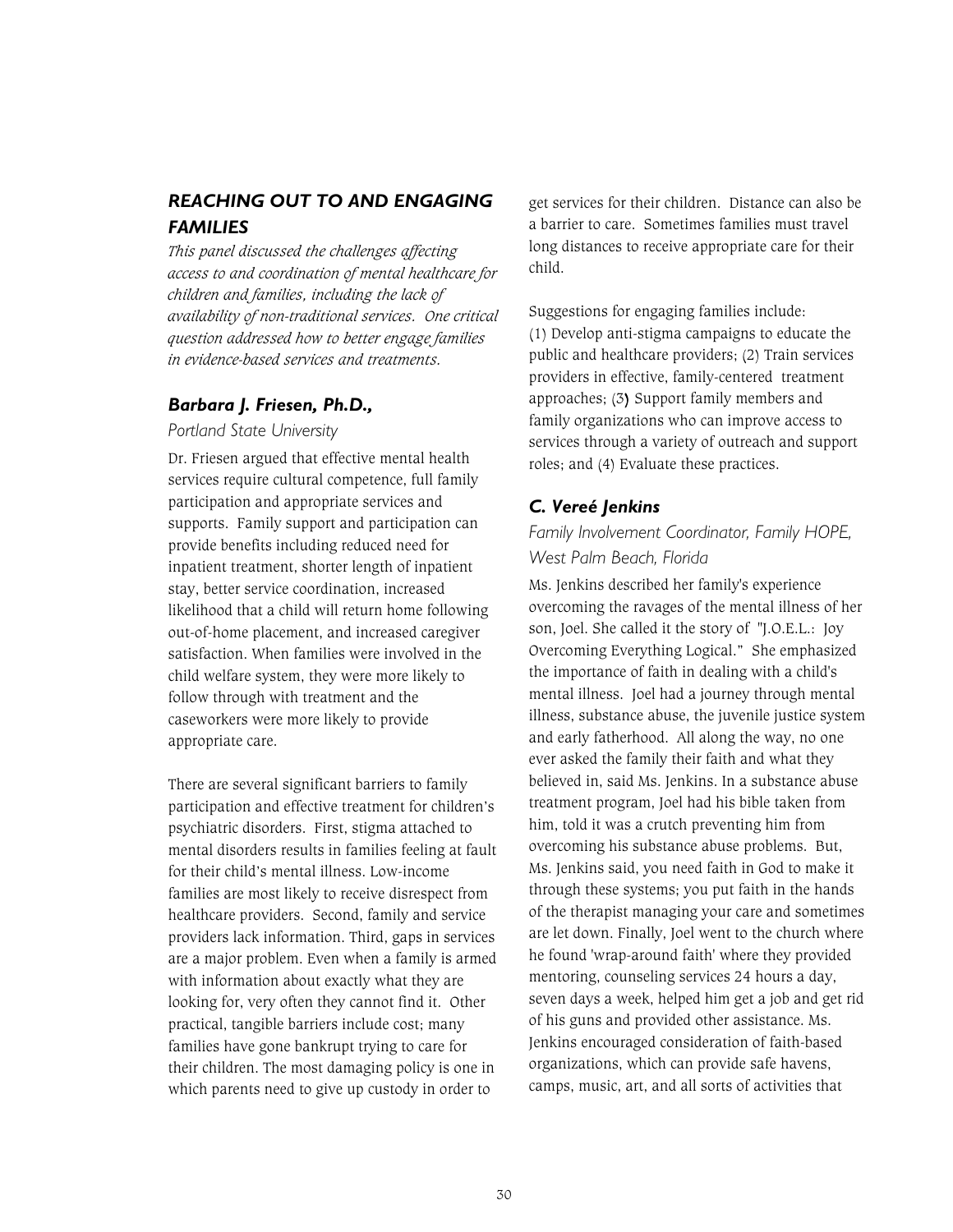can be very helpful to a family in need. Joel is now drug, alcohol and cigarette free. He is a lawabiding citizen, married, a good parent, employed and owns his home. A recent graduate of the McCollough Seminary, he is Assistant Youth Pastor of his church. As a family, Joel, Ms. Jenkins and her husband work together to share their faith and hope with others.

# *Lynn Pedraza, Ed.S.,*

#### *Family Member*

Ms. Pedraza described how her family, which includes biological, foster and adoptive children, encountered many challenges trying to navigate the multiple systems often involved in the care and treatment of children with mental disorders. So much of the mental health world operates from a deficit perspective requiring families to prove their needs, rather than strengths, to get services. Workers have coerced parents and threatened to take children away when families try to fight for appropriate services. Suggestions to engage families include: (1) Put mental health at the forefront of health policy decisions and research efforts; (2) Research should focus on the human side of mental health, the connections to others, trust, pleasure, joy and respect. In other words, examine what caring looks like and what happens when this caring is incorporated into mental health services; and (3) Researchers need to become involved with families and their children long enough and deeply enough to really understand the multiple factors that affect children and their families. Researchers need to listen to families.

## *DISCUSSANTS*

#### *Brenda Souto,*

#### *National Alliance for the Mentally Ill*

Ms. Souto described her experiences as a parent of a child with several disorders. She has been her son's case manager for 20 years and has had good experiences with psychiatrists and psychologists in Maryland, a parity-enforced state. Trying to find good services was another problem. She cited a report, *Families on the Brink*, that NAMI released a year ago, summarizing the stigmatization of families who often are blamed for no-fault brain disorders. She said the most unfortunate result of the lack of access to mental healthcare is when the family is forced to relinquish custody of their ill child to the state in order to get needed mental health services.

## *Carl Bell, M.D.,*

#### *Community Mental Health Council, Chicago*

Dr. Bell described the insufficient infrastructure in the community health system. Back in 1980, President Jimmy Carter pushed for a plan to increase the infrastructure. But the plan never came into being because Carter lost the presidency. Dr. Bell encouraged conference participants to make sure they take action to ensure the agenda moves forward. He is particularly interested in African Americans. In order to fix the problems of African Americans within these various systems, African Americans must be involved in the conversations. The black community trusts the community centers but not the universities. Black people are concerned about who is testing their children and why. Partnerships between community-based organizations and the universities is one way to make technical expertise available to train community-based staff. Such efforts are underway at Dr. Bell's agency and the University of Illinois in Chicago, but they are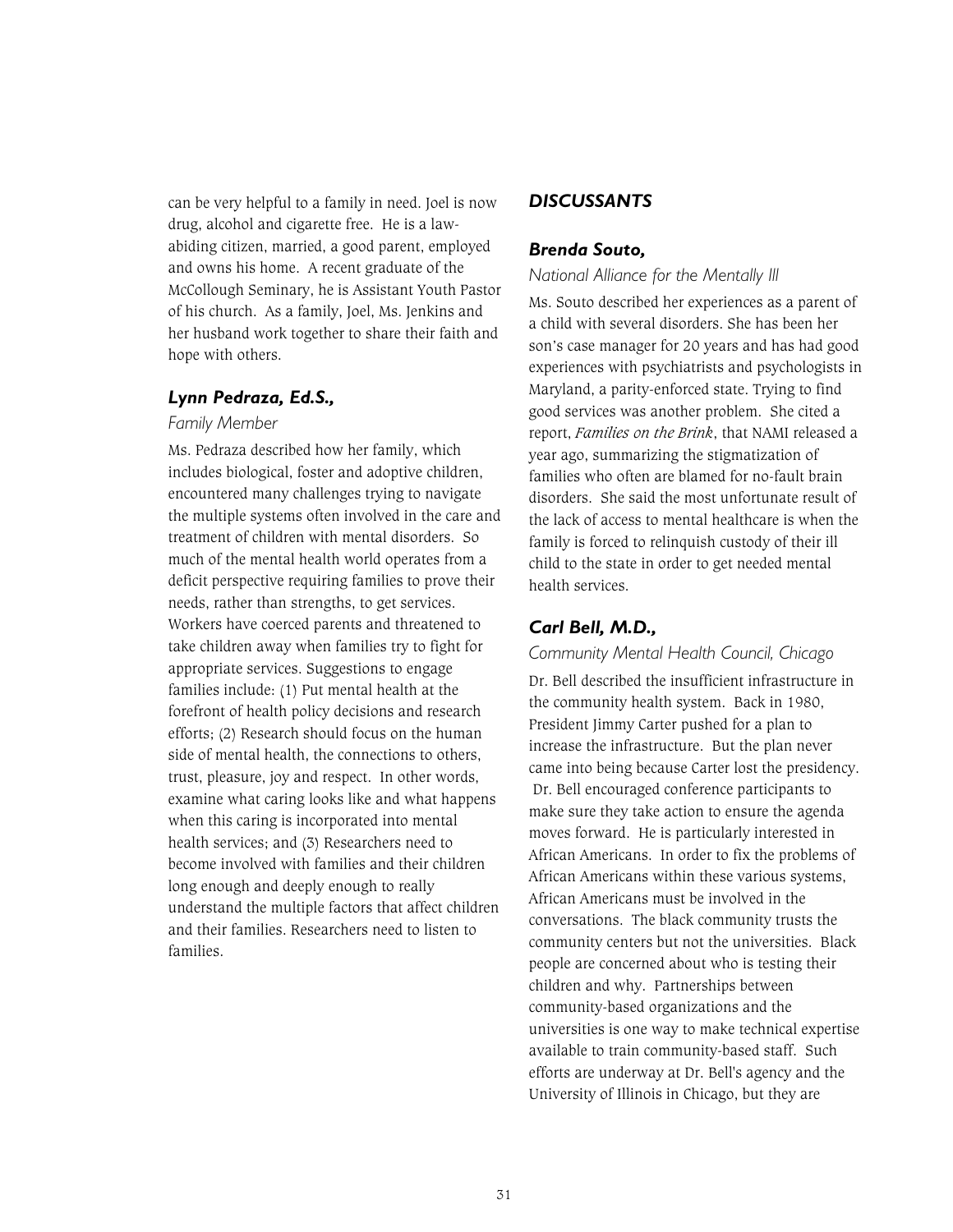costly. Few community agencies have the resources needed to train their staff in evidencebased interventions. Community-based organizations need to receive funding to assist them in training their staff and such support is necessary to help infuse evidence-based interventions into community-based services.

# *Michael M. Faenza, MSSW,*

*National Mental Health Association* 

Mr. Faenza noted this session's presentations demonstrate children's mental health as a social justice issue. The disparities in access and treatment highlight the social injustice issues that come into play in children's services. He highlighted challenges in diagnosing mental disorders in children, and a need for more research in diagnosis and treatment. Because so much negative public attention is focused on overprescription of psychotropic medications and overdiagnosis in young children, particular sensitivity around such issues is needed to prevent the damage that such publicity could do. The prevalence of mental disorders and substance abuse disorders in the juvenile justice system suggests a starting point for change in operative services systems for children.

### *Phillipa Hambrick,*

#### *Family Member*

Ms. Hambrick described her experiences as a grandmother and mother, providing family care to four grandchildren in need of mental health services, for ADHD and major depression. She had difficulty getting services for these children, due to distance or because the children were put on a waiting list for services. The children eventually received services through the school system and through youth and family services. But such services must be expanded and made more comprehensive, she said. If she were to move, her

children would lose the services because they would be in a different jurisdiction.

# **Panel 3: State of the Evidence on Treatments, Services, Systems of Care and Financing**

*CHAIR: Chris Koyanagi, Bazelon Center for Mental Health Law* 

# *PREVENTION, EARLY INTERVENTION and COMMUNITY-BASED SERVICES*

*This group examined the state of the evidence on effectiveness of services for youth with or at risk for persistent or multiple disorders, including respite care, wrap-around services, school-based treatments and others. The panelists looked at where the evidence is the strongest and where it is the weakest. They highlighted the gaps between what we know and what we are doing in a variety of areas.* 

### *Barbara J. Burns, Ph.D.,*

#### *Duke University*

Dr. Burns highlighted reasons for hope regarding improved outcomes for children with severe, persistent, or multiple mental disorders. There is significant growth in the evidence base for interventions targeted towards the prevention and treatment of mental disorders; increased under-standing about changing clinical practice; tools for improving clinical practice; and policy to support implementation of some community-based interventions.

Although of recent origin, the published research of controlled studies can be examined to discriminate among interventions with strong, moderate, or weak evidence of effectiveness. Dr. Burns highlighted recent findings from the prevention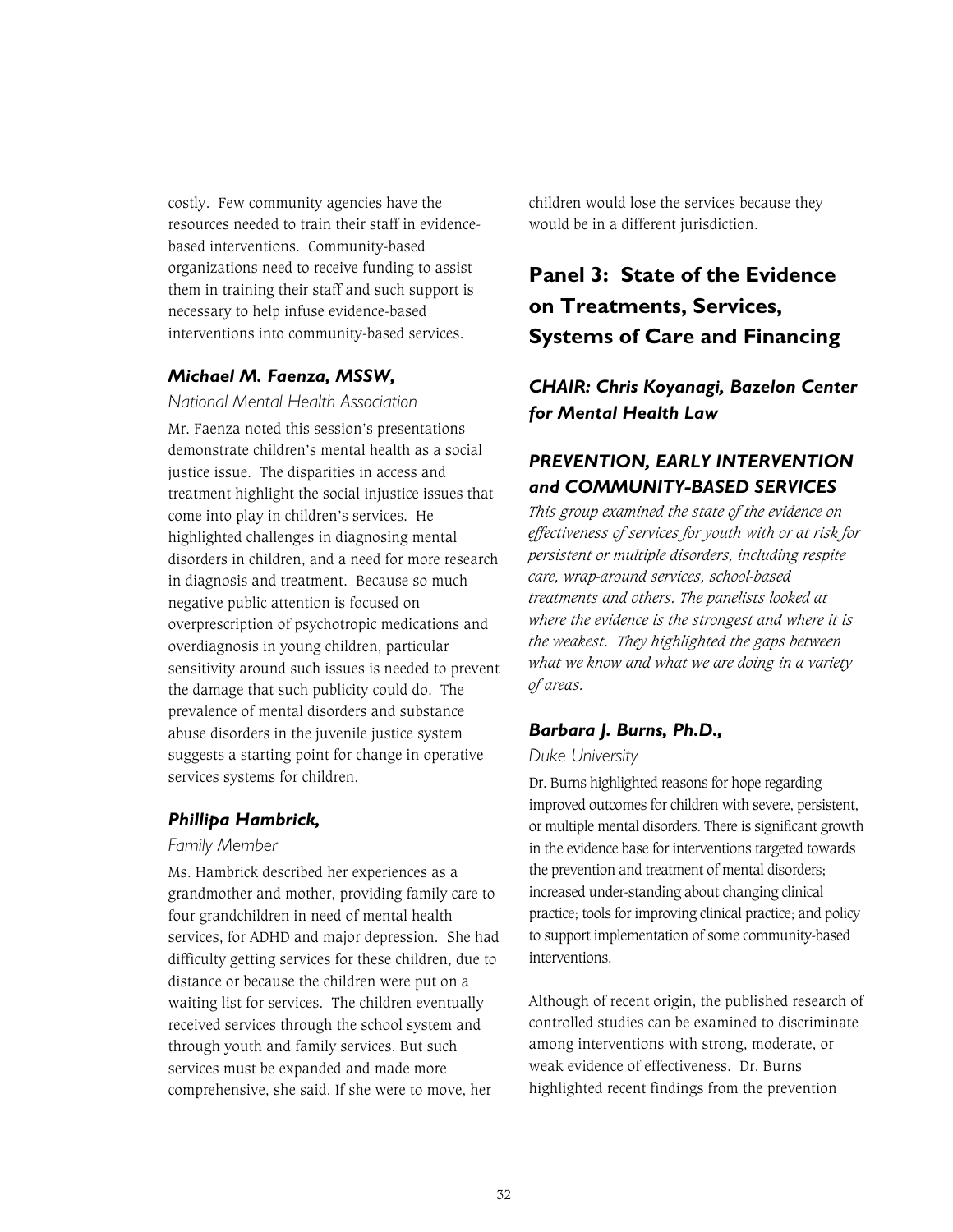and early intervention literature, focusing on David Olds' nurse home visitation program for high-risk (low income and unmarried) mothers and their infants. This study has shown multiple and long-term benefits for both the mother and the children at 15-year follow-up. These benefits include reductions in child abuse and neglect, and fewer arrests among the mothers; fewer arrests and convictions, less substance abuse, and fewer sexual partners among the adolescents. Cost savings from this study are estimated at \$4 saved for every dollar invested. Savings are from child welfare costs, taxes on increased income, and reductions in criminal justice costs.

For youth who manifest severe emotional or behavioral disorders, the positive evidence for home- and community-based treatments (e.g., multisystemic therapy, intensive case management, treatment foster care) contrasts sharply with the traditional forms of institutional care, which can have deleterious consequences (e.g., inpatient psychiatric hospital, residential treatment, group home). The community-based interventions with an evidence base share the following six characteristics: 1) They function as service components in a system of care and adhere to system of care values (e.g., individualized, familycentered, strengths-based [not pathology-oriented] and culturally competent); 2) They are provided in the community, homes, schools, and neighborhoods, not in an office; 3) With the exception of multisystemic therapy and sometimes case management, the direct care providers are not formally clinically trained. They are parents, volunteers, and counselors, although training and supervision are provided by traditionally trained mental health professionals; 4) These interventions may operate under the auspices of any of the human service sectors (i.e., education, mental health, child welfare, or juvenile justice), not just

mental health; 5) Their external validity is greatly enhanced because they were developed and studied in the field with real-world child and family clients, in contrast to volunteers in university studies; and 6) They are much less expensive to provide than institutional care when the full continuum of care in the community is in place.

With evidence that outcomes for children and their families can be improved, the challenge is to translate these findings into clinical practice and policy. It will be important to apply knowledge on how best to change practitioner behavior, to encourage development and use of quality tools to guide clinical practice, to understand the impact of organizational cultures and context for sustaining therapeutic interventions with fidelity, and to augment or adapt interventions to facilitate organizational and/or community fit.

The next frontier for child mental health services also pertains to training practitioners in the evidence base and to reimbursement policies. Questions to consider include: Should programs that do not have an evidence base continue to be paid for? Consensus about which interventions have sufficient evidence for implementation may be required for policymakers to support reimbursement. There is also clear need to continue to study other interventions with promise but insufficient evidence of benefit. Creative thinking and a strong action plan will be necessary to shift treatment resources into the community, and to design models for relevant training to ensure high quality implementation. Thus, suggestions for next steps include: (1) Gain consensus about which evidence-based interventions to disseminate; (2) Increase understanding of methods for creating change in clinical practice; (3) Develop training and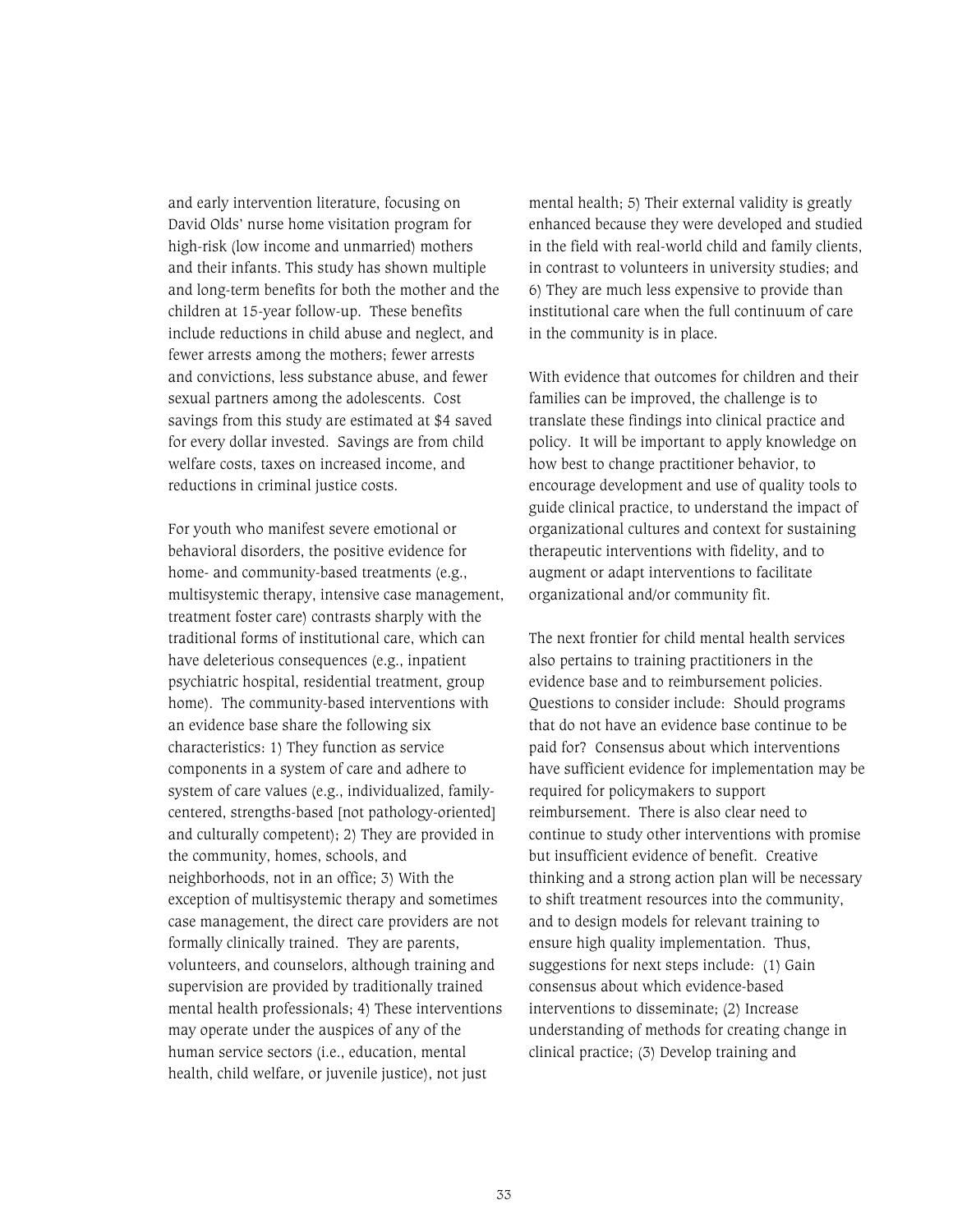consultation for implementing change in practice; and (4) Pursue a logical sequence of research on prevention and treatment development, dissemination, and sustainability.

## *Tim Lewis, Ph.D.,*

## *University of Missouri*

Dr. Lewis described the current status of special education services for children and youth with emotional or behavioral disorders (EBD) who are currently served under the Individuals with Disabilities Education Act (IDEA). Bearing in mind the caveat that these children represent a wide range of disorders, age groups, and educational settings, best practices identified in the literature include: social skills instruction; academic achievement; family involvement, training and support; and functional behavioral assessment and positive individual plans. In addition, strategies to adapt and adopt these practices have been recommended, including continuous assessment and monitoring of progress, provision for practice of new skills, multicomponent treatment, and programming for transfer and maintenance. Yet, the evidence for the efficacy of such services is limited. Approximately 50% of students labeled EBD drop out of school; only 42% of those who remain graduate with a diploma. Post secondary outcomes are also poor, including multiple jobs, criminal behavior, and unemployment.

On a positive note, recent innovations have focused on building schoolwide systems of positive behavioral support to prevent emotional/ behavioral disorders, intervene early with those students who are at risk, and prevent extreme forms of behavioral challenges such as school violence. These promising practices focus on schools providing regular, predictable, positive

learning and teaching environments, positive adult and peer models, and a place to achieve academic and social behavioral success. Common components of these practices include a systemic proactive approach across school settings and personnel with ongoing training and support; effective academic/pre-academic instruction; homeschool collaborations; and school-agency collaborations. The move is away from punishment and exclusion, to more inclusive systems of positive behavioral interventions and support. Data from one school indicate that such positive support systems can dramatically decrease the amount of time students spend in school suspension, resulting in hundreds of additional available instructional hours and corollary academic growth.

In sum, schools can and should play a central role in the development of emotional and behavioral success. Suggestions to help schools in this role include: (1) Increase the school's capacity to develop children's emotional and behavioral success. Schools need assistance in the development and sustained use of systems of positive behavioral interventions and support; (2) Develop research strategies and agendas that incorporate multiple disciplines in addressing children's emotional and behavioral needs; and (3) Continue research on schoolwide systems of prevention/early intervention.

# *STATE OF THE EVIDENCE ON TREATMENTS FOR CHILDREN AND THE RESEARCH TO PRACTICE GAP*

*These three panelists synthesized the evidence on psychosocial, pharmacological, and combination treatments, paying close attention to the gap between research and practice in various settings and systems. Questions considered included: What is known about evidence-based treatments, why*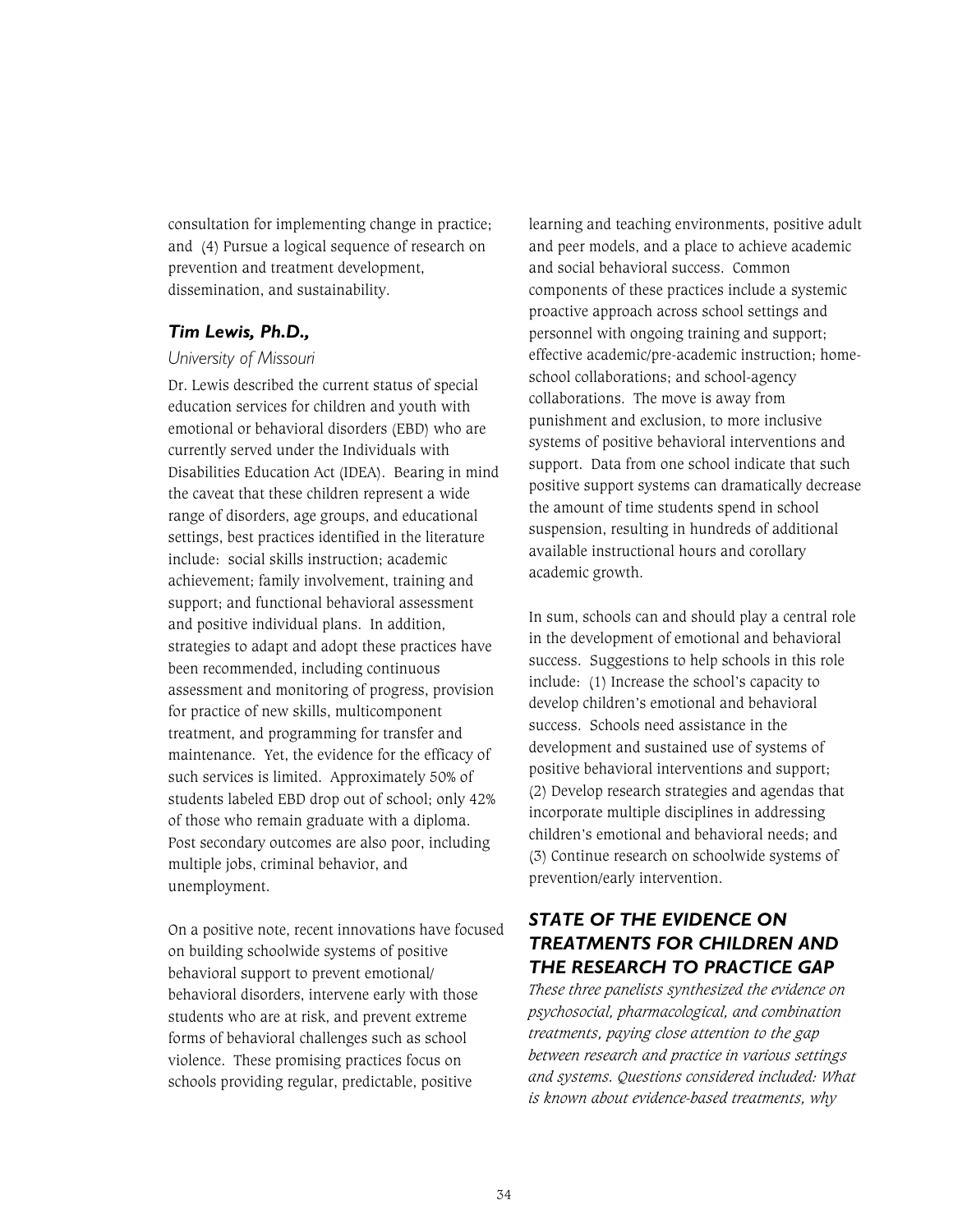*such knowledge is not used, how knowledge can be made more relevant, and how practice can be changed.*

### *John R. Weisz, Ph.D.,*

*University of California, Los Angeles* 

Dr. Weisz examined the question of whether psychotherapy works for children. He detailed data from meta-analytic studies indicating that usual care (i.e., treatment evolved from clinical practice and supervision, and not primarily from research) has very weak effects. Indeed, studies thus far suggest that usual care is on average, no more helpful than having no treatment. By contrast, evidence-based treatments (i.e., systematically tested treatments) demonstrate moderate treatment effects, comparable to those found in adult outcome research. These treatments are manualized, tend to be specific to the treated problems, and they are relatively durable, lasting up to 6 months beyond treatment termination.

A recent task force has identified specific treatments that have been systematically tested, including those for fears and phobias, anxiety disorders, depression, ADHD, and conduct problems/disorders. For example, well-established treatments for fears and phobias include reinforced practice and participant modeling. Cognitive behavioral treatments are probably efficacious for depression and anxiety. Behavioral interventions, including behavioral parent training and behavioral modification in the classroom are wellestablished for ADHD. For conduct problems, wellestablished treatments include behavioral parent training and video modeling for parents; a variety of probably efficacious treatments include anger control training, problem-solving skills training, multisystemic therapy (MST), delinquency prevention, and parent-child interaction treatment. MST has been used effectively to treat some of

society's most serious conduct problems among delinquent children in the juvenile justice system.

Despite the poor evidence for usual care in general clinical practice, and the more positive findings for evidence-based treatments, the latter treatments are generally not being used in regular clinical practice. These beneficial treatments are confined largely to universities and research clinics. There are multiple reasons why these more beneficial treatments are not making their way into clinical practice. First, there is no official stamp of approval for these treatments, nothing like the kind of certification tested medications receive from the FDA. As a consequence, the treatments may lack the widespread acceptance needed for adoption by providers. Second, public awareness of evidencebased treatments is limited. There is no agency or industry to publicize the scientific evidence for psychotherapy, nothing parallel to the pharmaceutical industry, which does such an effective job of publicizing medications. Third, dissemination is slowed by the fact that gaining expertise in most psychotherapies requires considerable hands-on training and supervision. Low reimbursement rates and the managed care system make it more difficult for clinicians to take time from their practices for additional training and supervision. Fourth, because most of the evidencebased treatments have been developed and tested primarily outside community practice settings, they may need to be adapted to facilitate adoption and everyday use in practice settings. Finally, there are few incentives for busy clinicians to make major changes in their current clinical practice patterns, and there are significant disincentives.

Suggestions toward bridging the gap between research and practice include: (1) A government or private organization should be created to identify and certify the psychosocial treatments that work, thus creating a process parallel to what the FDA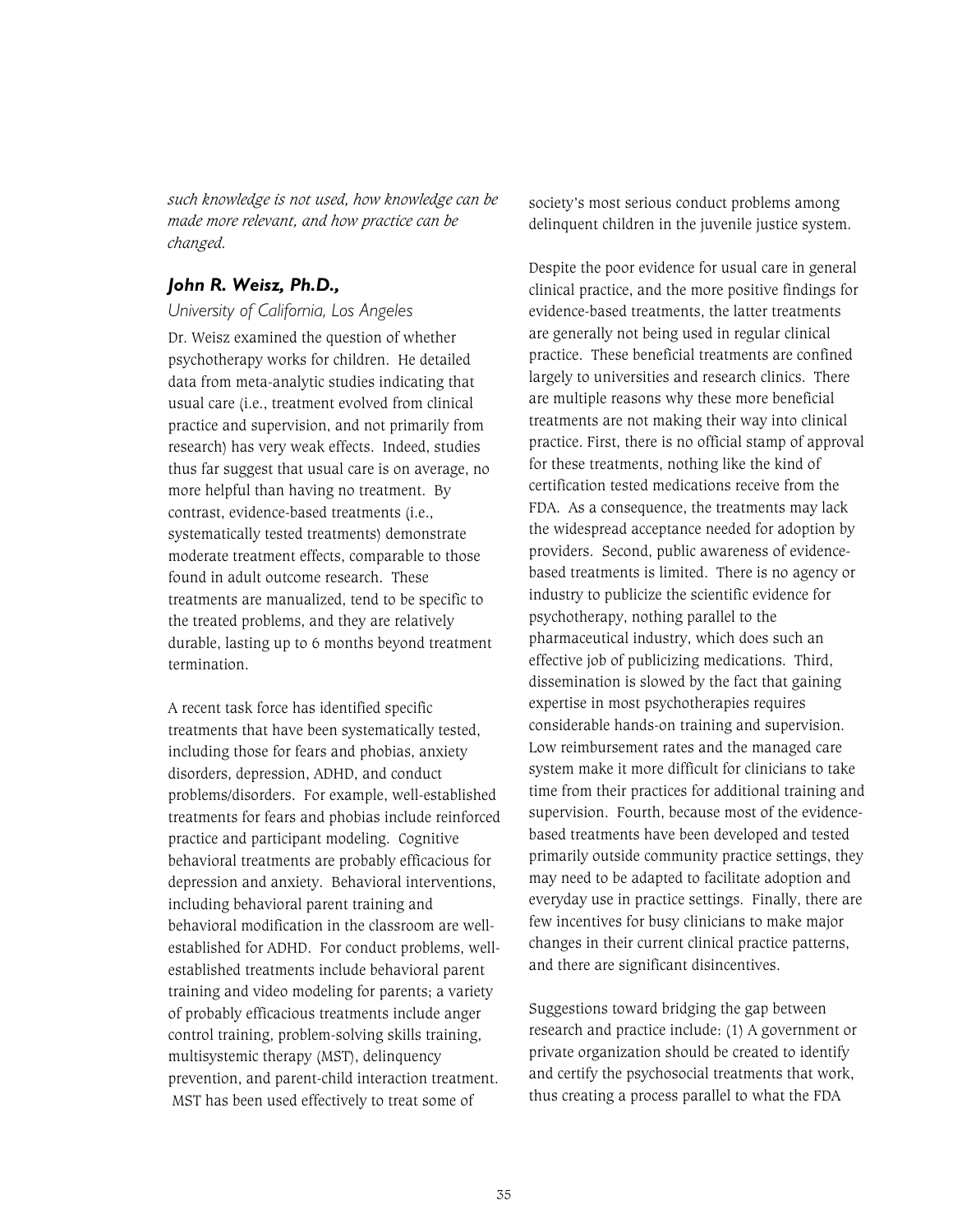does with respect to medications; (2) Mental health demonstration and service programs funded by government entities should all be required to have independent evaluation of outcomes to determine which programs actually do enhance mental health, and which programs need to be improved; and (3) Consumers of mental health services should be empowered with information; parents of children referred for treatment should be informed, prior to treatment, about the nature of any intervention proposed to them, and the evidence on whether that intervention works, thus permitting parents to make informed decisions regarding their children's care.

#### *Peter S. Jensen, M.D.,*

# *Columbia University and New York State Psychiatric Institute*

Dr. Jensen reviewed the state of the evidence regarding medication and combined treatments for children with mental disorders. Substantial progress has been made in the last few years in conducting high-quality scientific studies of the role and benefits of medications for the treatment of childhood mental disorders. Consequently, a sizable scientific evidence base is becoming available to help providers and parents make informed choices about medication treatment options, whether such medicines are used alone or combined with psychotherapies. Advances in the medication treatments are especially heartening for several disorders, including ADHD, obsessivecompulsive disorder (OCD), and childhood anxiety disorders. In addition, major studies are currently underway to test the benefits of psychotherapeutic, medication, and combined treatments for ADHD, major depression, and OCD. Similar sizable trials and substantial efforts are also being conducted in the areas of youth bipolar disorder, autism, and other selected major mental disorders affecting youth.

Dr. Jensen pointed out that children often have complex problems. For example, the rule for ADHD in general is that these children very often have other coexisting disorders. It therefore makes sense that combined treatment is useful for these children to the extent that these combinations address children's multiple difficulties. Unfortunately, only one study, the NIMH Multimodal Treatment of Children with ADHD (the MTA study), has examined these issues. This study demonstrated that medication alone proved to be more effective than behavior therapy alone for ADHD symptom relief. However, combined treatment, though not more effective than wellmanaged medication for most children, provided better clinical outcomes than medication alone for children with complex co-occurring problems. Another important finding from this study indicated that the medication management used in the study far exceeded routine community care that included medication treatment. This greater effectiveness under optimal conditions appeared to be clearly related to the frequency of office visits, their duration, dose frequency, and school contact. Thus, in the MTA medication management approach, visits were 30 minutes, once a month, dosage was higher and more frequent, and teachers' input was solicited to guide medication adjustments. In contrast, in routine community care, visits averaged only 18 minutes, twice a year. Thus, despite progress in the scientific evidence, substantial gaps appear to exist between the manner in which medications are used in ideal research-based settings (and the resulting wellestablished benefits), and the manner or quality of their use in "real world" settings. Given that parents prefer a combination of behavior therapy and medication, research into effective ways to use psychosocial therapies with medication in "real world" settings is needed. Although substantial knowledge is now available on the short-term safety and benefits of many of the psychoactive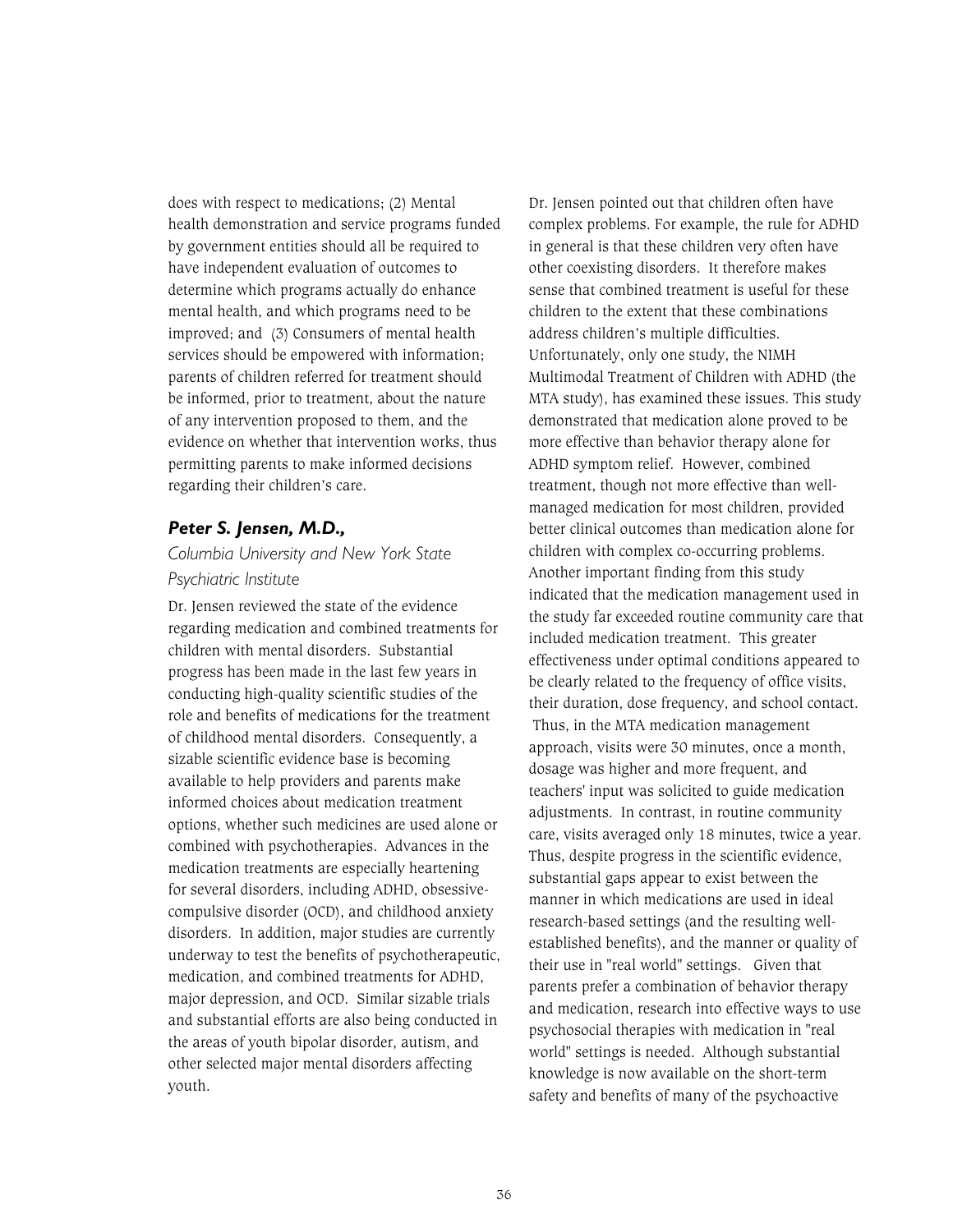medications, little information is available on longer-term safety and efficacy of most agents. Uncontrolled studies suggest that longer-term use is not harmful per se, but it is not clear that longer-term use is appropriate or necessary for all children.

To bridge the gap between research and real world practice, accurate information on evidence-based treatments, training initiatives for mental health and other professionals, and policy initiatives are needed. There is a need to understand barriers and "promoters" to the delivery of effective services. Whether or not efficacious treatments are used has to do with child and family factors, provider/organizational factors, and systemic and societal factors. Thus, if families are concerned about stigma or if they are unable to accept a certain type of treatment, services will not be "effective," if only because they are not used. Similarly, if providers do not have the training, the time, or are not reimbursed, efficacious treatments will not work optimally in the real world.

### *Thomas P. Laughren, M.D.,*

#### *Food & Drug Administration*

Dr. Laughren discussed FDA's role in pediatric psychopharmacology, namely to assess development programs proposed to study the safety and the effectiveness of psychotropic treatments for psychiatric disorders in pediatric populations and to review New Drug Applications (NDAs) submitted to support drug claims for such disorders. Since FDA does not regulate the practice of medicine, it does not generally address off-label use, i.e., the use of approved medications for uses that do not have approved claims. This is a particular problem for children since most medications used in this population are off-label. There are relatively few psychotropic drugs approved specifically for the treatment of pediatric psychiatric disorders. These include drugs for

obsessive-compulsive disorder (Clomipramine, Fluvoxamine, Sertraline), ADHD (Methylphenidate, Amphetamines, Pemoline), Tourette's Disorder (Haloperidol, Pimozide), Mania (Lithium), enuresis (Imipramine), psychoneurosis (Doxepin), and various behavior problems (Haloperidol, Chlorpromazine). This small number of approved indications in pediatric psychopharmacology is problematic for clinicians because they do not have an evidence base to guide their treatment decisions for the majority of psychiatric disturbances and symptoms that confront them in pediatric patients.

FDA has long recognized this problem in pediatric pharmacotherapeutics, and has launched several programs over the past 20 years to attempt to stimulate interest in pediatric studies. Two recent initiatives, the 1997 FDA Modernization Act (FDAMA) and the 1998 Pediatric Rule, have been particularly important in stimulating greater interest in developing drug treatments for the pediatric population. The Pediatric Rule gives the FDA authority to require certain studies be done in children both for a new drug and for an already approved drug that a company plans to develop for a new indication in adults. FDAMA is a voluntary program that gives a financial incentive (additional 6 months of patent exclusivity) for companies to study both new and marketed drugs in children. Under FDAMA, nine written requests have been issued for three psychiatric disorders in pediatric patients, i.e., major depressive disorder, obsessivecompulsive disorder, and generalized anxiety disorder. Under the Pediatric Rule, studies have been requested for post-traumatic stress disorder, social anxiety disorder, mania, and premenstrual dysphoric disorder. Other conditions under consideration for issuing written requests and requiring studies under the Pediatric Rule include schizophrenia, panic disorder, conduct disorder and ADHD (under age 6).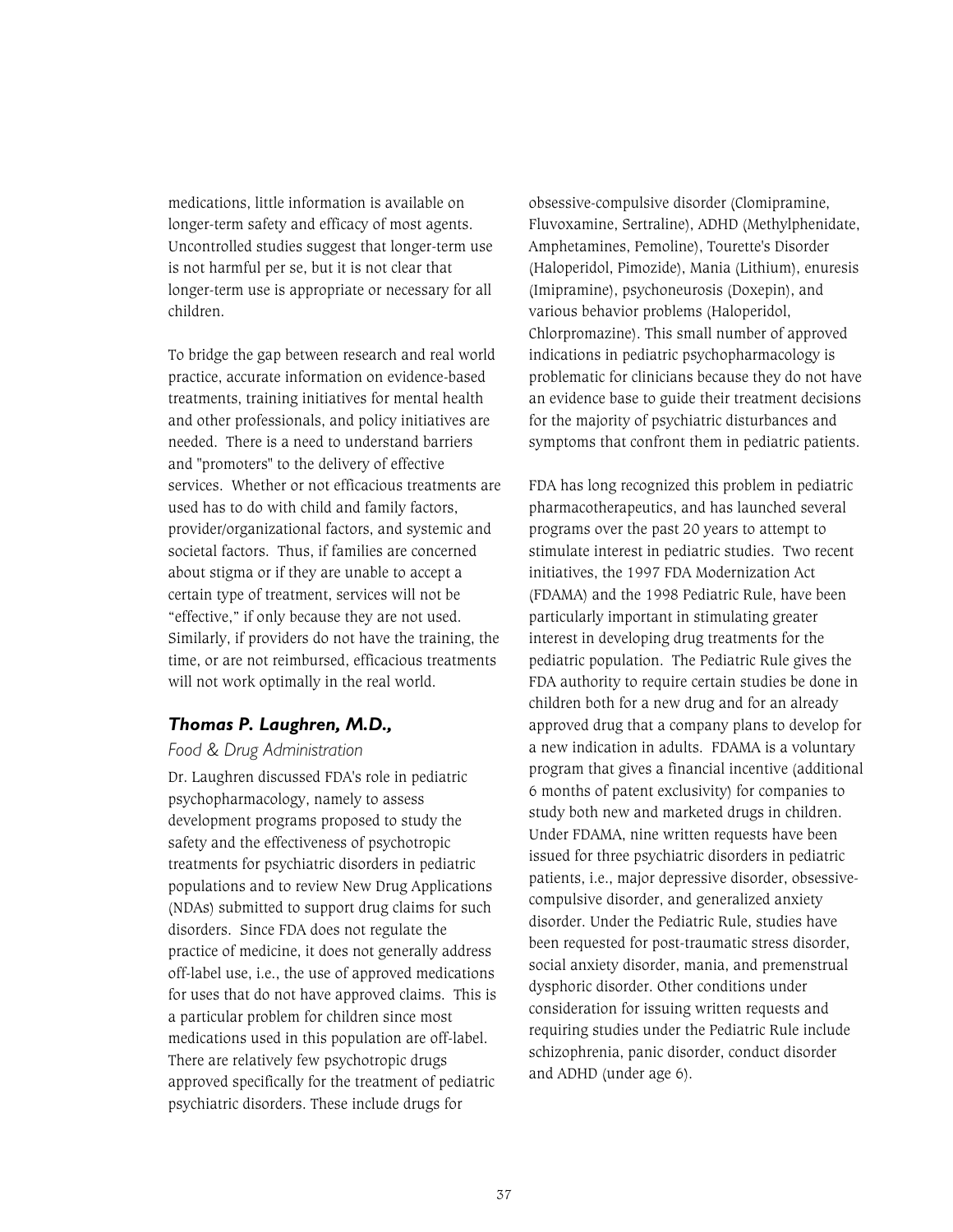A question that always comes up when the FDA invokes the Pediatric Rule or issues written requests under FDAMA relates to the appropriate age cut-off for the various psychiatric indications of interest in pediatric psychopharmacology. Recent data regarding psychotropic drug use in the preschool population (Zito, et al, 2000) have amplified the question of what specific diagnostic entities or possibly non-specific psychiatric symptoms in this age group might benefit from more systematic study. For example, although methylphenidate is approved only down to age 6, there is substantial use under that age. So one set of questions relates to whether or not diagnoses such as ADHD, major depressive disorder and others, that are well accepted in older children are meaningful diagnoses in these younger children. An alternative view is that much of the prescribing of psychotropics in preschool patients, especially for conditions other than ADHD, represents treatment of non-specific symptoms such as aggression or self-injurious behavior. If so, are these non-specific symptoms a reasonable target for a development program? The safety of psychotropic drugs is, of course, also a concern in children who are growing and developing, and hence perceived to be more vulnerable to drug effects. Current assessment methods are not well developed and preclinical models to assess possibly subtle developmental effects are inadequate. Moreover, the ascertainment of adverse events is a particular challenge, especially in preschoolers. Optimal approaches for studying the safety of psychotropics in children are needed.

In order for FDA to move forward with implementing the Pediatric Rule and FDAMA for pediatric patients with psychiatric disorders, especially in the preschool population, it is critical for the field to make progress in establishing the validity of diagnoses and the validity of studying nonspecific symptoms in this population; in

developing better assessment instruments, both for efficacy and safety; and in generally advancing the science of psychopharmacological research in pediatric patients.

#### *Evelyn P. Green,*

#### *Family Member*

Ms. Green provided a family perspective on the availability and use of evidence-based treatments for childhood mental disorders. She described obstacles in acquiring information about children's mental disorders. Despite the large body of knowledge regarding what treatments are effective for children, this knowledge is not readily available or accessible, she said. Parents rely on their primary care doctors for diagnosis and for treatment options. Yet, all too often, professionals do not have sufficient knowledge and make incorrect diagnoses, hence diminishing chances of access to evidence-based treatments. Parents frequently must do research on their own to find this information because the schools, pediatricians and other professionals whom they rely on are not knowledgeable. It is thus imperative that frontline professionals have accurate information about how to evaluate and diagnose children's mental health problems to increase children's access to evidencebased treatments.

Even when parents and professionals are aware of the evidence-based treatments, they face several hurdles in accessing them. These include the stigma associated with "labeling" a child with a mental disorder; professionals who are not knowledgeable about evidence-based treatments; and reluctance by the educational system to provide the support needed to implement such treatments, especially regarding educational accommodations and medication use. Parents blame themselves and fear criticism for "drugging their child." Parental struggles to make the best choices for their children are exacerbated by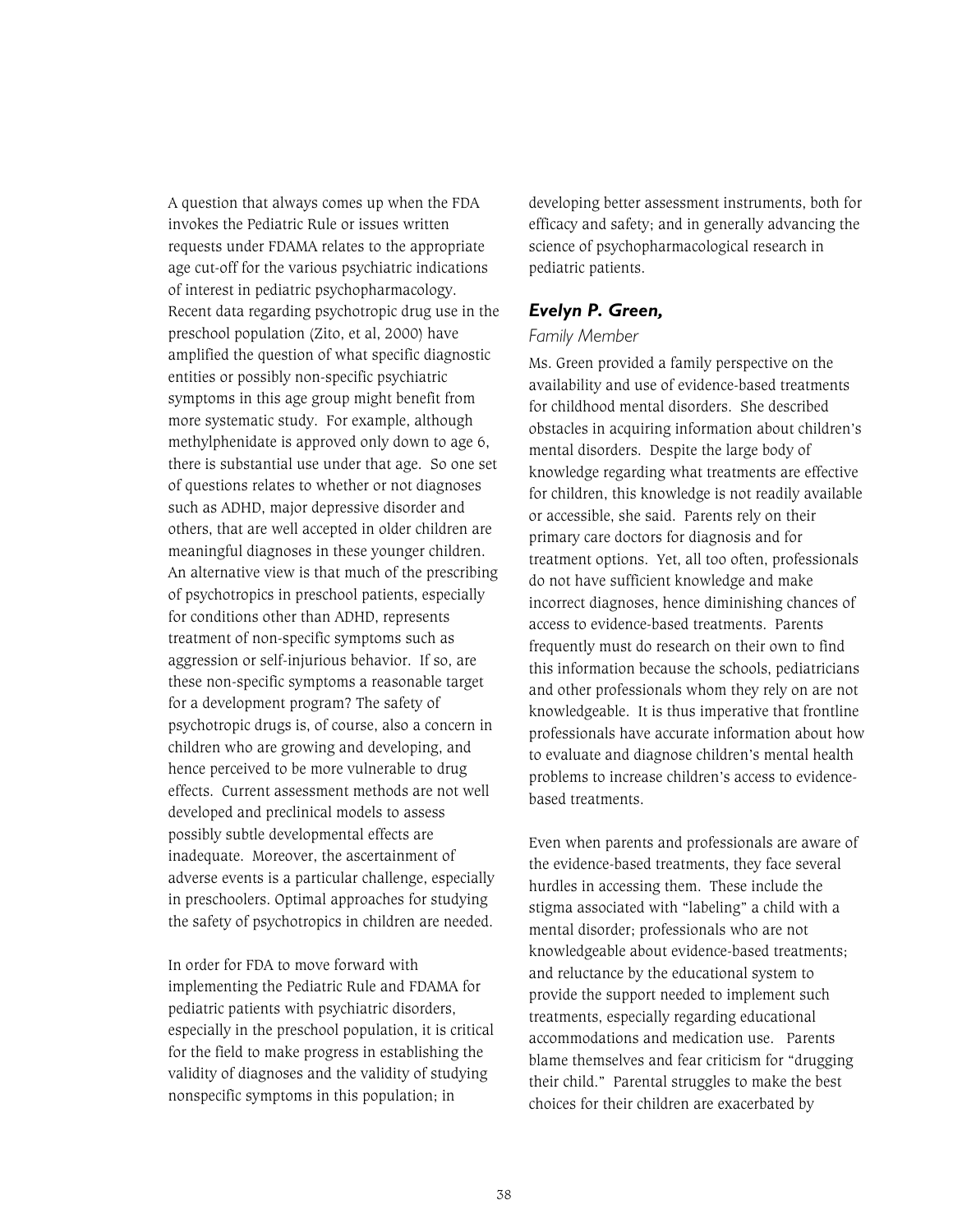inaccurate and sensational media reports or when so-called experts go on television to claim that mental illnesses in children do not exist. Scientific evidence is available, but is overwhelmed by the stigma associated with mental illness. Stigma can be lessened with open dialogue so parents can access treatment without fear or shame.

Suggestions to overcome such barriers to evidencebased treatments include: (1) Collaborative efforts by federal agencies, researchers, providers, educators and advocacy groups to educate the public about science-based information regarding mental disorders in children; (2) Providing health professionals and educators with science-based information and holding them accountable for proper use of that information; and (3) Developing efforts to help parents become better educated about mental illness and to advocate for evidencebased treatments.

# *SYSTEMS OF CARE: FINANCING AND ORGANIZING SERVICE SYSTEMS*

*This group examined the structure of reimbursement systems and their impact on access to and use of mental health services from a variety of perspectives, including that of the consumer and successful public-private partnerships. They also detailed some of the key elements in implementing effective services in the community.*

# *Sherry Glied, Ph.D.,*

#### *Columbia University*

Dr. Glied described the complex system of mental health financing in the United States. Essentially, funds flow in two distinct ways: insurance-based funds, which are attached to individual children, and public program funds, which finance distinct services such as community mental health centers, schools, welfare, and justice agencies.

This dual system of financing raises several concerns because different funding streams are financing similar services in different settings. First, services may be duplicated, which generates a risk of cost shifting from one area to another as spending is reduced. A second concern relates to coordination of treatment, which is especially problematic for children with serious emotional disorders (SED) who use multiple systems. Data from an SED study in Westchester County, New York indicated that 92% of children served by a public service system used services from two or more systems, and 19% used services from four or more systems. On the other hand, this financing structure creates redundancy, which provides greater opportunities to catch and treat children, especially those who are uninsured. Such redundancy is very important if you consider that about half of the children with mental health problems are never treated.

Dr. Glied focused on insurance for several reasons. First, the insurance model is expanding. Many states are allocating public dollars into insurance type programs and capitating their public mental health programs. Second, opportunities for insurance are expanding through programs such as the State Child Health Insurance Program (SCHIP). Of the uninsured children eligible for SCHIP, it is estimated that about 15% have some mental health problem. Third, insurance and financing is important because moving money is a lot easier than changing practitioner behavior. The extent that financing can alter practices has important policy implications.

Child mental health is not expensive. Children constitute about 28% of the population, but account for about 14% of health expenditures, and only about 7% of mental health expenditures. In 1996, children with mental health problems spent an average of \$984 on mental health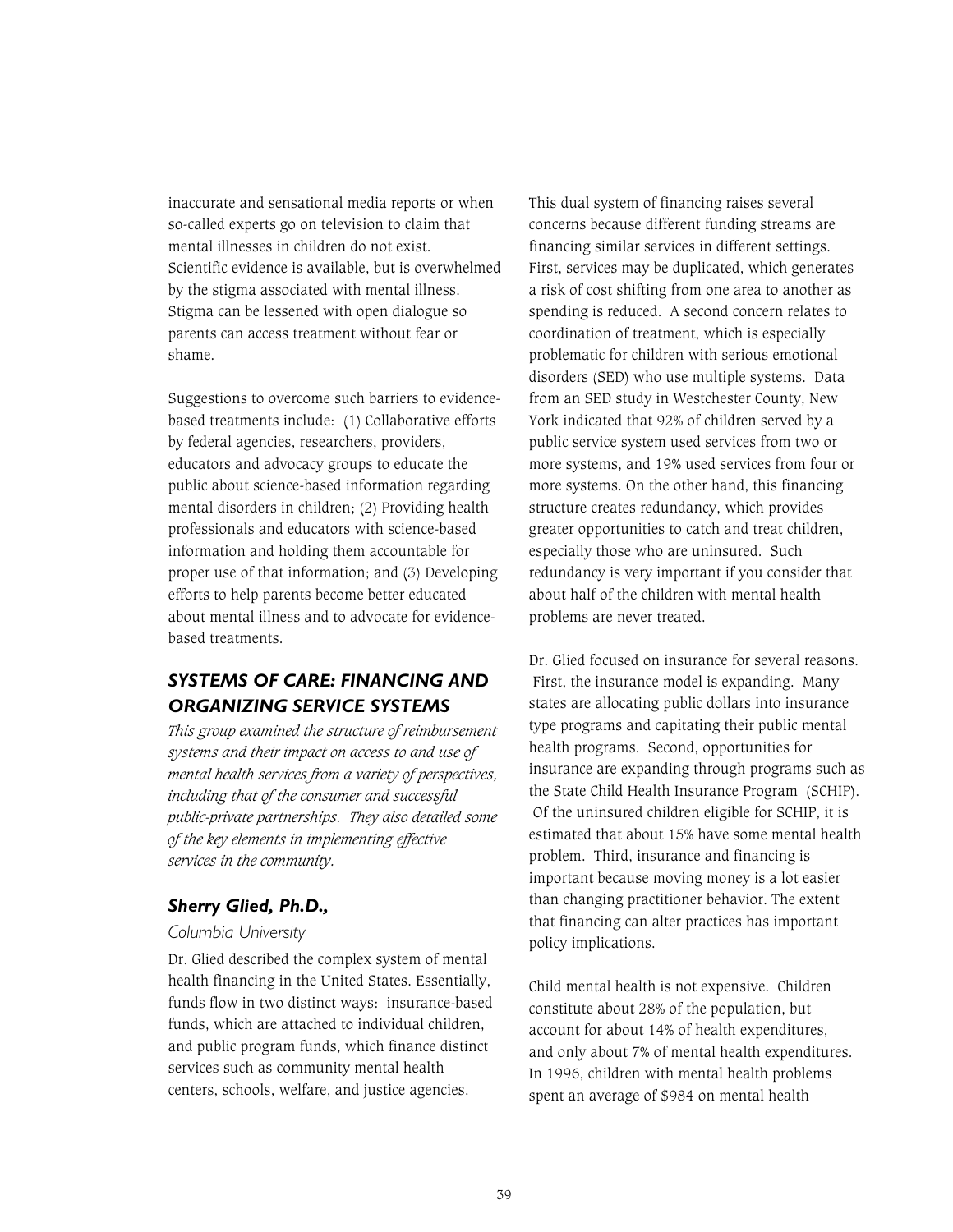treatment in the healthcare system, which averages out to \$45 per child. Most of this money is spent on inpatient services (39%), followed by physician services (24%), drugs (22%), nonphysician, emergency room, and hospital outpatient services (10%, 3% and 2% respectively).

This picture raises concerns in several areas. First, as the role of insurance expands, managed care coverage is more common than traditional indemnity coverage, which reimbursed physicians on a fee-for-service basis. Managed care often includes capitated payment, especially of primary care practitioners. Since about two thirds of visits with mental health problems are to primary care practitioners, the increase in capitation raises concerns about risk selection at the provider level. On the other hand, this concern may not be very important, since changes in funding of primary care practitioners do not appear to affect diagnosis very much. For example, funding streams directed specifically at the recognition of psychiatric disorders among children (e.g., EPSDT through Medicaid) have not increased rates of recognition of mental health problems in primary care.

A second area of concern is specialized behavioral health carve-outs, as they now cover mental healthcare for almost 80% of insured children with psychiatric disorders, with major cost savings associated (30-40%). The concern here relates to utilization of services, quality of services, cost shifting to other sectors (especially public programs such as welfare and juvenile justice), and coordination of services under a carve-out model. Another important concern with carve-outs is in the area of coordination between mental and physical healthcare, particularly when mental health diagnosis is occurring in primary care. On the positive side, evidence to date indicates that a carve-out model may operate like a system of care. Overall, while the effect of carve-outs has not yet

been fully assessed, they are likely to have both advantages and disadvantages.

A third area of concern is out-of-pocket costs, with higher co-payments and deductibles associated with mental healthcare making access more difficult. Parity legislation may eliminate this concern. As well, managed care may serve as a substitute for high co-payments and deductibles that traditionally were used to limit mental health spending.

So what are the significant future risks or concerns that remain as insurance type organizations and reimbursement mechanisms have proliferated? One concern is with utilization review. Most plans today incorporate utilization review, which has been shown to negatively affect re-admittance and quality of care, particularly for mental health services. The insurance model itself is also associated with risks. Insurance works on an average, but there is a highly skewed distribution of healthcare costs among children. This raises concern about selection, high disenrollment rates for children with mental health problems, and the adequacy of care for the costliest children. Given data that indicates that the top 15% of children with a mental health diagnosis account for 60% of all mental health cost, rationing may happen at the expense of the sickest children.

In light of these concerns, suggestions include: (1) Exploring the potential consequences of carveout plans for children's mental health and (2) Addressing the effect of the shift from a program model to an insurance model on uninsured children.

## *Robert M. Friedman, Ph.D.,*

#### *University of South Florida*

Dr. Friedman provided a theoretical framework for "systems of care", defined as a comprehensive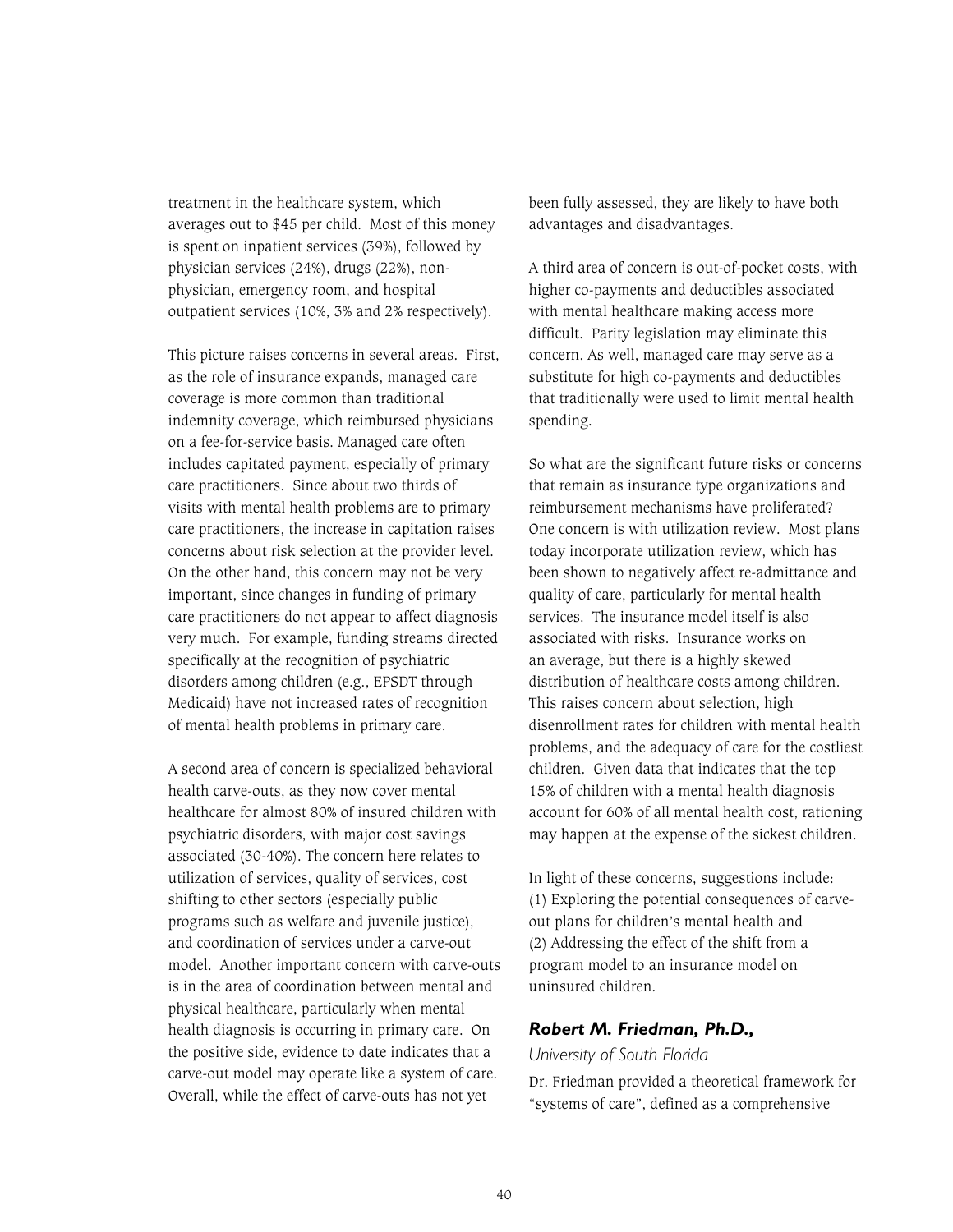spectrum of mental health and other necessary services that are organized into a coordinated network to meet the multiple and changing needs of children and adolescents with severe emotional disturbances and their families. Systems of care are viewed as evolving entities, adapting to changing conditions and contexts. Research on the effectiveness of systems of care, as evaluated in the *Surgeon General's Report on Mental Health*, indicates important system improvements, such as reducing use of residential placements and achieving improvements in functional behavior. There are also indications that parents are more satisfied in systems of care than in traditional service delivery systems. The effect of systems of care on cost is unclear. Furthermore, services delivered within a system of care have not been demonstrated to result in better clinical outcomes than those delivered in a usual services system. More attention needs to be paid to the relationship between changes at the system level and changes at the practice level. Currently, a national evaluation of the Comprehensive Community Mental Health Services Program for Children and their Families is being conducted.

Theories of change are underlying assumptions that guide service delivery and evaluations, and are believed to be critical to achieving desired goals. A theory of change for a system of care should describe the manner in which the system and practice levels are connected. Determining the extent to which that theory is implemented with fidelity is an important but often neglected part of evaluations. What is often missing in systems of care is the translation of experiences of service recipients back to the service system, so that these experiences affect services, and hence the system and policy. Too often, research fails to build from the experience of those who receive services. Because systems of care are a complex and evolving phenomenon, intensive study using a

variety of research and evaluation methods is needed. In-depth, qualitative studies that examine the individual experiences of children and families, perspectives of multiple stakeholders, and theories of change are important as part of the evaluation.

What about the applicability of evidence-based treatments for systems of care? A recent review of treatment effectiveness suggests that the effectiveness of services, no matter what they are, may hinge less on the particular type of service than on how, when and why families or caregivers are engaged in the delivery of care. Family engagement is a key component in treatment participation and care, and the effective implementation of that care. Research indicates that effective treatments emphasize flexibility, comprehensiveness, capacity for individualization, and the importance of the clinician/patient relationship. Yet the very characteristics that are likely to make services effective make them more difficult to describe and evaluate. One issue involved in assessing the applicability of evidencebased treatments to systems of care is the degree to which the treatments have been tested on populations comparable to the diverse population served in systems of care. There are opportunities to develop and apply evidence-based treatments in systems of care. In particular, those treatments that prescribe principles and general processes but allow flexibility for adaptation to strengths and needs of individual children and families and those that involve families and practitioners in the development of the interventions, have produced encouraging results. These include intensive case management, wraparound services, and multisystemic therapy. Beyond these, few evidence-based treatments have been developed and tested with diverse populations in natural settings.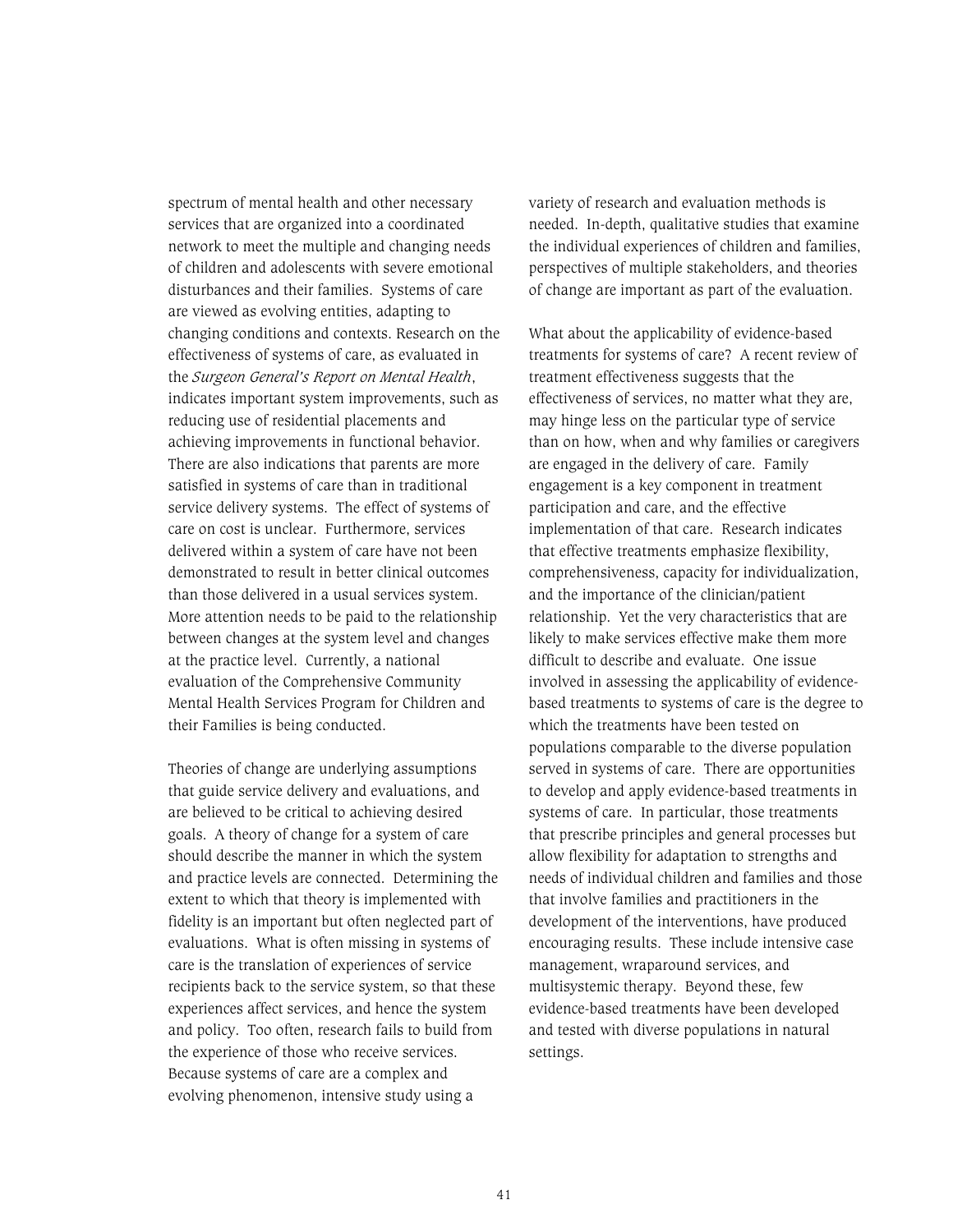The children's mental health field is largely divided, not just between the practitioner community and the research community, but also among the practitioner community, the evidencebased intervention community and the systems of care community. Each has much to offer, but there is a gulf between them that needs to be reduced. An additional challenge is how to support the early stages of development of interventions in real world settings, and the subsequent testing of those interventions in the real world.

### *Angelique Harris,*

#### *19 year-old youth*

Ms. Harris shared her personal experience with mental illness and the mental health system. She has been receiving mental health services since age 15. She has used various services in the mental health system, including inpatient hospitalization. She described terrible conditions during her inpatient hospitalizations, both shortand long-term. She questioned if anyone would send their child into such a system if they could picture what goes on behind those doors. In her experience, staff were irresponsible and adolescents were treated as "guinea pigs," and were placed on every kind of neuroleptic medication. She was told that she was inferior because of her mental illness, and would never be able to succeed independently. When she left her last inpatient hospital, she proved them wrong. With her support system, which includes her grandmother, she has been taking medication responsibly. She lamented the lack of good mental health services, which she believes exist, but are in short supply. She urged that children with mental illnesses be treated not as fragile beings, but as individuals with a handicap, who have willpower, and can survive and function with support.

## *DISCUSSANTS*

#### *Trina Osher, M.A.,*

*Federation of Families for Children's Mental Health* 

Ms. Osher described the dramatic shifts in the children's mental healthcare system over the past fifteen years. These shifts have occurred in terms of (i) where children and youth receive treatment, services and supports: from hospitals and longterm residential care to the community; (ii) what constitutes such services: for example mentoring programs, anger management, family supports; and (iii) who provides them: for example, teachers, foster home child care staff, paraprofessionals, probation officers, and even community volunteers. As a result of these shifts, realizing good outcomes for children and youth with mental health problems and their families requires providing mental health services and supports in a comprehensive, culturally competent, coordinated, community-based, family-driven system of care.

Despite these shifts, a corresponding shift in research has been slow to occur. There is an urgent need to more fully understand the complexities of how systems of care function, how they impact the growth and development of children, youth and families, and how they affect long term outcomes in terms of the quality of life. Traditional research designs and methodologies are not sufficient for addressing critical questions about what works and what helps to bring about positive change for children, youth and their families who live in complex communities, coping with many different and intersecting social, political, economic, and cultural forces, and who receive a wide array of treatments, services and supports from a wide variety of sources. Ms. Osher challenged researchers, families and youth, practitioners, and policymakers to create more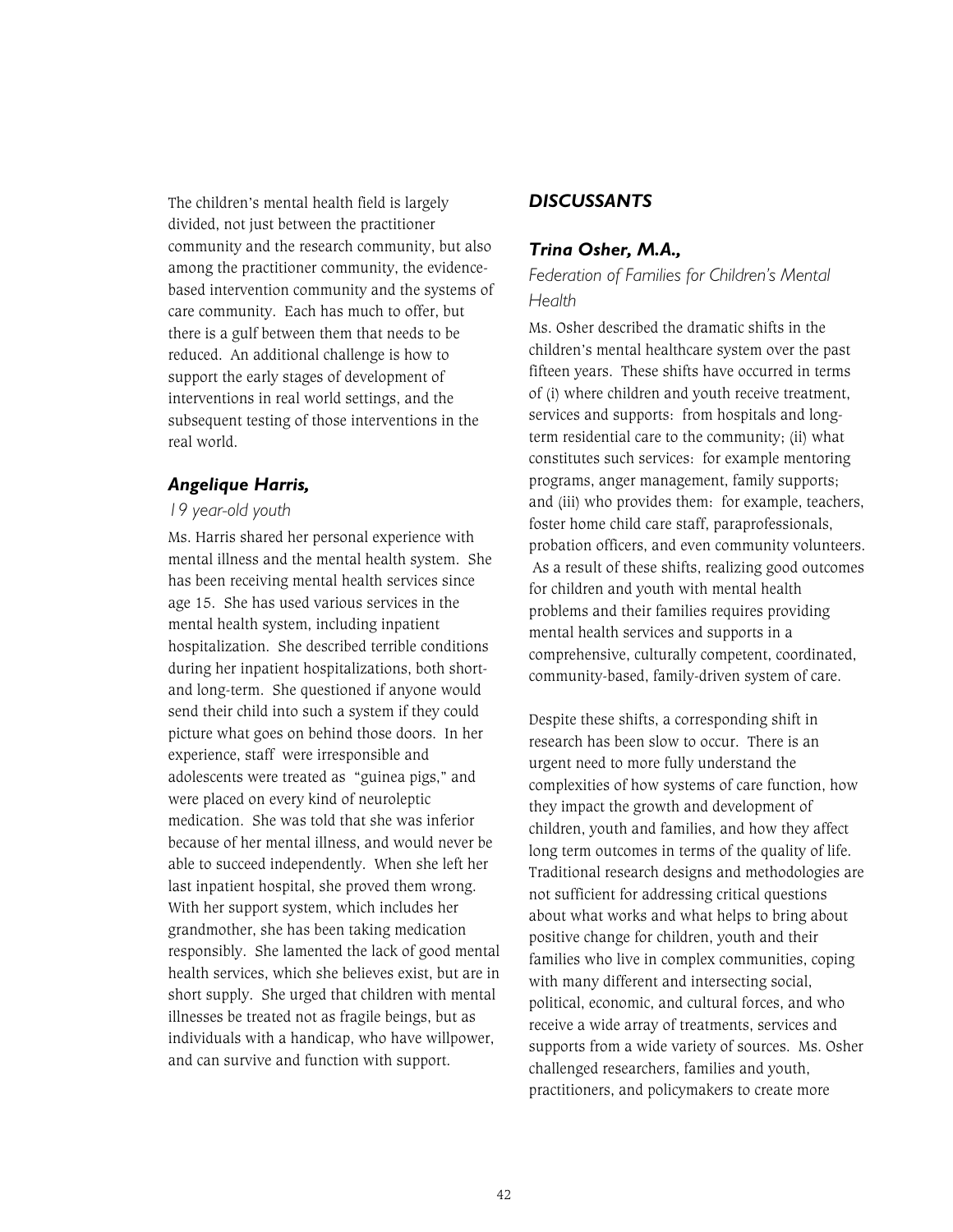effective ways of studying the delivery of mental health services to children, youth, and families in real life settings. She called for a communitybased research agenda, where the daily challenges faced by practitioners and families form the foundation for setting research priorities and funding distribution. She believes that connecting researchers, families and youth, and practitioners will lead directly to real change in practice because research results would be more relevant and would not require translation to be understandable in settings where mental heath treatments, supports and services are delivered.

## *Jane Knitzer, Ed.D,*

#### *Columbia University*

Twenty years ago, Dr. Knitzer wrote a book called *Unclaimed Children* about children and adolescents in need of mental health services. The presentations she heard today were both wonderful and sobering. She was delighted about how much we have learned since then about treatments and about the strength of family and consumer voices. Yet, she expressed concern that we are starting too late. She focused her comments on building a knowledge-based system to promote emotional wellness and resilience in infants, toddlers and preschoolers facing a range of challenges. Some young children have serious emotional and behavioral disorders. Too often, they receive no help or inappropriate help, despite epidemiological evidence that suggests similar prevalence rates for serious disorders in young children as in older children. Another large group of young children are at risk of developing serious emotional disorders (SED). They are in families affected by maternal depression, substance abuse, domestic violence, and other risk factors. Research tells us that the cumulative impact of these risks for young children can be severe. This means that to help these children, we have to help their parents either with intensive interventions

(combining parent treatment, parent-child relationship therapy and child-focused interventions) or, with prevention-oriented strategies.

Systems to promote emotional wellness in young children also need to use non-familial caregivers systematically as agents of change. Young children are spending increasing time in early childhood daycare settings, and yet, mental health supports in these environments are very hard to create and sustain. Designing systems to support the emotional development of infants, toddlers and preschoolers requires a conceptual framework that is different from that for older children. Such systems must be developmentally appropriate, family-centered and prevention-oriented. This means addressing three critical issues: (1) Funding issues: Funding mechanisms must support direct services to young children as well as relationshipbased therapies and consultation to non-parental caregivers by mental health providers in a range of settings. (2) System disconnect issues: Two sets of system disconnects are critical. First, adult and child systems are difficult to connect, except through demonstration projects such as Starting Early Starting Smart. Second, systems that deal with children's mental health often lack expertise in child development and early childhood and family clinical issues. (3) Diagnostic issues: Diagnostic systems in place for older children do not work for young children, but Medicaid and other funding streams have not been flexible in trying out alternatives such as the Diagnostic Classification for Zero to Three. Similarly, access to mental health services too often hinges on a child having the SED label. This is inconsistent with the emerging science of risk and resilience and makes it difficult to develop meaningful prevention.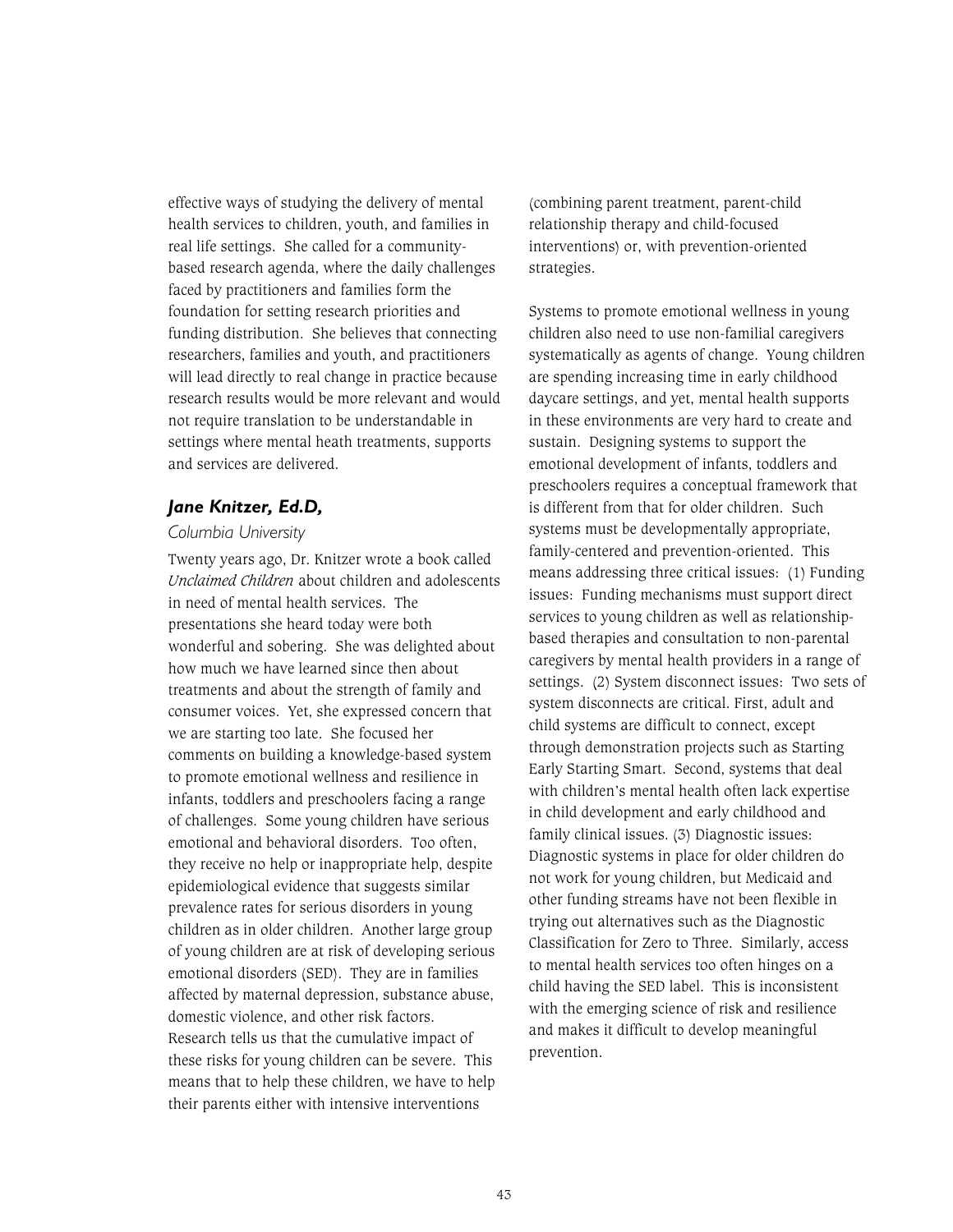The time is ripe for a major national initiative on behalf of infant and early childhood mental health. Such an initiative should include: (1) incentives for collaborative planning and systems development among early childhood, mental health and other systems such as substance abuse; (2) funds to support direct and preventive services; (3) incentives for professional training in skills and competencies necessary for infant and early childhood mental health; and (4) research that capitalizes on emerging field-based strategies, such as the growing number of consultation models, to build the knowledge base about effective practice.

Early brain research tells us that the roots of emotional regulation and development, so crucial for life and school success, lie in the earliest relationships. Experience and some research tell us that too many young children are headed for trouble. We must end this disconnect between research and practice. Building the capacity for infant and early childhood mental health will not be a panacea. But, absent systematic efforts to promote prevention, early intervention and relationship-based treatment for this age group we will simply create the SED, juvenile justice and special education population of the future.

## *Mark Greenberg, Ph.D.,*

#### *Pennsylvania State University*

Dr. Greenberg presented evidence to highlight the need for prevention. For example, a study he conducted indicated that 48% of children with behavior problems in kindergarten were already in special education by fourth grade. He urged conference participants to consider wellestablished, empirically-validated programs that have demonstrated symptom reduction in the areas of conduct problems, depression, and event related trauma (e.g., divorce, bereavement, school transitions). He referred to a report prepared for

CMHS on this topic (Greenberg, et. al., 1999). These effective programs have three important components. They (1) build cognitive and behavioral skills that are protective, (2) help families and children gain better emotional awareness and regulation, and (3) improve the relationships of children with their parents and peers. Dr. Greenberg highlighted opportunities to utilize effective models of prevention in integrated systems of mental healthcare. He emphasized the need for a system of care that integrates prevention services, which are relatively low cost, along with other services (early intervention and high-end, high cost services) into one seamless system. Steps suggested to integrate mental health into systems of childcare, education, and other key systems, include: (1) Effective training for teachers and child care workers in social and emotional development; (2) Effective training for mental health professionals in evidence-based prevention practices; (3) Information for consumers on effective preventive models; and (4) Removing the disincentives in insurance systems for prevention activities so that healthcare professionals, especially primary care providers and others in the community will have incentives to provide early mental health preventive services.

# *Michael L. Dennis, Ph.D.,*

### *Chestnut Health Systems, Bloomington, IL*

Dr. Dennis described his experience both as a behavioral health researcher and a parent of children with comorbid mental disorders and medical conditions. He echoed previous presenters' difficulties in accessing mental health services from the system despite his professional status. Based on personal experience with both the private insurance and Medicaid systems, he personally testified that these systems have a major impact on where, what and how much care his children received. Clinicians who worked together in a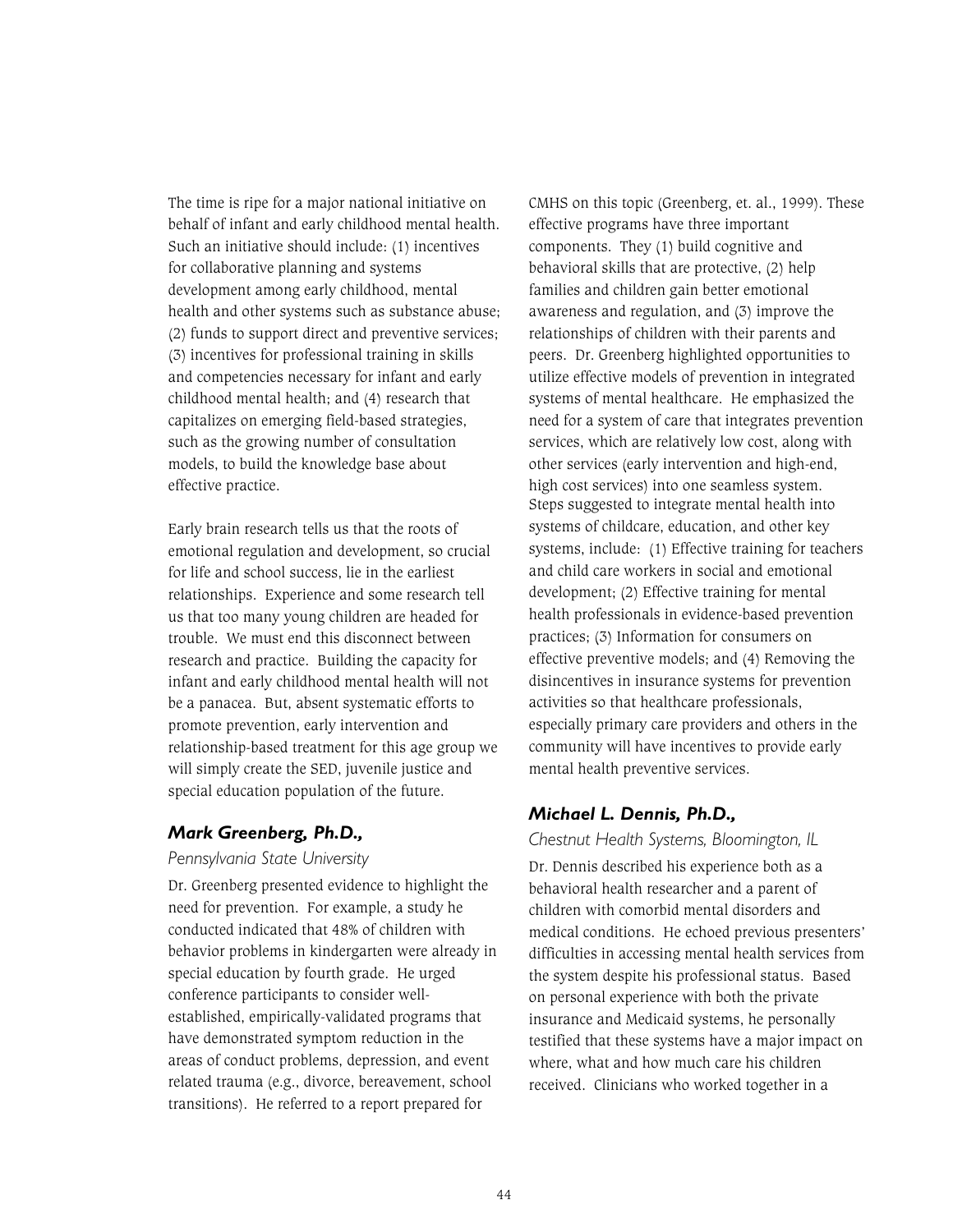biopsychosocial team were not the norm, and his family had to travel three hours to receive such service.

Dr. Dennis highlighted key points made by the panelists. Dr. Burns reminded us that "evidencebased" does not mean that it has to come from a medical or behavioral laboratory. In fact, several of the most effective interventions (e.g., MST) have evolved out of practice and been rigorously evaluated. Moreover, responses to many of the issues raised by Dr. Friedman about systems of care (e.g., placement, continuing care) almost have to come out of practice instead of the laboratory. While most research has been done in temporary or academic clinics, most treatment is done in such systems of care.

Dr. Weisz demonstrated the lack of effectiveness data on current practice, the promise of several evidence-based protocols, and reminded us of the limited number of studies that have been done. Dr. Weisz focused on the importance of manualized therapy. Dr. Dennis agreed, but thinks that the real common ingredient of these programs is actually the emphasis on quality assurance. Training with or without a manual has little impact. It is only real implementation and consistent delivery that lead to the kinds of effects found in these studies. His recent Cannabis Youth Treatment study demonstrated that serious quality assurance can be done with the cost and levels of resources associated with existing programs.

Dr. Jensen demonstrated that it is more than just having an effective medication. The medical protocol he found so effective was a behavioral medicine protocol that involved a lot more clinical time, follow-up and follow-through. The addition of behavioral components did not impact the ADHD symptom relief, but was key when there were multiple other problems and was preferred by parents. This and the horror stories described by Ms. Harris, also remind us that quality assurance is important in both medical and behavioral protocols.

While much of the conference has focused on primary care and schools, Dr. Dennis reminded us that mental health problems exist in other specialties such as welfare, criminal justice, and substance abuse treatment agencies. For example, while the literature indicates that over 80% of adolescent substance abusers have multiple mental health problems, there is only token screening in most agencies. The number of adolescents presenting for adolescent marijuana treatment has doubled from 1992 to1998. One out of five adolescents are smoking the equivalent of 20 or more joints a day. Severity of marijuana use is directly correlated with increased attentional and violence problems and asthma. Further, over 20% of these adolescents drink to the point of blacking out and/or use hallucinogens like LSD, both of which exacerbate mental health problems. The official record typically documents about 10% of adolescent substance abusers as having mental health problems; about 8% have ever seen a mental health specialist and few services are available even for those. This is unacceptable. We need systematic screening of these special populations, integrated services and evaluations of how well protocols work with individuals with multiple problems, not just a single problem.

Dr. Dennis expressed hope that as we move forward with this agenda, we will broaden our approach to better address this comorbidity, improve the identification of mental illness among substance abusers and vice versa, improve access to care, and evaluate the effectiveness of treatments for individuals with both sets of problems—who represent the bulk of our system of care.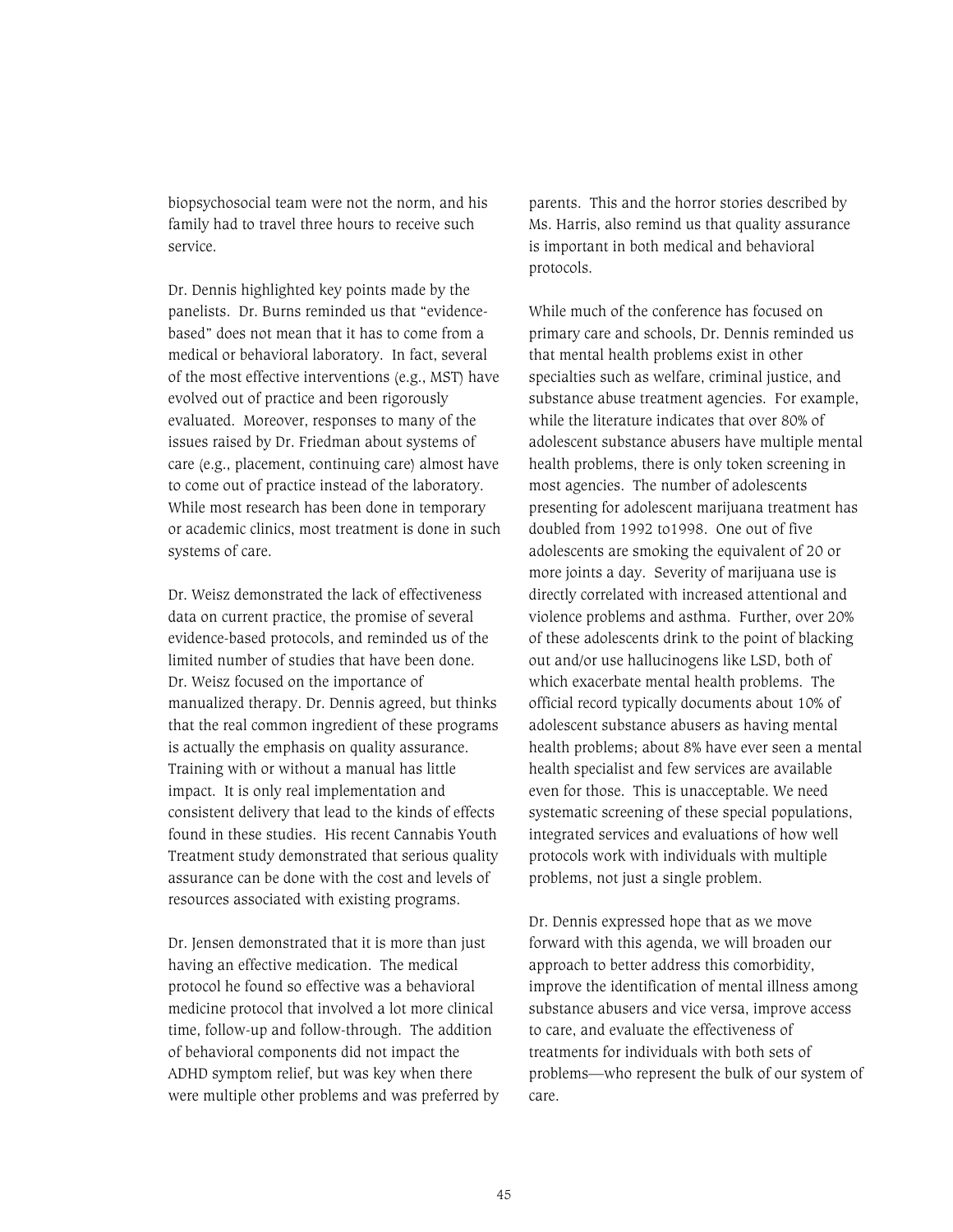# Appendix A

# **References**

Burnam, M.A. and Escarce, J.J. (1999). Equity in managed care for mental disorders. Health Affair, 18(5): 22-31.

CBS 1997: Unpublished data from NIMH Grant MH50629: Management of Psychosocial Problems in Primary Care. Principal Investigator: Kelleher, K.

Costello, E.J.; Angold, A.; Burns, B.J.; Erkanli, A.; Stangl, D.K; and Tweed, D.L. (1996). The Great Smokey Mountains Study of youth: Functional impairment and serious emotional disturbance. Archives of General Psychiatry, 53(12): 1137- 1143.

Greenberg, M.T.; Domitrovich, C.; and Bumbarger, B. (1999). Preventing mental disorder in schoolaged children: A review of the effectiveness of prevention programs. Report submitted to The Center for Mental Health Services (SAMHSA), Prevention Research Center, Pennsylvania State University.

NAMCS 1998: Woodwell, D.A. National Ambulatory Medical Care Survey: 1998 Summary. Advance data from vital and health statistics, No. 315. Hyattsville, MD: National Center for Health Statistics 2000.

Roberts, R.E.; Attkisson, C.C.; and Rosenblatt, A. (1998). Prevalence of psychopathology among children and adolescents. American Journal of Psychiatry, 155(6): 715-25.

Sturm, R. (1997). How expensive is unlimited mental health care coverage under managed care? Journal of the American Medical Association, 278(18): 1533-7.

Wells, K.B.; Sherbourne, C.; Schoenbaum, M.; Duan, N.; Meredith, L.; Unutzer, J.; Miranda J.; Carney, M.F.; and Rubenstein, L.V. (2000). Impact of disseminating quality improvement programs for depression in managed primary care: a randomized controlled trial. Journal of the American Medical Association, 283(2): 212-20.

Zito, J.M.; Safer, D.J.; dosReis, S.; Gardner, J.F.; Boles, M.; and Lynch, F. (2000). Trends in the prescribing of psychotropic medications to preschoolers. Journal of the American Medical Association, 283(8): 1025-30.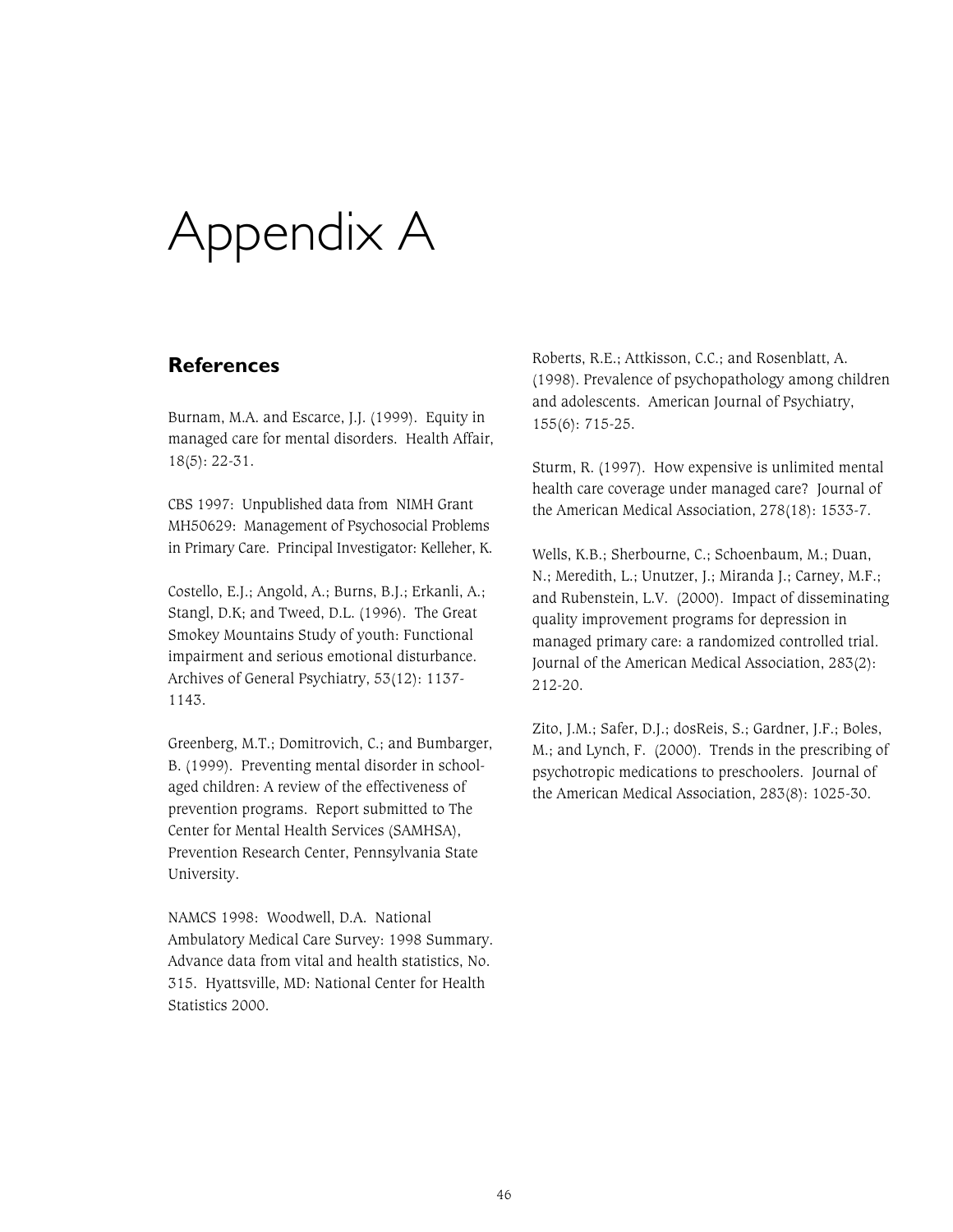# Appendix B

# **Policy Brief**

Title II of the Social Security Act, **SSI (Supplemental Security Income) Disability Benefits**, includes benefits for children. Supplemental Security Income is based on the following definitions of disability for children:

• requires a child to have a physical or mental condition or conditions that can be medically proven and which result in marked or severe functional limitations,

• requires that the medically proven physical or mental condition or conditions must last or be expected to last 12 months or be expected to result in death, and

• says that a child may not be considered disabled if he or she is working at a job that is considered to be substantial work.

Title XIX of the Social Security Act, **Medicaid**, is a jointly funded, federal-state program that provides health care coverage to low-income individuals and families. Medicaid eligibility is based on family size and family income. Medicaid is the largest program providing medical and healthrelated services to America's poorest people. Within broad national guidelines provided by the federal government, each of the states:

• establishes its own eligibility standards,

determines the type, amount, duration, and scope of services,

- sets the rate of payment for services, and
- administers its own program.

Some of the services that children are able to receive from Medicaid include:

• inpatient hospital care, residential treatment centers, or group homes,

• clinic services by a physician or under physician direction,

• prescription drugs,

• rehabilitative services and/or outpatient hospital services,

• targeted case management, and

when a state has obtained a waiver, home and community based services are available in place of institutional care.

### **EPSDT (Early and Periodic Screening, Diagnosis, and Treatment)** is the child health component of the Medicaid program. Under EPSDT:

• all eligible children are entitled to periodic screening services, including comprehensive physical examinations, and vision, dental and hearing screens.

all eligible children are entitled to any medically necessary service within the scope of the Federal program that is to correct or ameliorate defects, and physical and mental illnesses and conditions, even if the state in which the child resides has not otherwise elected to include that service in its state Medicaid plan.

Title XXI of the Social Security Act, **SCHIP (State Children's Health Insurance Program)**, is designed to provide health care for children who come from working families with incomes too high to qualify for Medicaid, but too low to afford private health insurance. Under SCHIP, the state can chose to provide child health care assistance to low-income, uninsured children through:

- a separate program,
- a Medicaid expansion, or
- a combination of these two approaches.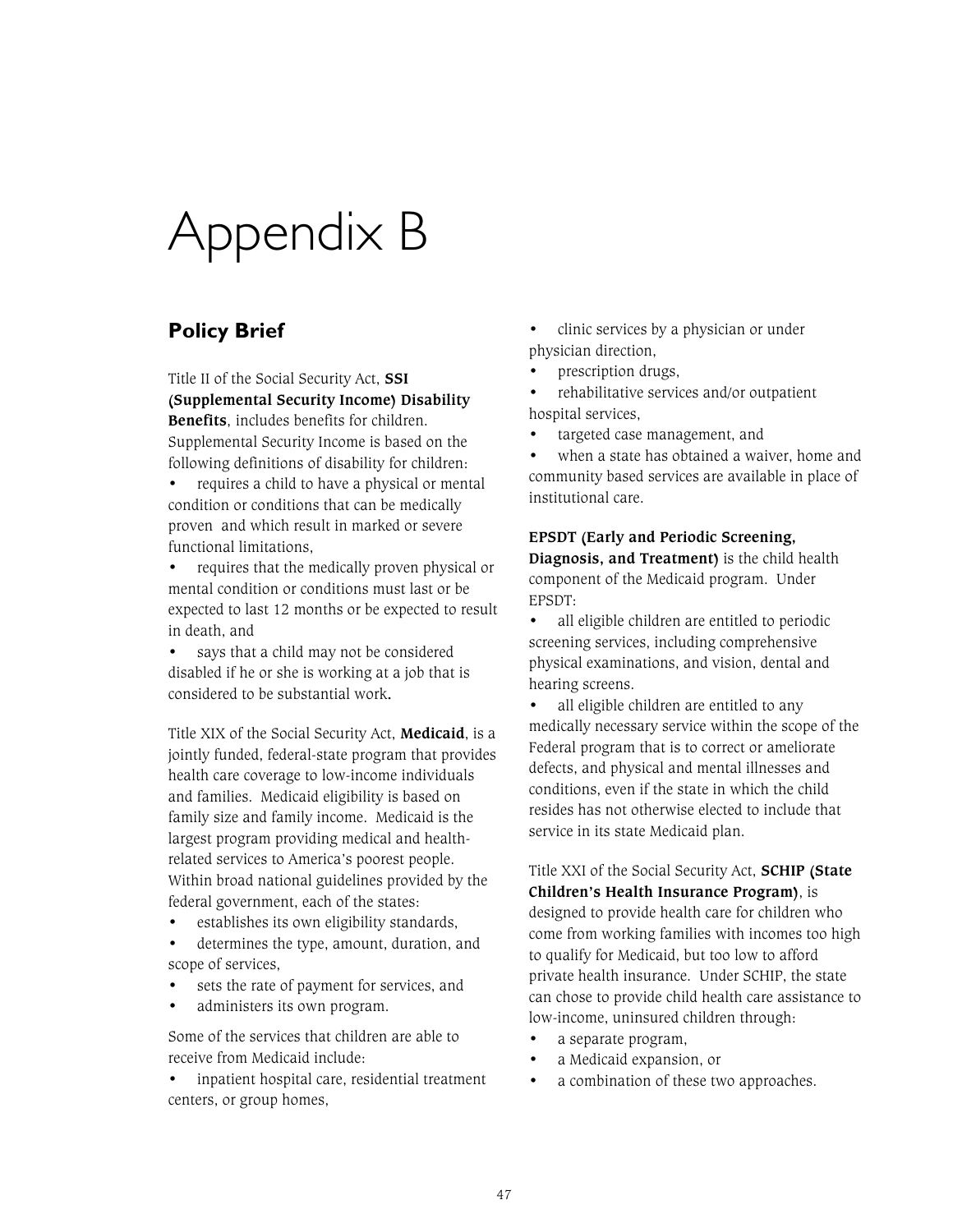SCHIP targets low-income children and in most states defines them as under 19 and living in families with incomes at or below the poverty line. Children eligible for Medicaid must be enrolled in Medicaid and are not eligible for SCHIP. Also, to be eligible for SCHIP, children cannot be covered by other group health insurance. If a state chooses to expand Medicaid eligibility for its SCHIP program, the children who qualify under SCHIP are entitled to EPSDT. If a state chooses to develop a separate state program to cover children, it must include the same benefits as one of several benchmark plans (such as the state employee benefit plan, the standard Blue Cross/Blue Shield preferred provider option under the federal employee health benefit plan, or the coverage offered by an HMO with the largest commercial non-Medicaid enrollment in the state), or have an equivalent actuarial value to any one of those benchmark plans. Plans based on the equivalent actuarial value must include at least 75% of the actuarial value in the benchmark plan for mental health and substance abuse.

In administering Part B of the **Individuals with Disabilities Education Act (IDEA)**, the Office of Special Education Programs, U.S. Department of Education, helps states carry out their responsibility to provide all children with disabilities (age 3-21 years) a free appropriate public education that emphasizes special education and related services designed to meet their unique needs and prepare them for employment and independent living. Children with emotional disturbance may be eligible for special education and related services under IDEA. Additionally, some children with attention deficit hyperactivity disorder may receive services, if identified as eligible under one of the 13 specific IDEA categories of disability. Eligibility is determined by a multi-disciplinary team of qualified school professionals and parents, based on a full and individual evaluation of the child. In addition to special education delivered in the least restrictive environment, eligible children may also

receive related services required to assist them benefit from special education. Examples of these services include:

- speech-language pathology and audiology services,
- psychological services,
- physical and occupational therapy,
- recreation, including therapeutic recreation,
- counseling services, including rehabilitation counseling,
- social work services in schools, and
- parent counseling and training.

Each public school child who receives special education and related services under IDEA must have an individualized education program (IEP) that details the child's goals, needed special education and services and where they will be provided, and other information. For a child whose behavior impedes his/her learning or that of others, the IEP team should consider positive behavioral interventions, strategies, and supports to address that behavior. The IDEA also provides for functional behavior assessments and development of behavioral intervention plans for students who present challenging and disruptive behaviors.

**Head Start** is a federal pre-school program designed to provide educational, health, nutritional, and social services, primarily in a classroom setting, to help low-income children begin school ready to learn. Head Start legislation requires that at least 90 percent of these children come from families with incomes at or below the poverty line; at least 10 percent of the enrollment slots in each local program must be available to children with disabilities. Head Start's goals include:

- developing social and learning skills, including social-emotional development,
- improving health and nutrition, and
- strengthening families' ability to provide nurturing environments through parental involvement and social services.